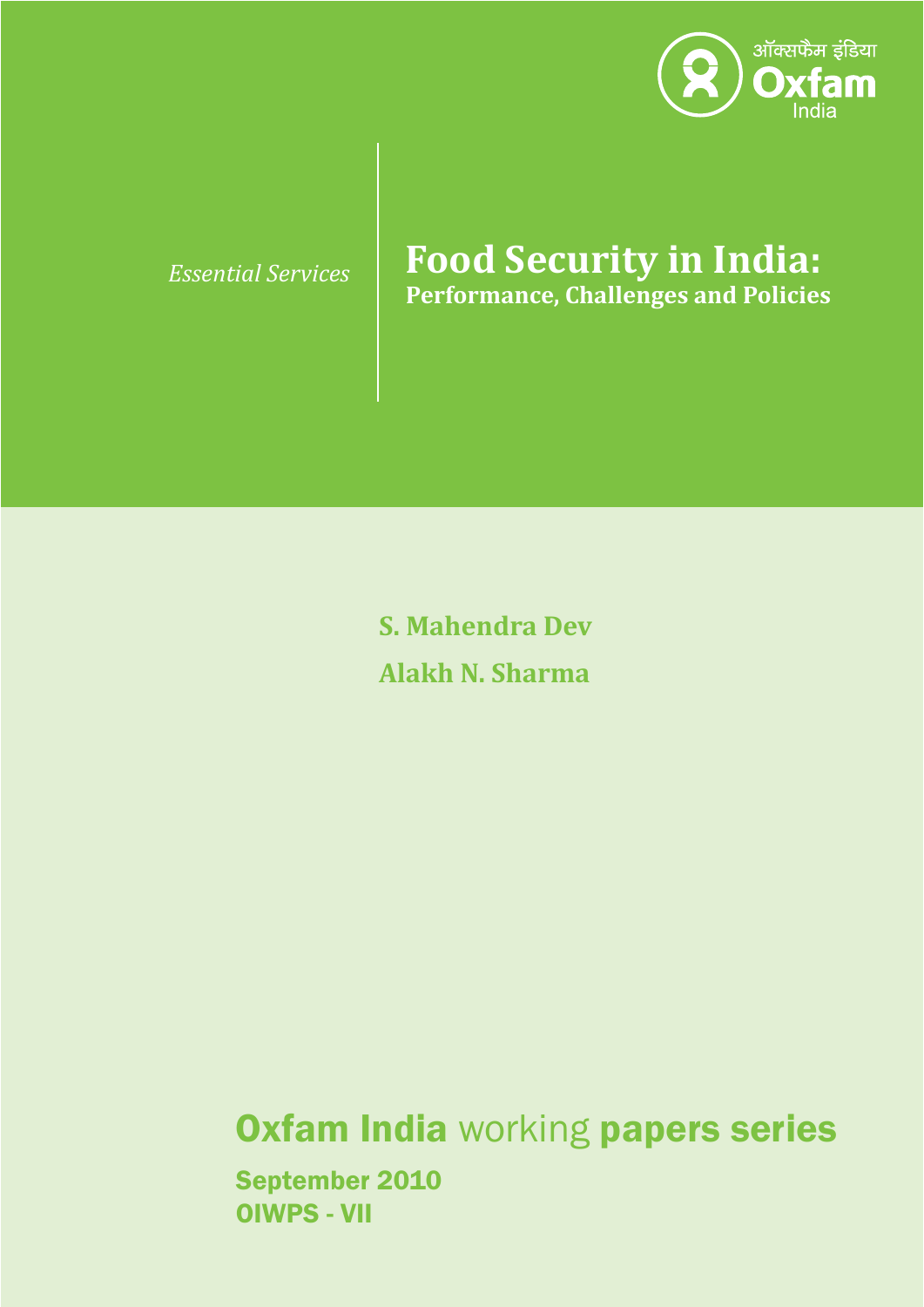# Abstract

This paper examines performance, challenges, and policies in food security in terms of availability, access, and absorption or nutrition. Specifically, the paper addresses the following questions:

- (i) What is the progress in supply side of food in terms of availability at the national level?
- (ii) How far has India progressed in attaining access to food and nutrition requirements at the household level?
- (iii) What are the programmes and policies that India has followed in realizing food and nutrition security?
- (iv) What should be done to realize food and nutrition security for all citizens of India?

Food availability is a necessary condition for food security. India is more or less self sufficient in cereals but deficit in pulses and oilseeds. Due to changes in consumption patterns, demand for fruits, vegetables, dairy, meat, poultry, and fisheries has been increasing. There is need to increase crop diversification and improve allied activities. It may be noted that the slowdown in agriculture growth could be attributed to structural factors on the supply side, such as public investment, credit, technology, land and water management, etc., rather than globalization and trade reforms *per se*. Access to food can be increased through employment due to growth in labour intensive sectors and/or through social protection programmes. The malnutrition problem is much broader than that of access to food. The South Asian Enigma (levels of malnutrition in Asia are higher than in Africa) is well known. India has malnutrition levels almost the levels double those of many countries in Africa. This problem needs a multi-disciplinary approach covering diet diversification including micronutrients, women's empowerment, education, health, safe drinking water, sanitation, and hygiene. India has government programmes such as TPDS including AAY, nutrition programmes like mid-day meals, and ICDS to improve food and nutrition security. NREGS and self employment programmes can also increase access to food and nutrition. Social protection programmes in India helped in improving incomes and providing protection from shocks for the population, particularly the poor. However, there are a number of gaps and inefficiencies in social protection programmes. Under national food security law, the government wants to provide rice and wheat to the poorest of poor at Rs. 3 per kilogram. This is too narrow an approach for implementation of the Right to Food. The Right to Food campaign specifies several other things to be included, apart from universal PDS, under the Food Entitlements Act.

## *Produced by:* **Oxfam India**

#### **Disclaimer:**

Oxfam India Working Paper Series disseminates the finding of the work in progress to encourage the exchange of ideas about development issues. An objective of the series is to get the findings out quickly, even if the presentations are less than fully polished. The papers carry the names of the authors and should be cited accordingly. The findings, interpretations, and conclusion expressed in this paper are entirely those of the authors. They do not necessarily represent the views of Oxfam India.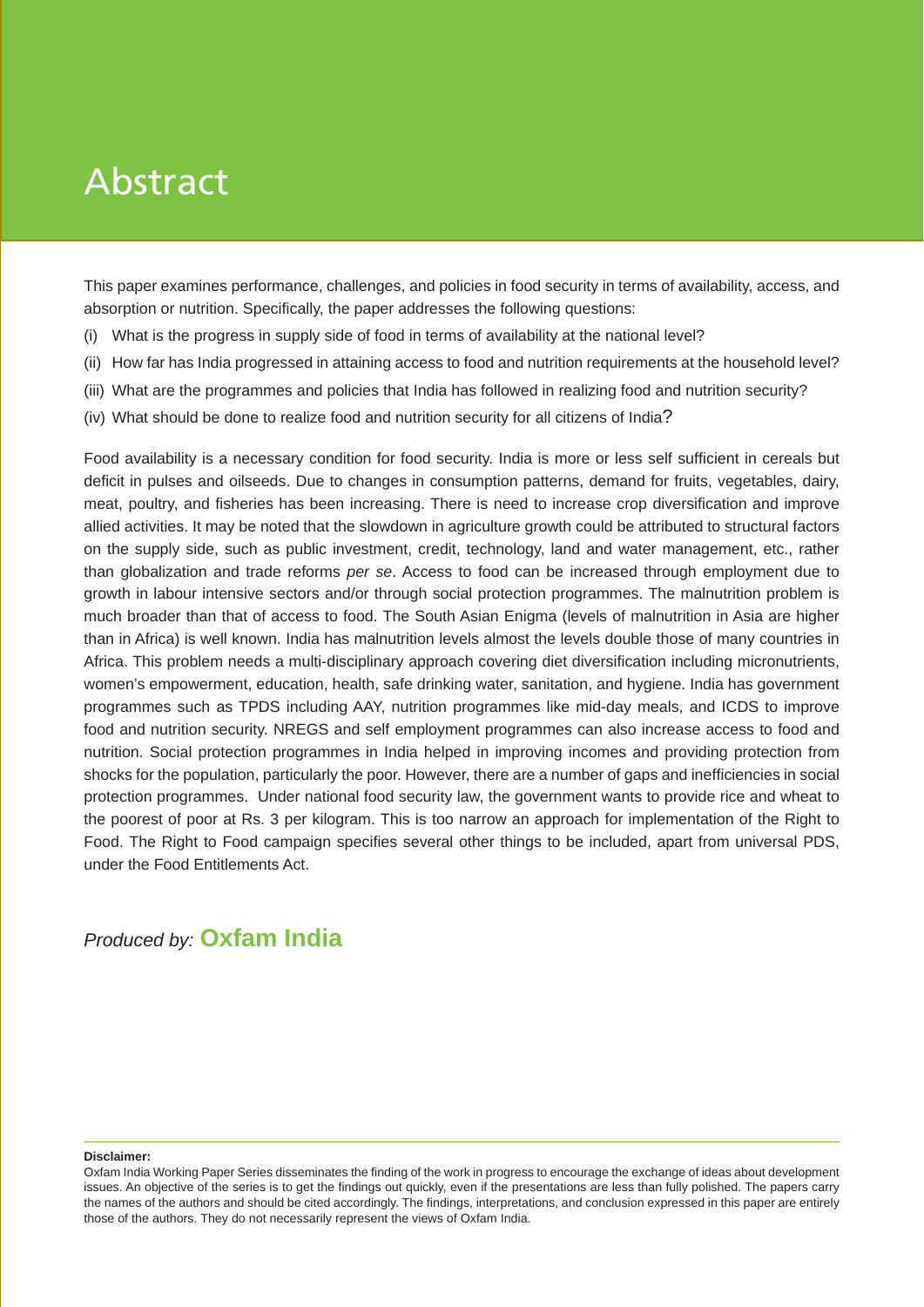#### **Authors:** S. Mahendra Dev and Alakh N. Sharma

**S. Mahendra Dev** is currently Chairman of the Commission for Agricultural Costs and Prices. He was Director, Centre for Economic and Social Studies, Hyderabad for 9 years during 1999 to 2008. He did his Ph.D from the Delhi School of Economics and his Post-doctoral research at the Economic Growth Centre, Yale University and was faculty member at the Indira Gandhi Institute of Development Research, Mumbai for 11 years. He was Senior Fellow at Rajiv Gandhi Foundation during 1996-97 and Visiting Professor at University of Bonn, Germany in 1999. He has written extensively on agricultural development, poverty and public policy, food security, employment guarantee schemes, social security, farm and non-farm employment. He has more than 100 research publications in national and international journals. Oxford University Press has recently published his book 'Inclusive Growth: Agriculture, Poverty, Human Development". He has a number of co-edited books. His co-edited books include "Management of water Resources" published by Oxford University Press. "Social and Economic Security in India" (published by Institute for Human Development), "Towards A Food Secure India: Issues & Policies" (published by Institute for Human Development (IHD) and Centre for Economic and Social Studies (CESS)) , "Andhra Pradesh Development: Economic Reforms and Challenges Ahead" (published by CESS), "Perspectives on Equitable Development" published by Academic Foundation. He has been a consultant and adviser to many international organizations like the UNDP, World Bank, International Food Policy Research Institute, ILO, FAO, ESCAP. He has been a member of several government Committees including Prime Minister's Task Force on Employment Chaired by Montek Ahluwalia and Rangarajan Commission on Financial Inclusion. He was member of several working groups for 9<sup>th</sup>, 10<sup>th</sup> and 11<sup>th</sup> Fie Year Plans. He has also got honours for eminence in public service. **E Mail:** profmahendra@gmail.com

**Alakh N. Sharma** is presently Professor and Director of the Institute for Human Development (IHD), New Delhi. Earlier he was a Senior Visiting Fellow, Institute of Economic Growth, Delhi; Advisor (Research), V.V. Giri National Labour Institute, Noida; Professor, Shri Ram Centre for Industrial Relations, New Delhi; and a faculty member, A.N. Sinha Institute of Social Studies, Patna for several years. He has made significant contributions to research in areas such as poverty, migration, employment and labour markets. He has authored/edited/coedited twelve books and published over three dozen research papers in various journals. He is also an editor of the Indian Journal of Labour Economics, the quarterly journal of the Indian Society of Labour Economics and co-editor of the Indian Journal of Human Development, the bi-annual Journal brought out by IHD **Email:** alakh.sharma@gmail.com

#### **Study Supported by Oxfam India in collaboration with Institute for Human Development, New Delhi**

Copyright @ 2010 Oxfam India

Reproduction of this publication for educational or other non-commercial purposes is authorized, without prior written permission, provided the source is fully acknowledged.

For more information, please contact:

**Avinash Kumar** Theme Lead - Essential Services Oxfam India Plot No. 1, Community Centre 2nd Floor (Above Sujan Mahinder Hospital) New Friends Colony, New Delhi - 110 025 Tel: 91 11 4653 8000 Website: www.oxfamindia.org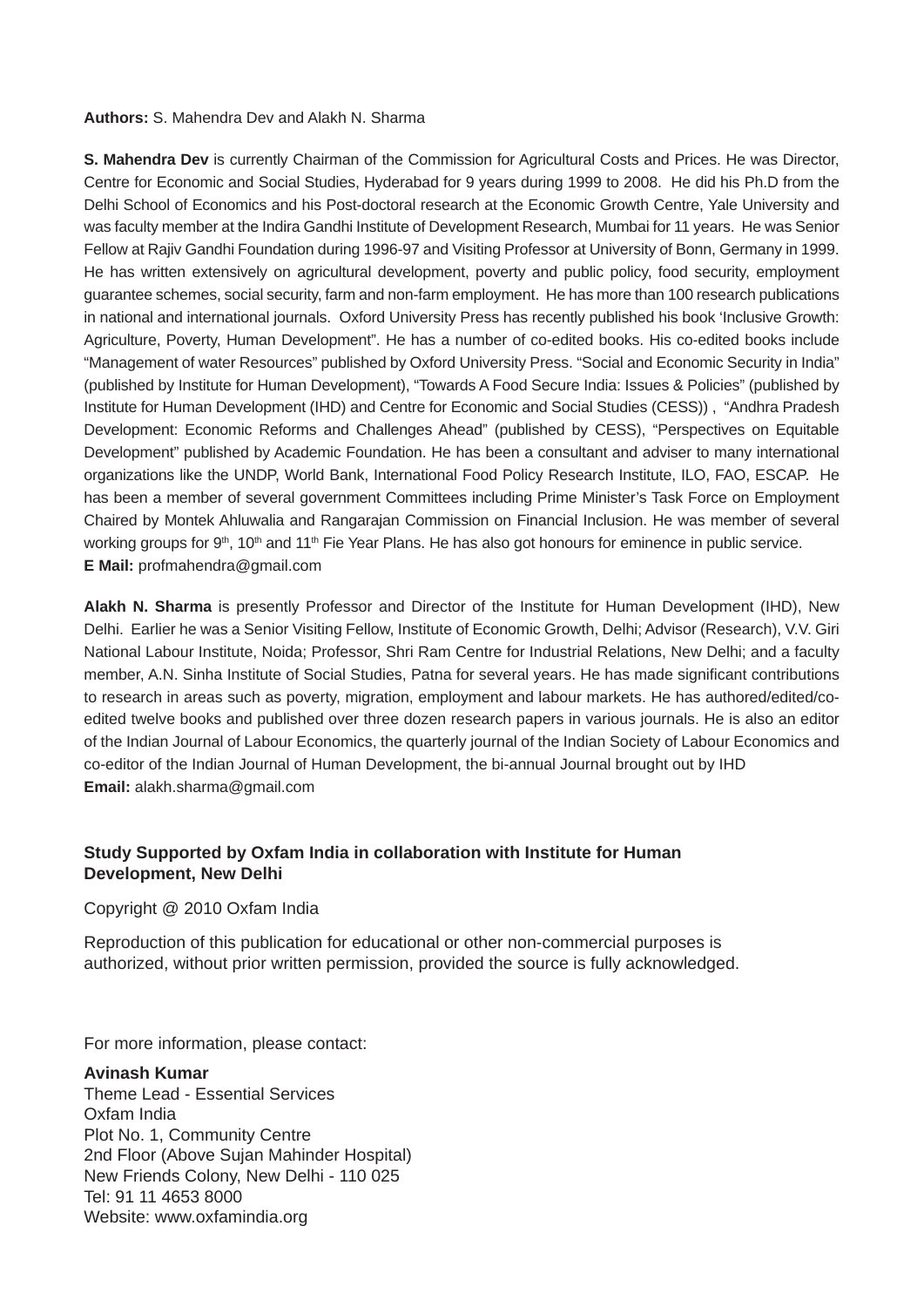#### **1. INTRODUCTION**

Ensuring food security ought to be an issue of great importance for a country like India where more than one-third of the population is estimated to be absolutely poor and one-half of all children malnourished in one way or another. There have been many emerging issues in the context of food security in India in the last two decades. These are: (i) economic liberalization in the 1990s and its impact on agriculture and food security; (ii) establishment of WTO: particularly the Agreement on Agriculture (AoA) under it; (iii) challenges of climate change; crisis of the three Fs, viz., food prices, fuel prices, and financial crisis; (iv) the phenomenon of hunger amidst plenty, i.e., accumulation of stocks in the early years of this decade and in 2008-09 along with high levels of poverty; (v) introduction of targeting in the Public Distribution System (PDS) for the first time in the 1990s; (vi) 'Right to Food' campaign for improving food security in the country and the Supreme Court Orders on mid-day meal schemes; (vii) proposal for National Food Security Law (Right to Food); and (viii) monitorable targets under the Tenth and Eleventh Five Year Plans similar to the Millennium Development Goals (MDGs) on poverty and women and child nutrition. These developments in the last two decades have provided both opportunities and challenges for food and nutrition security of the country.

It is, by now, well known that the question of food security has a number of dimensions that extend beyond the production, availability, and demand for food. There has been a paradigmatic shift in the concept of food security, from food availability and stability to household food insecurity, and from assessment of input measures like energy intake to output indicators such as anthropometric measures and clinical signs of malnutrition.

According to Food and Agriculture Organization (FAO), food security exists when all people, at all times, have physical and economic access to sufficient, safe, and nutritious food to meet their dietary needs and food preferences for an active and healthy life. Food security has three components, viz., availability, access, and absorption (nutrition). The three are interconnected. Many studies have shown that improvement in nutrition is important, even for increase in productivity of workers. Thus, food security has intrinsic (for its own sake) as well as instrumental (for increasing productivity) value.

The objective of this paper is to examine the performance, challenges, and policies in food security in terms of availability, access, and absorption over the last three decades.

The paper addresses the following questions specifically: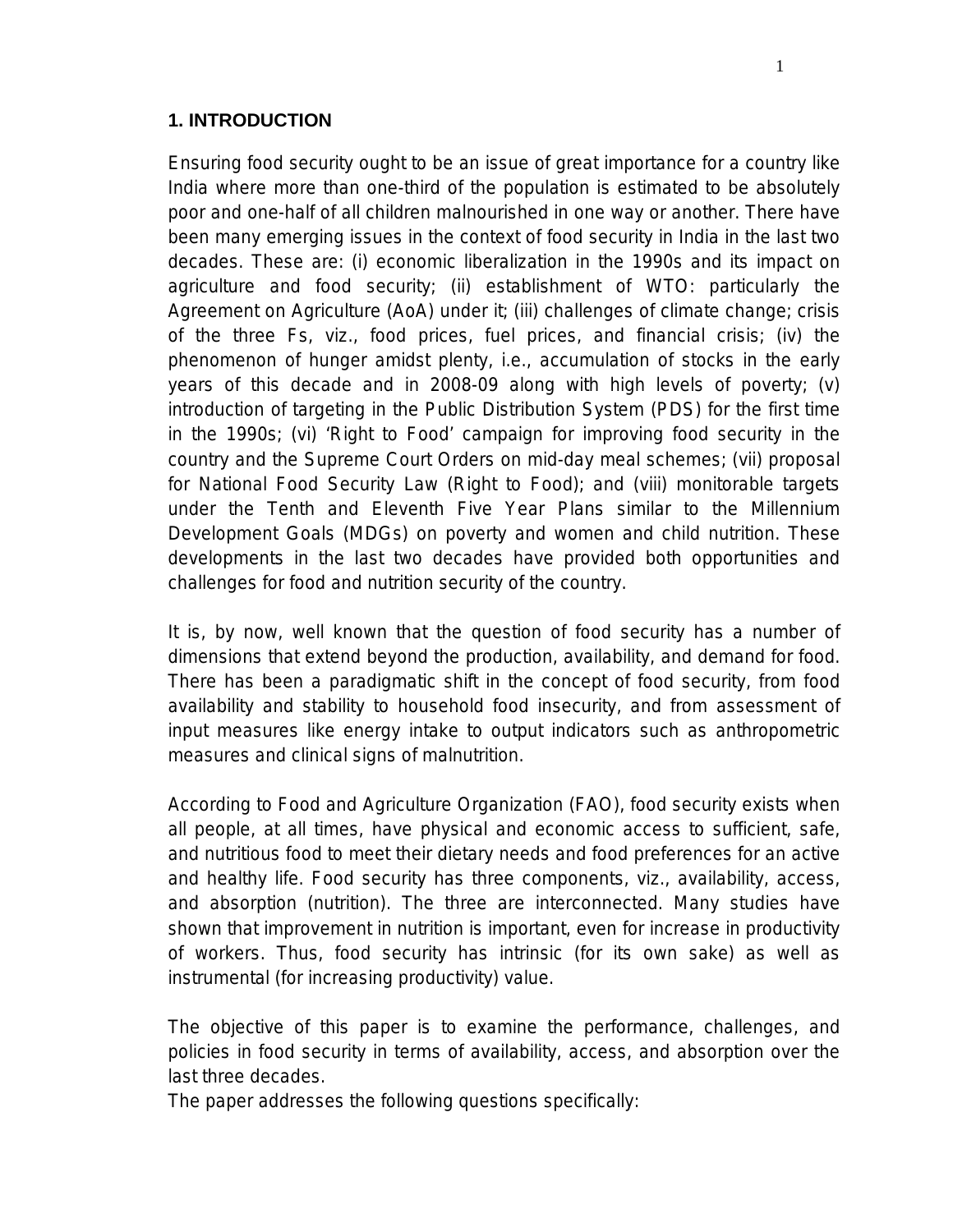(i) What is the progress in food supply in terms of availability at the national level?

(b) How far has India progressed in terms of access to food and nutrition requirements at the household level?

(c) What are the programmes and policies India has followed in order to realize food and nutrition security?

(d) What should be done to realize food and nutrition security for all the citizens of India?

The paper is organized as follows. Section 2 examines the performance and policies regarding availability of food while Section 3 deals with the performance of access to food and nutrition indicators. Section 4 discusses the issues and policies relating to access to food and nutrition while Section 5 examines the issues under the Right to Food and the National Food Security Law. The final section comprises the conclusions from the study.

## **2. AVAILABILITY OF FOOD**

Food security at the national level refers mainly to availability in the country of sufficient stocks of food to meet domestic demand, either through domestic supply or through imports. Here we look at the performance and policies with regard to availability of food.

### **2.1. Performance**

Attainment of self sufficiency in food grains at the national level is one of the country's major achievements in the post-independence period. After remaining a food deficit country for about two decades after independence, India became largely self-sufficient in foodgrain production at the macro level. There have hardly been any foodgrain imports after the mid-1970s. Foodgrain production in the country increased from about 50 million tonnes in 1950-51 to around 233.9 million tonnes in 2008-09. The growth rate of foodgrains has been around 2.5 per cent per annum between 1951 and 2006-07. The production of oilseeds, cotton, sugarcane, fruits, vegetables, and milk has also increased appreciably.

The experience of the last two decades shows that growth rates of production and yield have declined for crop groups/crops during the period 1996-2008 as compared to the period 1986-97 (Table 1). The growth rate of foodgrain production declined from 2.93 per cent to 0.93 per cent during the same period. The growth rate of production was much lower than that of population in the latter period. Similarly, growth rate of yields of foodgrains declined from 3.21 per cent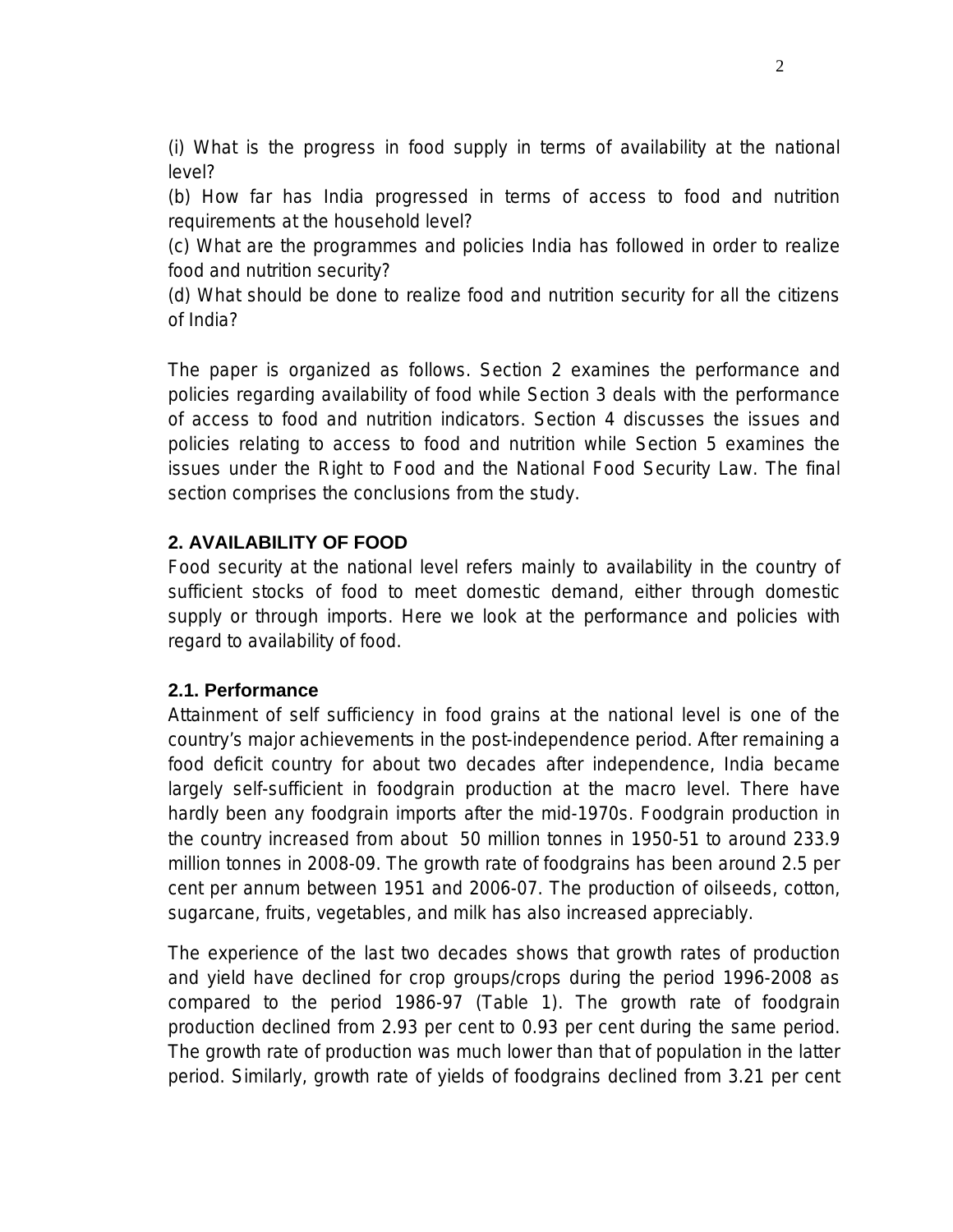to 1.04 per cent. There was also a decline in growth rates of production and yields for cereals, pulses, oilseeds, rice, and wheat (Table 1).

| Crop            |            | Production | Yields     |            |
|-----------------|------------|------------|------------|------------|
| groups/crops    |            |            |            |            |
|                 | 1986-87 to | 1996-97 to | 1986-87 to | 1996-97 to |
|                 | 1996-97    | 2007-08    | 1996-97    | 2007-08    |
| Foodgrains      | 2.93       | 0.93       | 3.21       | 1.04       |
| Cereals         | 3.06       | 0.97       | 3.36       | 1.19       |
| Coarse cereals  | 1.19       | 1.53       | 3.66       | 2.25       |
| <b>Pulses</b>   | 1.32       | 0.36       | 1.49       | $-0.02$    |
| <b>Oilseeds</b> | 6.72       | 1.99       | 3.32       | 1.49       |
| Rice            | 3.06       | 1.02       | 2.37       | 1.22       |
| Wheat           | 4.09       | 0.65       | 2.93       | 0.34       |

Table 1. Trend Growth Rates in Production and Yields of Foodgrains and Oilseeds (% per annum)

Note: These are fitted trend growth rates

Source: CACP, Ministry of Agriculture (2009)

#### *Reasons for Decline in Food Production*

The performance of the overall agriculture sector and the factors responsible for the slowdown provide an explanation for the decline in the growth of food production. It may be noted that foodgrains, pulses, oilseeds, sugar, fruits and vegetables, poultry, dairy, meat, fish, etc. constitute the bulk of the output in the agriculture sector. The performance of agriculture is important for availability and access to food as more than 55 per cent people in the country are dependent on this sector. Agricultural growth in India was high from the Fifth Plan period to the Ninth Plan period – highest being in the Sixth Plan period, at around 5.7 per cent. If we consider longer periods, growth of agriculture decelerated from 3.5 per cent between 1981-82 and 1996-97 to around 2 per cent between 1997-98 and 2004- 05, although there have been signs of improvement in recent years. (GoI, 2008),

There are both short run and long run problems in Agriculture. Farmers' suicides continue unabated, even increasing in some states, as growth rate in yield is on the decline. Farming is fast becoming a non-viable activity. Further scope for increase in net sown area is limited. Land degradation in the form of depletion of soil fertility, erosion, and water logging has increased. There has been decline in the surface irrigation expansion rate and a fall in the level of the ground water table. Exposure of domestic agriculture to international competition has resulted in a high order of volatility in prices. Disparities in productivity across regions and crops, and between rainfed and irrigated areas has increased. Long term factors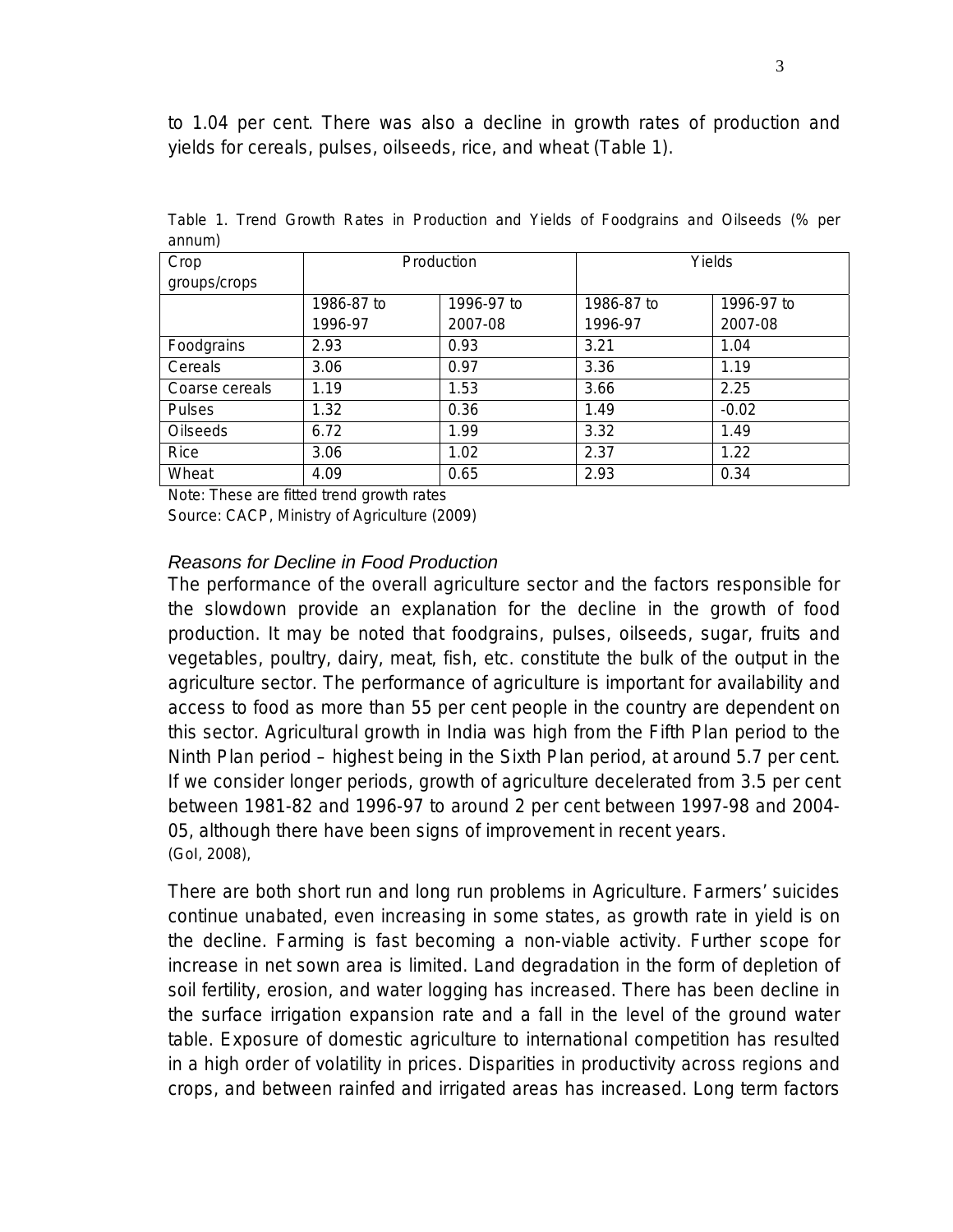like steeper decline in per capita land availability and shrinking of farm size are also responsible for the agrarian crisis. Land issues such as SEZs, land going to non-agriculture, alienation of tribal land etc. are becoming important.

The Steering Committee report on agriculture for the Eleventh Plan (GoI, 2007a) has identified the possible reasons for deceleration in agriculture since the mid-1990s. According to the report, the major sources of agricultural growth are: public and private investment in agriculture and rural infrastructure including irrigation, technological change, diversification of agriculture, and fertilizers. It seems that progress on all these fronts has slowed down since the mid-1990s (Table 2). Expansion has taken place only in the case of agricultural credit. There has, however, been some revival in agriculture in recent years, wherein agricultural growth of more than 4 per cent was recorded between 2003-04 and 2007-08.

|                       | 1980-81 to 1990-91 | 1990-91 to 1996-97 | 1996-97 to 2005-06 |
|-----------------------|--------------------|--------------------|--------------------|
| Technology            | 3.3                | 2.8                | 0.0                |
| Public Invest.        | 3.9                | 1.9                | 1.4                |
| Private Invest.       | 0.6                | 2.2                | 1.2                |
| <b>Irrigated Area</b> | 2.3                | 2.6                | 0.6                |
| Area under Fruits and | 5.6                | 5.6                | 2.7                |
| veg.                  |                    |                    |                    |
| NPK Use               | 8.2                | 2.5                | 2.3                |
| Credit                | 3.7                | 7.5                | 14.4               |

Table 2. Trend growth rate in area, input use, credit and capital stock in agriculture (1980-81 to 2005-06)

Source: GoI, 2007

#### *Per Capita Availability of Foodgrains*

The net availability of foodgrains is estimated at 87.5 per cent of gross production. In order to obtain the figure for net availability of foodgrains, figures for requirement for seeds, farm animal feed, and waste are deducted from gross production and net imports are added, apart from adjustments for changes in government stocks. Here we are assuming that there is no net change in private stocks.

Per capita net availability of foodgrains increased by about 10 per cent over the last 56 years, between 1951 and 2007 (Table 3). However, net availability declined if we compare 1961 (469 grams per day) with 2007 (443 grams). In other words, significant increase in foodgrains has not been able to keep pace with the increase in population. In the year 2007, per capita availability of foodgrains was only 443 grams -- much lower than 501 grams in 1991. During the period 1951 to 2007, per capita availability of pulses has declined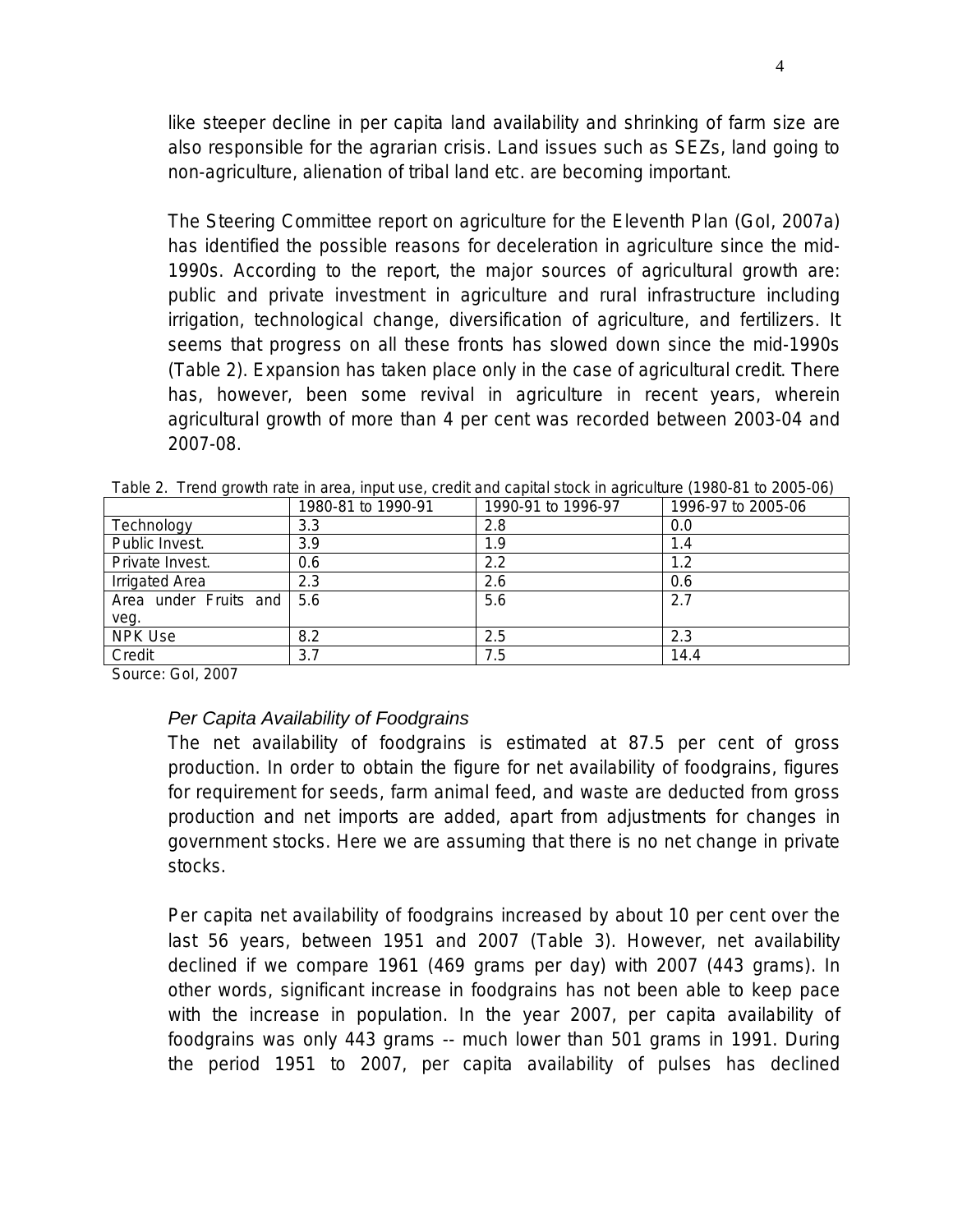significantly. On the other hand, per capita availability of sugar and edible oils has increased over time.

| Per capita net availability per day<br>Year<br>(grams) |                |               |                                   | <b>Edible oil</b><br>(Kg.) | Vanaspati<br>(Kg.) | <b>Sugar</b><br>(Nov.- |
|--------------------------------------------------------|----------------|---------------|-----------------------------------|----------------------------|--------------------|------------------------|
|                                                        | <b>Cereals</b> | <b>Pulses</b> | <b>Total</b><br><b>Foodgrains</b> |                            |                    | Oct.)<br>(Kg.)         |
| 1951                                                   | 334.2          | 60.7          | 394.9                             | $2.5*$                     | $0.7*$             | $5.0*$                 |
| 1961                                                   | 399.7          | 69.0          | 468.7                             | 3.2                        | 0.8                | 4.8                    |
| 1971                                                   | 417.6          | 51.2          | 468.8                             | 3.5                        | 1.0                | 7.4                    |
| 1981                                                   | 417.3          | 37.5          | 454.8                             | 3.8                        | 1.2                | 7.3                    |
| 1990                                                   | 435.3          | 41.1          | 476.4                             | 5.3                        | 1.1                | 12.3                   |
| 1991                                                   | 468.5          | 41.6          | 510.1                             | 5.5                        | 1.0                | 12.7                   |
| 1992                                                   | 434.5          | 34.3          | 468.8                             | 5.4                        | 1.0                | 13.0                   |
| 1993                                                   | 427.9          | 36.2          | 464.1                             | 5.8                        | 1.0                | 13.7                   |
| 1994                                                   | 434.0          | 37.2          | 471.2                             | 6.1                        | 1.0                | 12.5                   |
| 1995                                                   | 457.6          | 37.8          | 495.4                             | 6.3                        | 1.0                | 13.2                   |
| 1996                                                   | 442.5          | 32.7          | 475.2                             | 7.0                        | 1.0                | 14.1                   |
| 1997                                                   | 466.0          | 37.1          | 503.1                             | 8.0                        | 1.0                | 14.6                   |
| 1998                                                   | 414.2          | 32.8          | 447.0                             | 6.2                        | 1.0                | 14.5                   |
| 1999                                                   | 429.2          | 36.5          | 465.7                             | 8.5                        | 1.3                | 14.9                   |
| 2000                                                   | 422.7          | 31.8          | 454.4                             | 9.0                        | 1.4                | 15.6                   |
| 2001                                                   | 386.2          | 30.0          | 416.2                             | 8.2                        | 1.3                | 15.8                   |
| 2002                                                   | 458.1          | 35.4          | 494.1                             | 8.8                        | 1.4                | 16.0                   |
| 2003                                                   | 408.5          | 29.1          | 437.6                             | 7.2                        | 1.4                | 16.3                   |
| 2004                                                   | 426.9          | 35.8          | 462.7                             | N.A.                       | N.A.               | N.A.                   |
| 2005                                                   | 390.9          | 31.5          | 422.4                             | N.A.                       | N.A.               | N.A.                   |
| 2006                                                   | 412.8          | 32.5          | 445.3                             | N.A                        | N.A                | N.A                    |
| 2007                                                   | 407.4          | 35.5          | 442.8                             | N.A                        | N.A                | N.A.                   |

**Table 3. Net Availability of Cereals and Pulses** 

Note: \* Pertains to the year 1955-56.

Source: Economic Survey 2008-2009, Government of India.

### *Changes in Consumption Patterns and Demand for Non-cereal Food*

In spite of increase in per capita real expenditure during the period 1972- 73 to 2004-05, the per capita cereal intake declined in both rural and urban areas. However, the fall in cereal consumption was offset by increase in the consumption of non-cereal food. It is now widely recognized that the food basket is more diversified and dramatic changes in food consumption patterns have taken place in India in the post-Green Revolution period. As shown in Table 4, the share of cereals in total consumption declined significantly even for the bottom 30 per cent of the population in both rural and urban areas.

The reduction in average cereal consumption may not be of concern because the decline is mostly driven by reduced consumption among the middle and top deciles. Substitution away from cereals to other foods is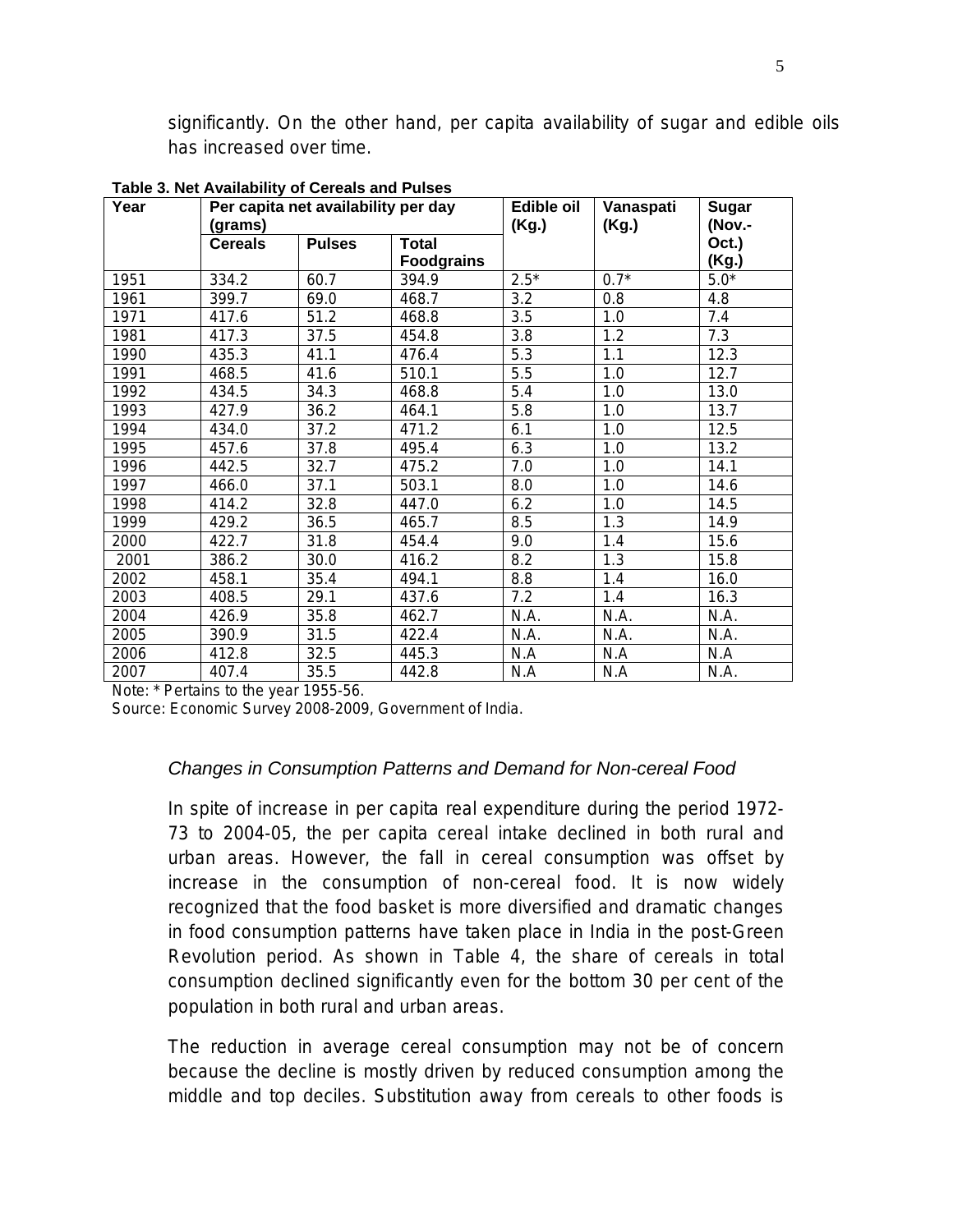expected when income increases. In recent years, however, there has been decline in the cereal consumption of the poor. This is a cause for concern, as discussed in Section 3 below.

Table 4. Percentage Budget Share of Cereals by Bottom 30%, Middle 40%, and Top 30% of the population

|         | Rural         |        |       | Urban |               |        |       |       |
|---------|---------------|--------|-------|-------|---------------|--------|-------|-------|
|         | <b>Bottom</b> | Middle | Top   |       | <b>Bottom</b> | Middle | Top   |       |
| Year    | 30%           | 40%    | 30%   | Αll   | 30%           | 40%    | 30%   | All   |
| 1970-71 | 53.65         | 43.65  | 29.49 | 38.15 | 38.85         | 28.19  | 13.37 | 21.58 |
| 1990-91 | 39.37         | 30.68  | 18.22 | 25.93 | 27.55         | 19.13  | 9.49  | 15.12 |
| 1993-94 | 35.68         | 27.87  | 15.72 | 22.95 | 25.59         | 17.14  | 8.18  | 13.32 |
| 2004-05 | 29.34         | 22.04  | 12.49 | 18.28 | 20.59         | 13.29  | 6.29  | 10.21 |

Note: The shares are derived from the expenditures at constant prices (1993-94 prices) Source: NSS Consumer Expenditure Surveys, Government of India

#### *Demand and Supply Projections of Food upto 2020*

There have been many studies on demand and supply projections. Mittal (2006) projected demand for rice at 84.2 million tones for 2011, 96.4 million tones for 2021, and 101.5 million tonnes for 2026. The corresponding supply projections are 95.7, 105.8, and 111.2 million tonnes respectively, envisaging a surplus of 11.46, 9.38, and 9.73 million tones respectively. Mittal's projections for wheat demand are 59.8, 66.1, and 68.1 million tonnes for the above mentioned years as compared to the supply projections of 80.2, 91.6, and 97.9 million tonnes indicating surpluses of 20.41, 25.53, and 29.84 million tonnes for 2011, 2021, and 2026 respectively. For total cereals, the projected surpluses are 27.59, 12.76, and 4.63 million tonnes.

Rosegrant et.al (1995) used demand elasticity and technical coefficients synthesized from other sources, primarily from past studies, and projected demand for total cereals at 237.3 million tonnes for the year 2020. Hanchate & Dyson (2004) projected demand and supply for total cereals for 2026 at 217.6 million tonnes and 265.8 million tonnes respectively. Kumar (1998) projected the demand for cereals at 223.7 million tonnes and 265.7 million tonnes for 2010 and 2020 respectively, against the supply projections of 248.4 million tonnes and 309.0 million tonnes. Bhalla and Hazell (2001) computed demand for total cereals in 2020 as 374.7 million tonnes. This study used new estimates on livestock growth. These estimates are based on the IMPACT model and based on the assumptions of GDP growth of 7.5-7.7 per cent. Thamarajakshi (2001) estimated the total demand for cereals 2020 to be 274 million tones under different assumptions of population and growth in urbanization. All studies, except that of Bhalla and Hazell indicate that there would not be deficit for foodgrains particularly cereals. The study of Bhall and Hazell assume high feed stock demand than other studies.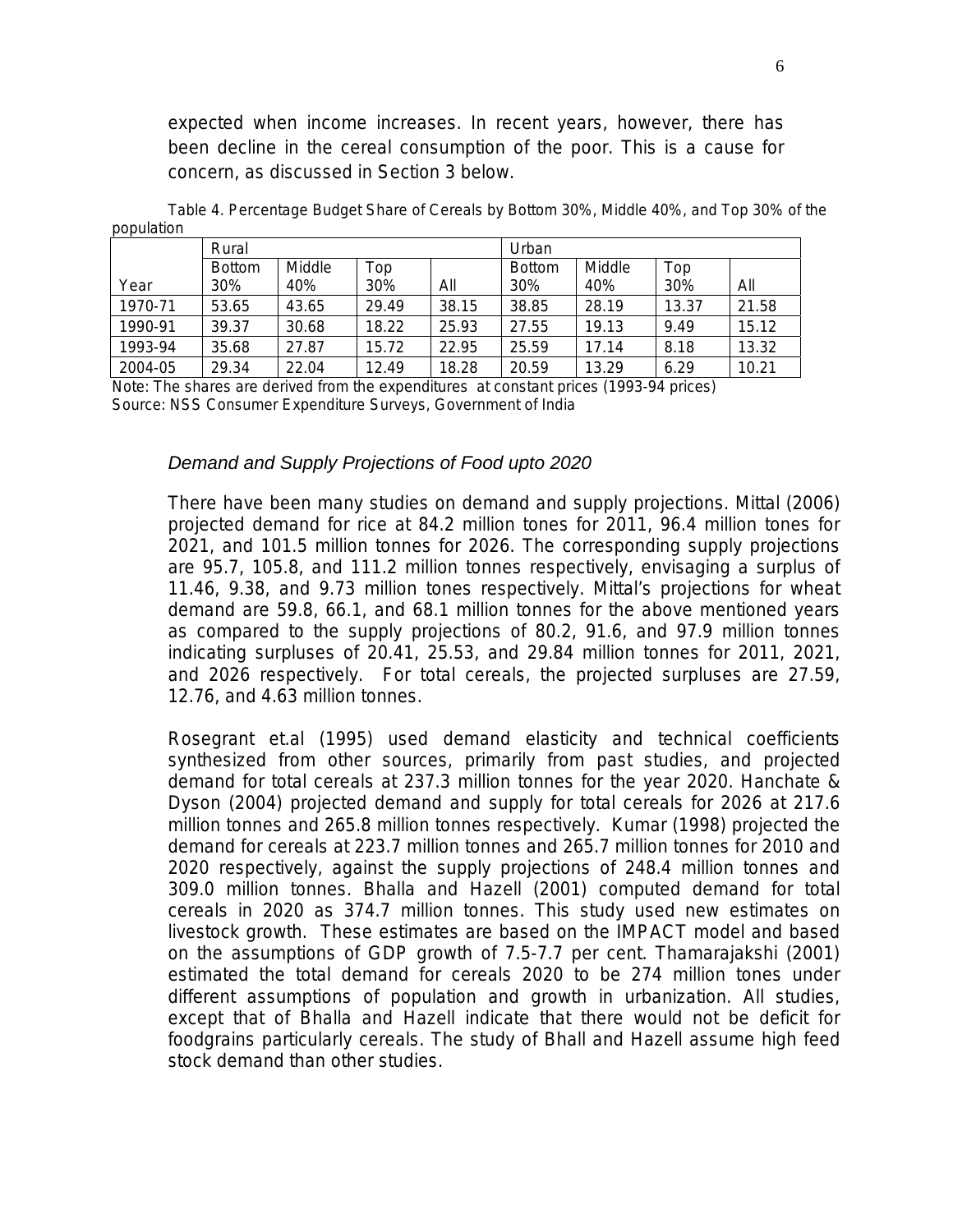Projections given in Table 5 also show that India would be self sufficient in foodgrains in future. In the case of pulses and oilseeds, the country would have to depend on imports, even by 2020. According to some projections, the household demand for milk and milk products would increase from 64 million tonnes in 2000 to 166 million tonnes in 2020, and fruits and vegetables from 48 million tonnes to 113 million tonnes (Radhakrishna, 2002).

Given the shifts in consumption patterns, towards non-cereal food, and even to non-food, we feel that the demand projections of the Ministry of Agriculture on foodgrains of around 250 million tonnes for 2020 are reasonable. There would be enough supply to meet the demand for foodgrains by 2020.

| Crop            | 2008-09   |            |           |           | 2020       |           |           |
|-----------------|-----------|------------|-----------|-----------|------------|-----------|-----------|
|                 | Projected | Estimated  | Surplus/  | Projected | Projected  | Surplus/  | Projected |
|                 | Demand    | Production | shortfall | Demand    | production | shortfall | Demand    |
| Rice            | 92.87     | 99.15      | 6.28      | 98.79     | 104.21     | 5.42      | 111.9     |
| Wheat           | 72.72     | 80.58      | 7.86      | 77.36     | 83.61      | 6.25      | 79.9      |
| Coarse          | 35.9      | 39.48      | 3.58      | 38.19     | 35.75      | $-2.44$   | 37.3      |
| Cereals         |           |            |           |           |            |           |           |
| <b>Pulses</b>   | 17.51     | 14.66      | $-2.85$   | 19.91     | 15.73      | $-4.18$   | 23.8      |
| Foodgrains      | 219.0     | 233.88     | 14.88     | 234.26    | 239.3      | 5.04      | 252.8     |
| Sugarcane       | 275.9     | 271.25     | -4.66     | 322.54    | 305.51     | $-17.03$  | $- -$     |
| <b>Oilseeds</b> | 47.4      | 28.16      | $-19.27$  | 53.39     | 27.53      | $-25.86$  | $- -$     |

**Table 5: Estimated Production and Projected Demand of Foodgrains** 

Source: Ministry of Agriculture (2009)

The per capita availability of fruits was 58 grams per day and 179 grams per day for vegetables. Table 6 provides per capita availability and deficit of milk, egg and meat. It shows the need for increase in availability of non-cereal food. In terms of non-cereal food like fruits, vegetables, milk, meat and fish, India has not achieved self sufficiency in terms of per capita availability.

#### **Table 6: Per capita Availability and Deficit of Milk, Egg and Meat**

|            |               | ---                 |                              |
|------------|---------------|---------------------|------------------------------|
| Food Items | capita<br>Per | <b>ICMR</b>         | dietary   Per capita deficit |
|            | Availability  | guidelines<br>for   |                              |
|            |               | Indians             |                              |
| Milk       | 216grams/day  | 300 milli litre/day | 34 grams/day                 |
| <b>Egg</b> | 30 eggs/annum | 180 eggs/annum      | 150 eggs/annum               |
| Meat       | 3.24 kg/annum | 10.95 kg/annum      | 7.71 kg/annum                |

Source: GOI (2003)

### **Foodgrain Management**

"A large public distribution system, supplemented by arrangements for moderating prices in the open market and concerted efforts for achieving self sufficiency in foodgrains, coupled with measures for maximising procurement from surplus areas, have been the twin objectives of food policy in modern India,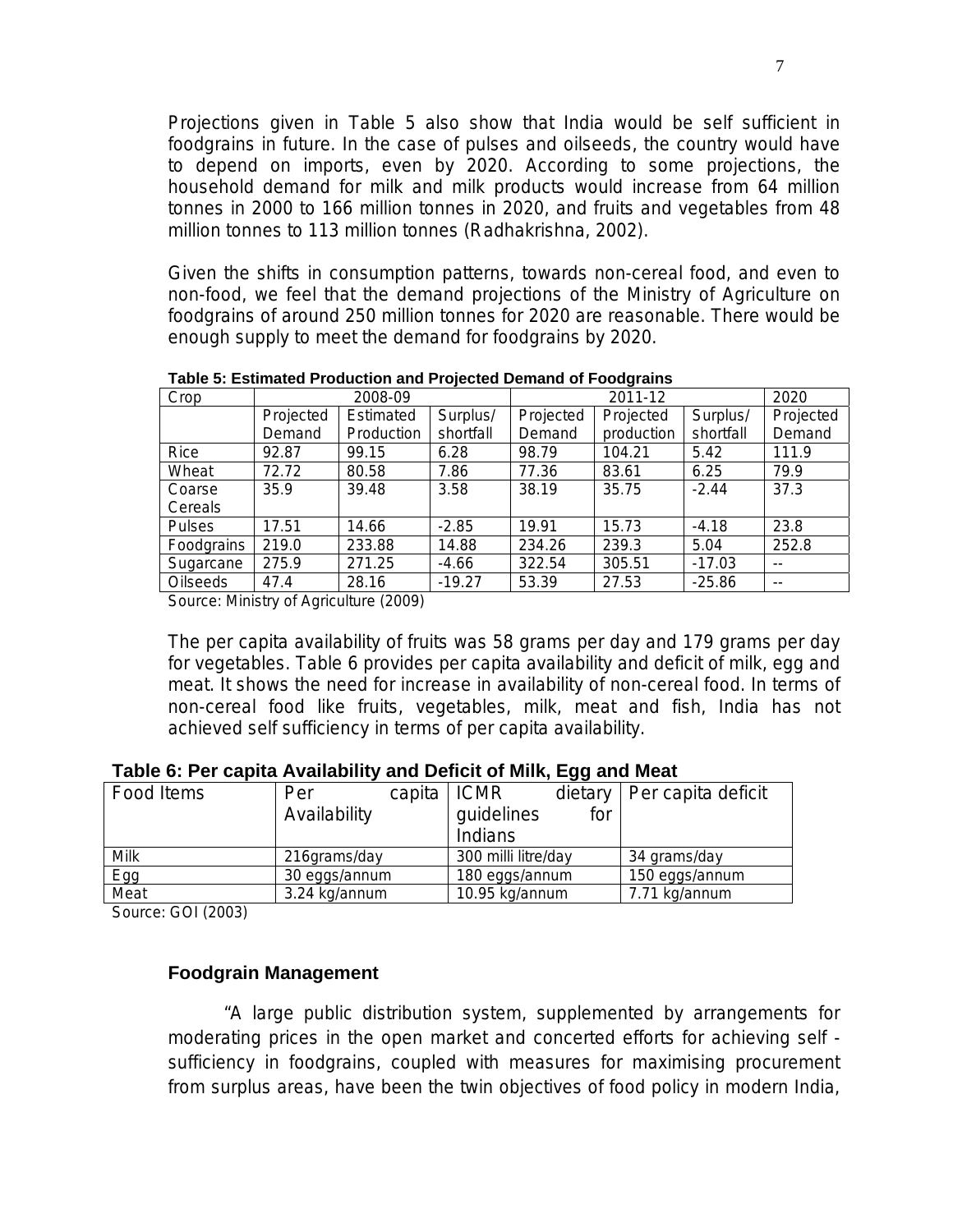ever since the Bengal famine of 1943. These objectives have held sway over the last 55 years, though with changes in emphasis and varying degrees of rigidity, from total control to total decontrol, depending upon the prevailing situation and assessment at each point of time" (GoI, 2000).

Currently, the food security system and price policy, basically consist of three instruments: procurement prices/minimum support prices, buffer stocks, and the public distribution system  $(PDS)^1$ .

#### *Minimum Support Prices and Procurement*

Price Policy for agricultural commodities seeks to ensure remunerative prices to growers for their produce with a view to encouraging higher investment and production, and at the same time, safeguarding the interest of consumers by making available supplies at reasonable prices. A lot of publicity is still needed with regard to minimum support prices (MSP) as only 19 per cent of the farmers knew about MSP, while another 10 per cent knew about it but did not know where to sell their produce (NSSO  $59<sup>th</sup>$  Round 2003). The minimum support prices (MSP) for major agricultural products announced each year are fixed taking into account the recommendations of the Commission for Agricultural Costs and Prices (CACP). The CACP recommends MSPs for 24 important crops. There has been significant increase in MSP during the period 2004-05 to 2009- 10 as compared to the period 2000-01 to 2004-05. For example, MSP for paddy (common variety) increased by 69.6 per cent during 2004-05 to 2009-10 as compared to a 9.8 per cent rise during 2000-01 to 2004-05. Similarly, MSP for wheat increased by 71 per cent in the second half of this decade as compared to 8.6 per cent in the first half. The MSPs for the years 2008-09 and 2009-10, especially, are a clear departure from earlier years, in order to achieve the broad objectives of building buffer stocks of foodgrains to meet the situation of scarcity arising out of crop failures and of encouraging farmers to grow more for food security concerns. They had similar objectives earlier as well, but, there was a concern in recent years because of the slowdown in foodgrain yields and lower procurement prices, particularly in 2006-07. India had to import 5 million tonnes of wheat during this year. Overall, procurement of rice and wheat has increased significantly in recent years as shown in Table 7.

<sup>&</sup>lt;sup>1</sup> The Food Corporation of India (FCI) and Commission on Agricultural costs and Prices (CACP) were established in 1964-65 to oversee the country-wide procurement , distribution and stocking of foodgrains and recommend minimum support prices of agricultural crops to the Government, respectively. These food policy operations are aimed at stabilising prices, protecting the interests of the producers, consumers and the economy, as a whole, and reducing inter-regional disparities in production and consumption of foodgrains.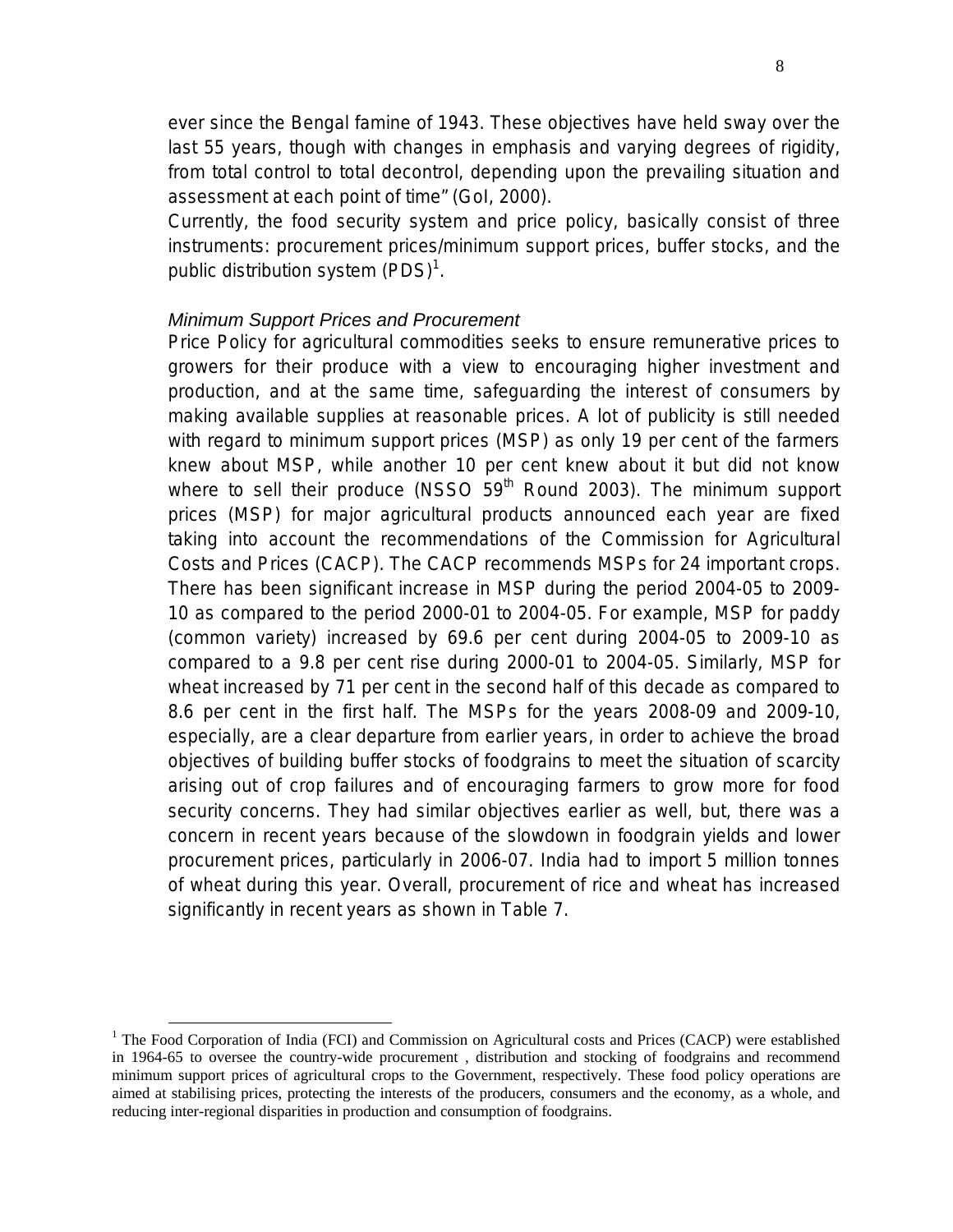| Year    | Wheat | Rice  |
|---------|-------|-------|
| 2003-04 | 15.8  | 22.8  |
| 2004-05 | 16.8  | 24.6  |
| 2005-06 | 14.8  | 27.7  |
| 2006-07 | 9.2   | 25.1  |
| 2007-08 | 11.1  | 28.7  |
| 2008-09 | 22.7  | 33.2  |
| 2009-10 | 25.3  | $- -$ |

Table 7 Procurement of Rice and Wheat (in million tonnes)

Source: Department of Food and Public Distribution System, GoI, 2009

#### *Buffer Stock*

The importance of building up a buffer-stock of foodgrains -- normally rice and wheat -- is to provide food security to the country. The argument in favour of buffer-stocking is that where there is large variation in foodgrain output, either due to weather conditions or due to man-made factors, it becomes essential for the State to ensure food security for the large mass of people by building adequate buffer stocks from the surpluses in good production years and/or by arranging to import the requisite amounts of foodgrains in times of need. Various committees have suggested the optimal size of the buffer-stock, which varies from 15 to 25 million tonnes, depending on the season.

Table 8 shows the actual level of and the norm for buffer stocks as on 1<sup>st</sup> July for the years between 2002 and 2009. Continuous rise in procurement prices, which were higher than market prices, coupled with the rise in issue prices and the obligation to purchase all grains offered by the farmers led to accumulation of rice and wheat stocks to the extent of 63 million tonnes by July 2002. These stocks of 63 million tonnes were much above the optimal stocks of 15 to 25 million tonnes recommended by various committees.

The drought caused a reduction in the food stocks in 2003. In fact, the actual buffer stocks in 2006 and 2007 were below the norm and the country had to import wheat during 2006-08. However, the stocks accumulated in 2008 and 2009 were once again much higher than the norm. Presently, the government has more than 50 million tonnes of foodgrains. It is considered much in excess of the norm, but these stocks will be useful because of the drought in 2009.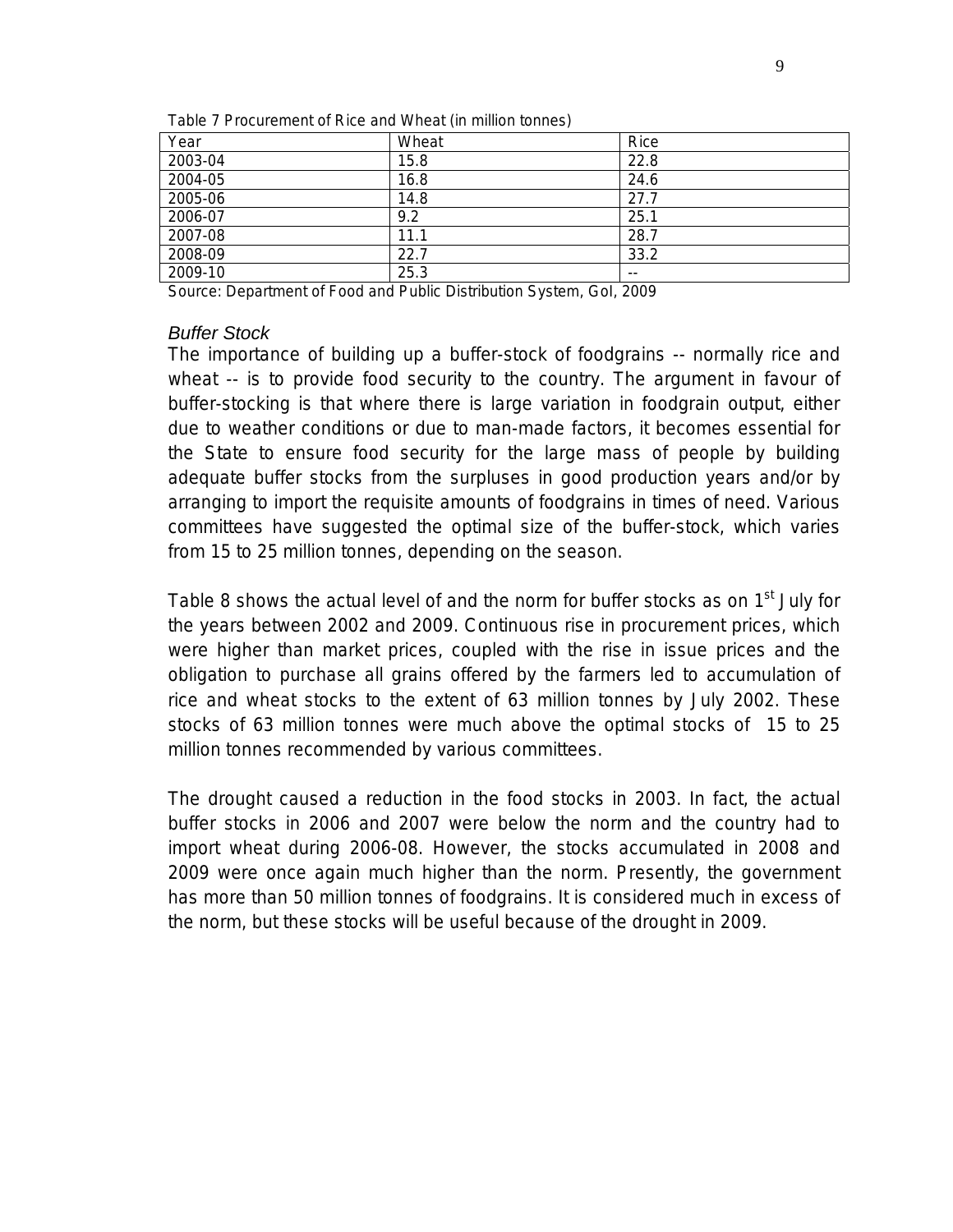| Year | 1 <sup>st</sup> July Actual Buffer Stock | 1 <sup>st</sup> July Norm of Buffer Stock |
|------|------------------------------------------|-------------------------------------------|
| 2002 | 63.0                                     | 24.3                                      |
| 2003 | 35.2                                     | 24.3                                      |
| 2004 | 29.9.                                    | 24.3                                      |
| 2005 | 24.5                                     | 24.3                                      |
| 2006 | 19.4                                     | 24.3                                      |
| 2007 | 23.9                                     | 24.3                                      |
| 2008 | 36.2                                     | 24.3                                      |
| 2009 | 52.5                                     | 24.3                                      |

Table 8 Buffer Stock of Foodgrains: Rice and Wheat (in million tonnes)

Source: Department of Food and Public Distribution System, GoI, 2009

## **2.2. Policies for Improving Availability of Cereals and Non-cereal Food**

Since we do not have separate macro policies on food, we discuss here the policies for the entire agriculture sector. As mentioned above, food related agricultural activities constitute the bulk of the out put in agriculture.

There are basically six factors which need to be focused upon in the short and medium term. These are: (i) infrastructure; (ii) land and water management; (iii) research and extension; (iv) inputs including credit; (v) marketing including price policy; and (vi) diversification and development of the rural non-farm sector. Institutions have to be developed with regard to all these aspects.

One major reform needed in the agriculture sector relates to reduction in subsidies and increase in investments. Agricultural subsidies are fiscally unsustainable and encourage misuse of resources, leading to environmentally malignant developments. There exists a trade-off between subsidies and investments. Public investment declined from 3.4 per cent of agricultural GDP in the early 1980s to 1.9 per cent in 2001-03. At the same time subsidies increased from 2.9 per cent to 7.4 per cent of agricultural GDP (GoI, 2007). Increase in public and private investment is crucial for enhancing agricultural growth. Several studies have shown that public investment in rural infrastructure, like roads, irrigation, etc is more important than other factors. Fortunately, gross capital formation in agriculture has increased from 12 per cent of agricultural GDP in 2004-05 to 14.2 per cent of agricultural GDP in 2007-08. Public sector investment has increased significantly during this period. However, we need 16 per cent of agricultural GDP as investment in order to achieve 4 per cent growth in agriculture.

The decline in growth of productivity is attributed, among other things, to deterioration in soil quality and water shortages, including ground water depletion. Therefore, land and water management should be given the first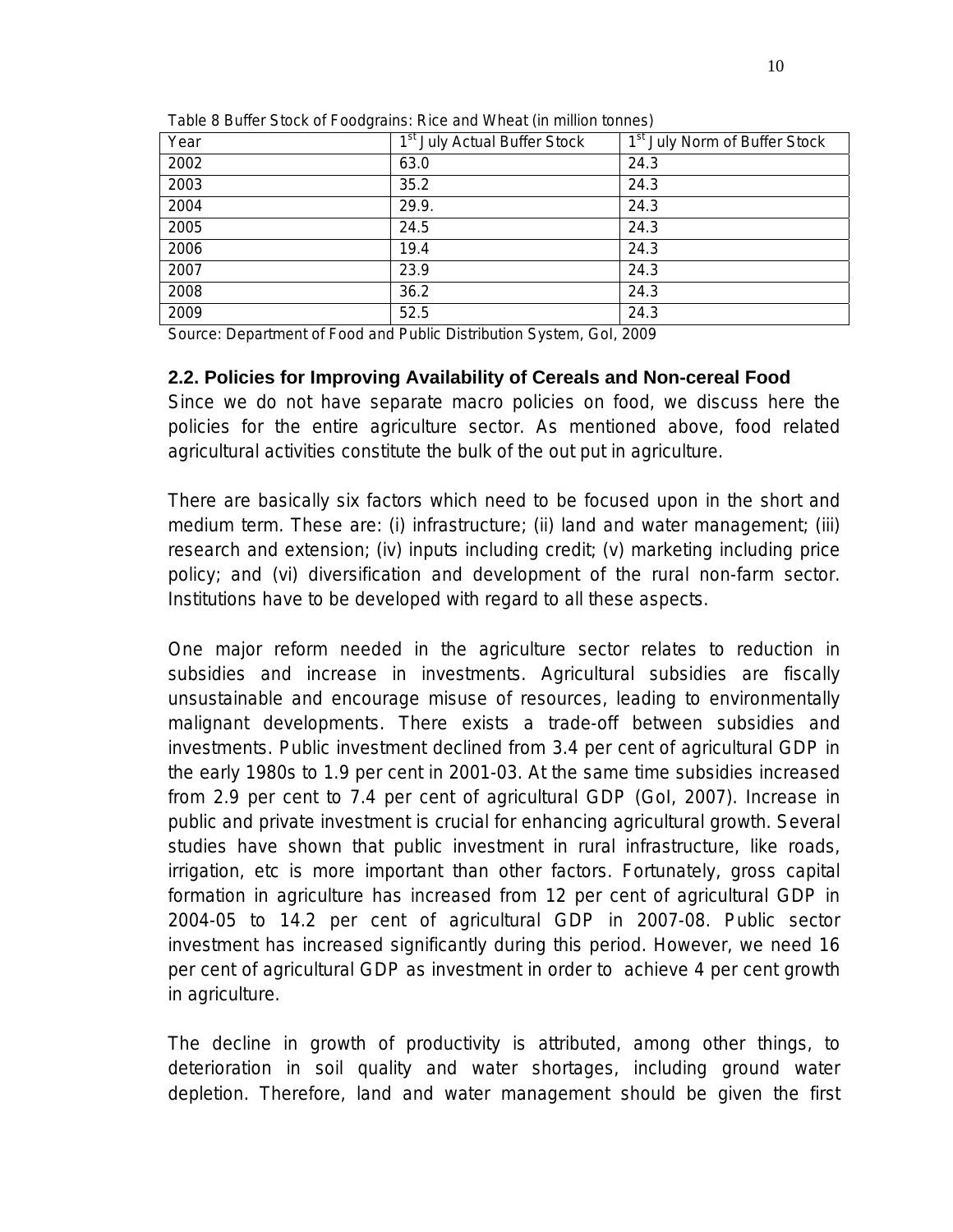11

priority. Both investment and efficiency in use of water are needed. Land issues are becoming important. Investment in irrigation, watershed development, and water conservation by the community are needed by way of water management. In order to improve soil quality, the government's nutrient based subsidy is a move in the right direction. Fertilizer subsidies will be restructured in such a way as to reduce the consumption of nitrogen (N) and encourage phosphatic (P) and potassic (K) fertilizers.

As the National Commission on Farmers mentions, there is a knowledge gap in the existing technology. Therefore, extension becomes crucial for improving agricultural productivity. In view of the high variability in agro-climatic conditions, particularly in unfavourable areas, research has to become increasingly locationspecific.

It is true that there have been some improvements in the flow of farm credit in recent years. However, four distributional aspects of agricultural credit are important. These are: (i) not much improvement in the share of small and marginal farmers; (ii) decline in credit-deposit (CD) ratios of rural and semi-urban branches; (iii) increase in the share of indirect credit in total agricultural credit; and (iv) significant regional inequalities in credit.

The most important problem for farmers is output price fluctuations. There is a big gap between producer prices and consumer prices. For example, sometimes farmers get 50 paise per kilogram of tomatoes, while the consumers pay Rs.15 in urban areas. In order to protect farmers from national and international price volatility, a price stabilization fund is needed. There are different models for marketing collectively by the small and marginal farmers. These are: (i) self-help group model; (ii) co-operative model; (iii) small producer co-operatives; and (iv) contract farming.

Diversification of land into non-agricultural purposes and non-food crops may also threaten food security. However, if yields are increased on land growing foodgrains and food crops, some land can be safely diverted into non-food crops.

*Climate Change*: One of the emerging issues in food security is climate change and its impact on agriculture. India has reasons to be concerned about climate change. The vast majority of India's population depends on climate-sensitive sectors like agriculture, forestry, and fishery for their livelihood. The adverse impact of climate change in the form of declining rainfall and rising temperatures,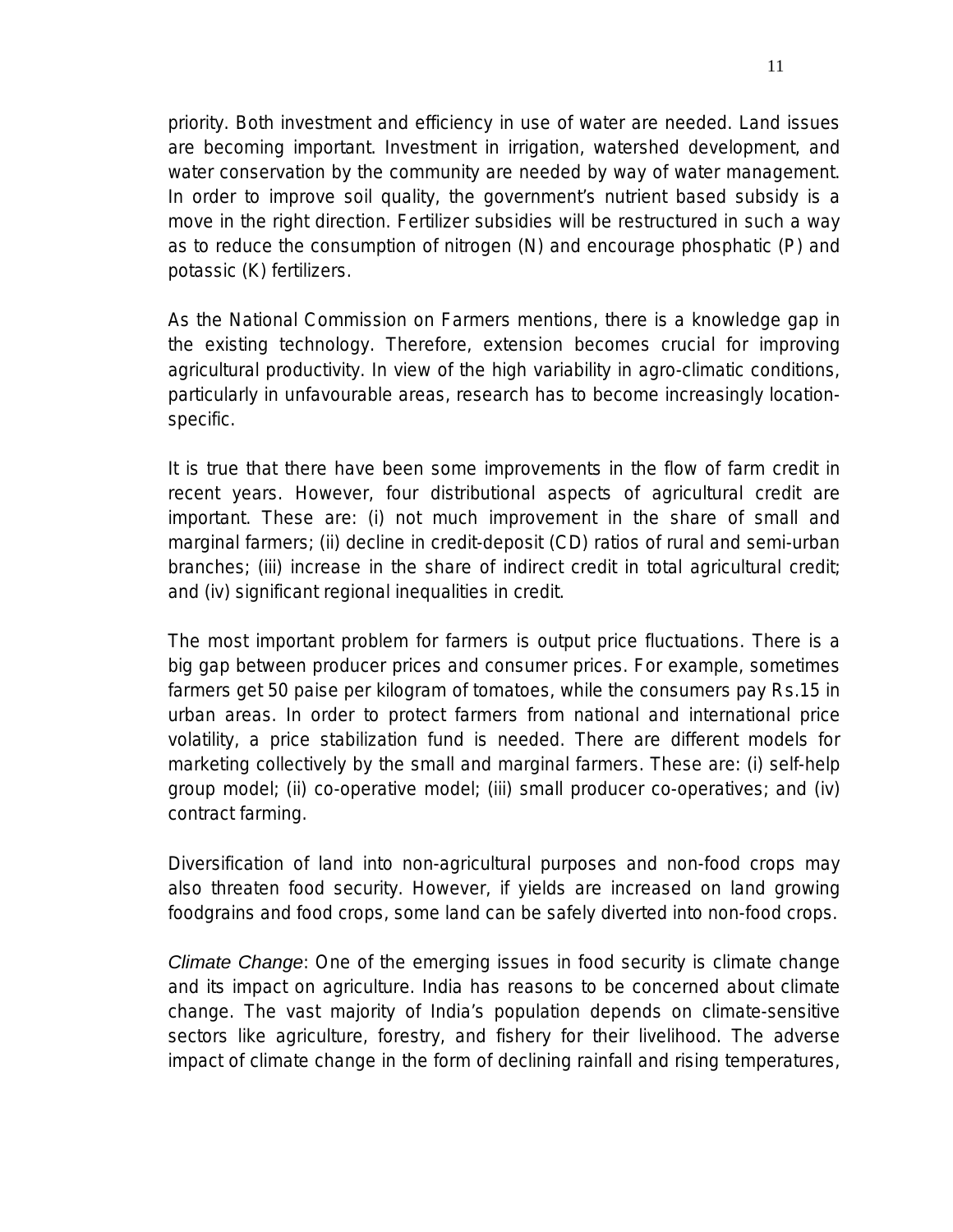and thus, increased severity of drought and flooding, is bound to threaten food security and livelihoods in the economy.

The National Action Plan on Climate Change provides a direction for changes at the national level in policy, planning, and public-private partnerships, and lays out a global vision for modifying longer time trends for sustainable development. Successful adaptation coupled with mitigation holds the key to food security and livelihoods for the  $21<sup>st</sup>$  century and beyond in India.

To conclude, there are many policy challenges being faced by Indian agriculture. Both price and non-price factors are important. The differences between the Green Revolution period and the 'Second Green Revolution' are the following: (i) globalization challenges, volatility in prices; (ii) shrinking farm size; (iii) dry land farming challenges; and (iv) environmental stress. The six deficits in agriculture are: (i)investment, credit, and infrastructure deficit; (ii) research and extension (technology) deficit; (iii) market deficit; (iv) diversification deficit; (v) institutions deficit; and (vi) education/skill deficit. Deficiencies in agriculture and rural infrastructure are the biggest problems for agricultural development. Small farmers can respond positively only in the presence of adequate infrastructure. There is thus a need for massive increase in outlays for agricultural and rural infrastructure by simultaneously improving the delivery systems. The government is thinking of a big boost to education in the Eleventh Plan. Another such big push is needed for the agriculture sector as well.

### **3. PERFORMANCE IN ACCESS TO FOOD AND NUTRITION**

At the individual level, food security means that all members of the society have access to the food they need, either from their own production, from the market and/or from the government's transfer mechanism. In order to achieve food security it is also important that the poor have sufficient means to purchase food. Poor people cannot afford to purchase the food they need at market prices, and therefore, social protection programmes are needed. Adequate purchasing power for the poor to buy food can be ensured in two ways. One is to have an employment intensive pattern of growth which can provide remunerative work to the poor and enhance their power to purchase food. Another way is to increase incomes and subsidize food through social protection programmes like PDS and employment programmes.

Even if there is availability as well as access to food, there is no guarantee of adequate absorption or nutrition, especially since, nutrition depends on many other factors such as the condition of pregnant women, breast feeding, health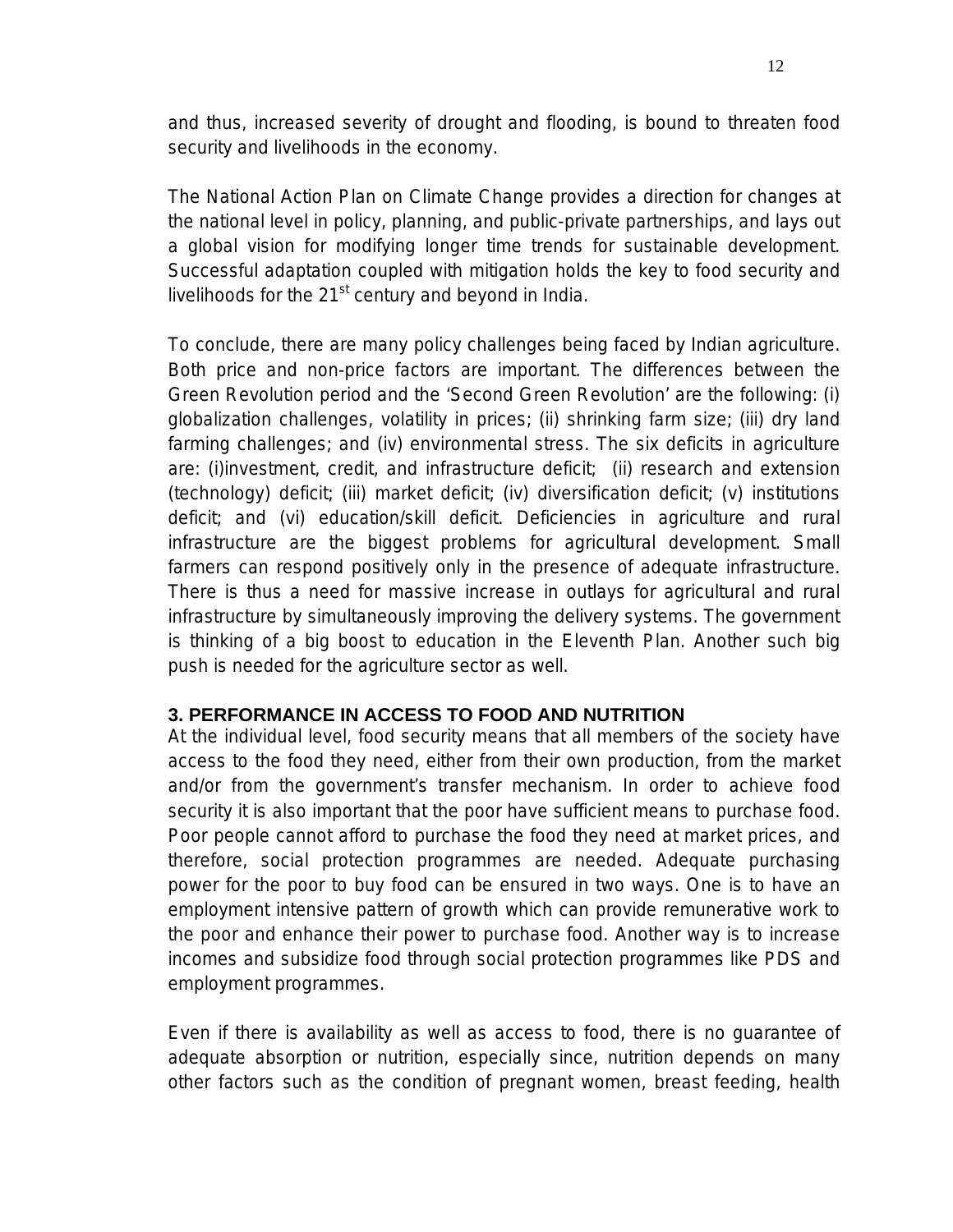factors, hygiene, drinking water, sanitation, etc. In this section we look at the performance of both access to food and nutritional indicators.

## **3.1. Performance in Access to Food.**

## *Hunger*

India has made significant progress in reducing the problem of hunger. Estimates of hunger (two square meals a day) based on self-perception from NSS data show that the proportion of households suffering from hunger declined from 17.3 per cent in 1983 to 2.5 per cent in 2004-05. This percentage is the highest (11.1 per cent) in West Bengal followed by Orissa (5.9 per cent) and Assam (5 per cent) in 2004-05. But, there are problems with this indicator as it is too subjective<sup>2</sup>. One of the major achievements of India in terms of food is avoidance of famines since independence<sup>3</sup>. The last famine in India was the Bengal Famine of 1943. However, chronic poverty is still high in the country. This is because of lack of economic access (purchasing power) to food.

## *Food Insecurity at the Household Level: Poverty Ratios*

The expenditure on food (calorie intake) with some allowance for non-food expenditure is generally used as a basis for determining the poverty line. Thus, the incidence of poverty in a region may give some indication of the extent to which food is accessible to households.

The official estimates show that income poverty declined from 55 per cent in the early 1970s to 28 per cent in 2004-05. Although there has been progress in this regard still more than 300 million are below poverty line. Apart from other factors, increase in inequality seems to have slowed down the rate of reduction of poverty in the post-reform period. However, changes in two sub-periods of postreform period are interesting. The extent of decline of poverty in the second period (1999-2005) seems to be higher than that in the first period (1993-2000) of the post-reform period. This result is surprising, given that the second period witnessed the lowest growth in agriculture. Factors such as low relative food prices, higher growth in employment, particularly in the non-farm sector, might have been responsible for a higher rate of reduction in poverty during the 1999- 2005 period. This needs to be further investigated. However, there are three unambiguous conclusions. These are: (i) there is no evidence of higher rate of decline in poverty in the post-reform period compared to the pre-reform period

l  $2$  See Saxena (2009)

<sup>&</sup>lt;sup>3</sup> More on this see Dreze and Sen (1989)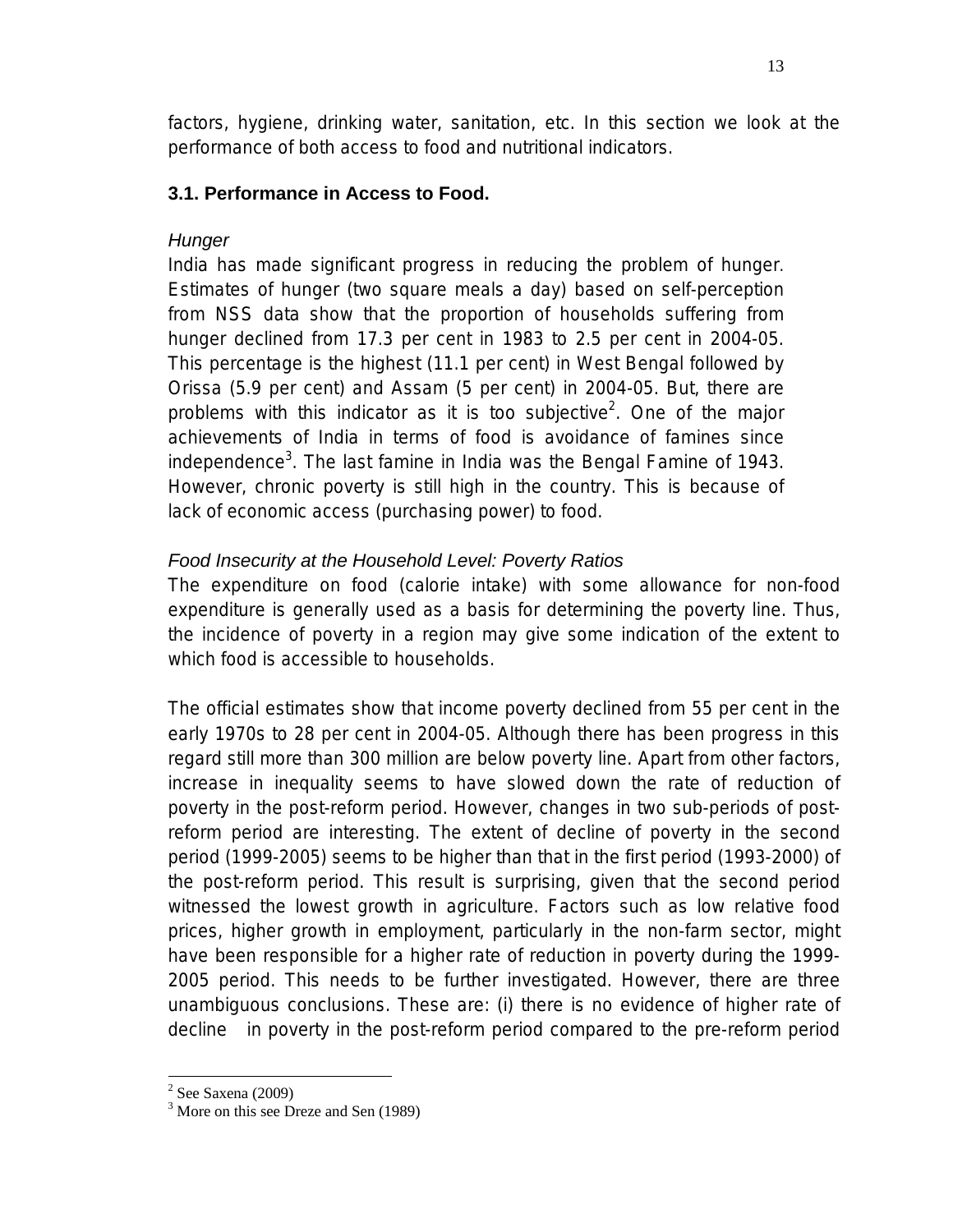in spite of higher overall growth; (ii) inequality increased significantly in the postreform period as compared to the pre-reform period; (iii) poverty is getting concentrated among some regions and some groups (SCs, STs, etc).

In spite of the reduction in poverty, some of the states are have a very high poverty ratio for the total population. In the year 2004-05, this was more than 40 per cent in Orissa, Bihar, Chattisgarh, and Jharkhand, and between 30 and 40 per cent in Madhya Pradesh, Chattisgarh, Uttar Pradesh, and Uttarakhand.. It may be noted that Orissa's poverty level (47 per cent) is almost six times that of Punjab (8 per cent) in 2004-05.

The estimates at the state level reveal an increasing concentration of poor in a few states.<sup>4</sup> A group of four states comprising combined Bihar, combined M.P., Orissa, and combined U.P. had a share of 49.8 per cent in the rural poor of the country in 1983. This share increased to 55 per cent in 1993-94, and further to 61 per cent in 2004-05. Poverty in case of the total population (rural+urban) is being concentrated in five states viz., Bihar, M.P., Maharashtra, Orissa, and U.P., their share being 65 per cent of the total poor in 2004-05.

As shown in Table 9, poverty is getting concentrated among SCs and STs. In some of the poorer states, poverty among these groups is very high. For example, rural poverty among STs in Orissa was 76 per cent while rural poverty among SCs in Bihar was 64 per cent (Table 9). Urban poverty was also high among SCs and STs in Bihar, M.P., Orissa, and Uttarakhand.

The report of the Expert Group on Methodology for Estimation of Poverty (GoI, 2009) chaired by S.D. Tendulkar shows that overall poverty in India was 37.2 per cent in 2004-05. Rural and urban poverty ratios respectively were 41.8 per cent and 25.7 per cent in the same year. If we go by these estimates, the absolute number of poor in India was more than 400 million in 2004-05.

| Year         | Rural     |           |            | Urban |           |            |
|--------------|-----------|-----------|------------|-------|-----------|------------|
|              | <b>SC</b> | <b>ST</b> | <b>OBC</b> | SC    | <b>ST</b> | <b>OBC</b> |
| <b>Bihar</b> | 64.0      | 53.3      | 37.8       | 67.2  | 57.2      | 41.4       |
| Chattisgarh  | 32.7      | 54.7      | 33.9       | 52.0  | 41.0      | 52.7       |
| Jharkhand    | 57.9      | 54.2      | 40.2       | 47.2  | 45.1      | 19.1       |
| M.P.         | 42.8      | 58.6      | 29.6       | 67.3  | 44.7      | 55.5       |
| Maharashtra  | 44.8      | 56.6      | 23.9       | 43.2  | 40.4      | 35.6       |
| Orissa       | 50.2      | 75.6      | 36.9       | 72.6  | 61.8      | 50.2       |
| Uttarakhand  | 54.2      | 43.2      | 44.8       | 65.7  | 64.4      | 46.5       |
| All India    | 36.8      | 47.3      | 26.7       | 39.9  | 33.3      | 31.4       |

Table 9. Poverty Ratios by Social Groups: 2004-05: All India and Selected States

Source: Planning Commission, GoI, 2009

l <sup>4</sup> See Radhakrishna and Ray (2005) for a profile of poverty upto 1999-00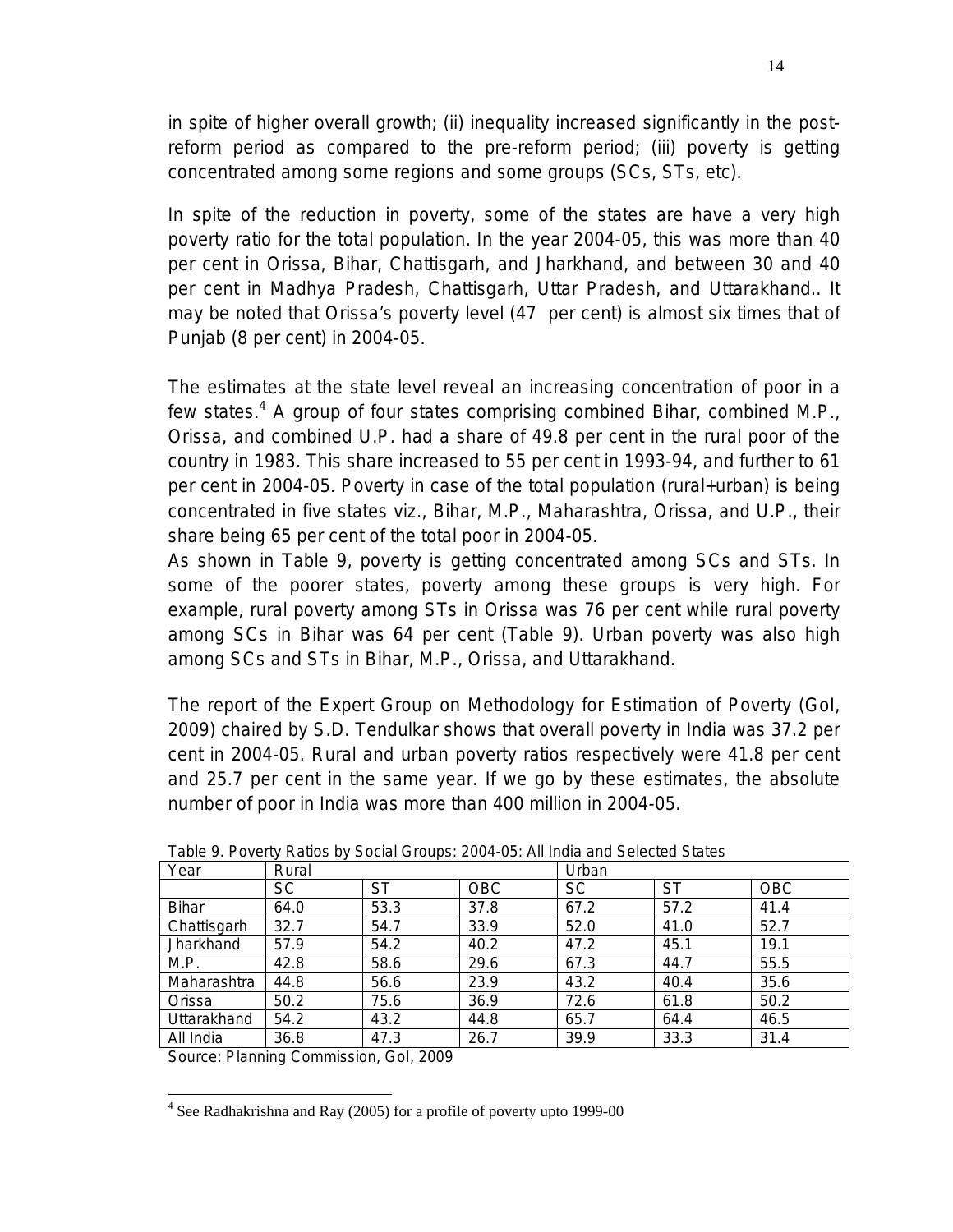Higher inclusive growth that boosts growth in agriculture and the rural non-farm sector growth, coupled with reduction in regional, rural-urban and social disparities is imperative for faster reduction in poverty. Low relative food prices seem to be an important variable for reduction of income poverty. People in the bottom 30 per cent of the population in rural and urban areas still incur 66 and 60 per cent respectively of their total expenditure on food. In this context, the recent increase in food prices is a major cause of concern for the poor and the very poor.

#### *Employment Growth*

As mentioned above, creation of employment is one way of ensuring the Right to Food. With an increase in purchasing power, the poor would be able to increase their food consumption. Therefore, it is useful to know about the overall employment growth rates in the Indian economy. First, employment growth rate has been higher in the urban than in rural areas, both during 1983 to 1993-94 and 1993-94 to 2004-05. Decline in the rate of growth in the latter period as compared to the former one was also greater in the rural than in urban areas (Table 10).

|           | Table To: OTOWITT Rates of Employment. T505 to 2004 05 |        |       |
|-----------|--------------------------------------------------------|--------|-------|
|           | Growth of Employment                                   |        |       |
|           | Male                                                   | Female | Total |
|           | Total                                                  | Total  |       |
| 1983-94   | 2.25                                                   | 1.65   | 2.08  |
| 1994-2005 | 1.87                                                   | 1.78   | 1.84  |
|           | Rural                                                  |        |       |
| 1983-94   | 1.96                                                   | 1.40   | 1.77  |
| 1994-2005 | 1.41                                                   | 1.55   | 1.46  |
|           | Urban                                                  |        |       |
| 1983-94   | 3.15                                                   | 3.37   | 3.26  |
| 1994-2005 | 3.10                                                   | 3.08   | 3.09  |

Table 10: Growth Rates of Employment: 1983 to 2004-05

Source: Estimated from NSS Data

Second, even as male employment grew faster than female employment, the gap between the two is much smaller between 1993-94 and 2004-05 than between 1983 and1994-95. However, in rural areas female employment grew at a faster rate than male employment between 1993 and 2005. The overall decline in the growth rate of employment in the post-reform period as compared to pre-reform period is a cause for concern. Within the post-reform period, however, the period 1999-2000 to 2004-05 witnessed high employment growth rates, in both rural and urban areas.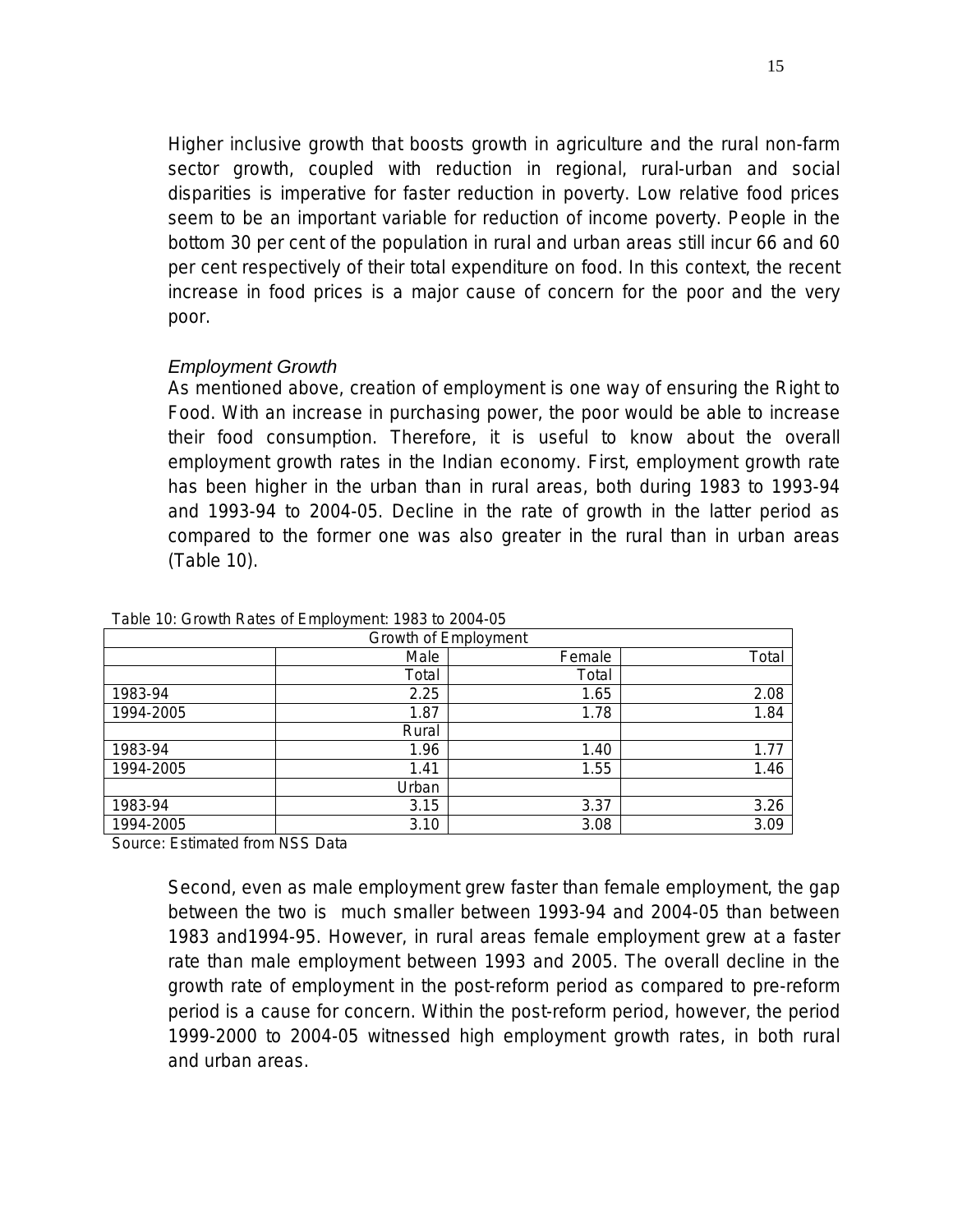## *Real Wages*

Another indicator of purchasing power is agricultural wages. Deaton and Dreze (2002) say that a healthy growth in real agricultural wages appears to be a sufficient condition for significant reduction in poverty in rural areas. The growth of regular and casual wage during the pre- and post-reform periods is almost the same in rural areas (Table 11). Within the post-reform period, however, growth rate of real wages declined substantially during 1999-2005 as compared to 1993- 2000.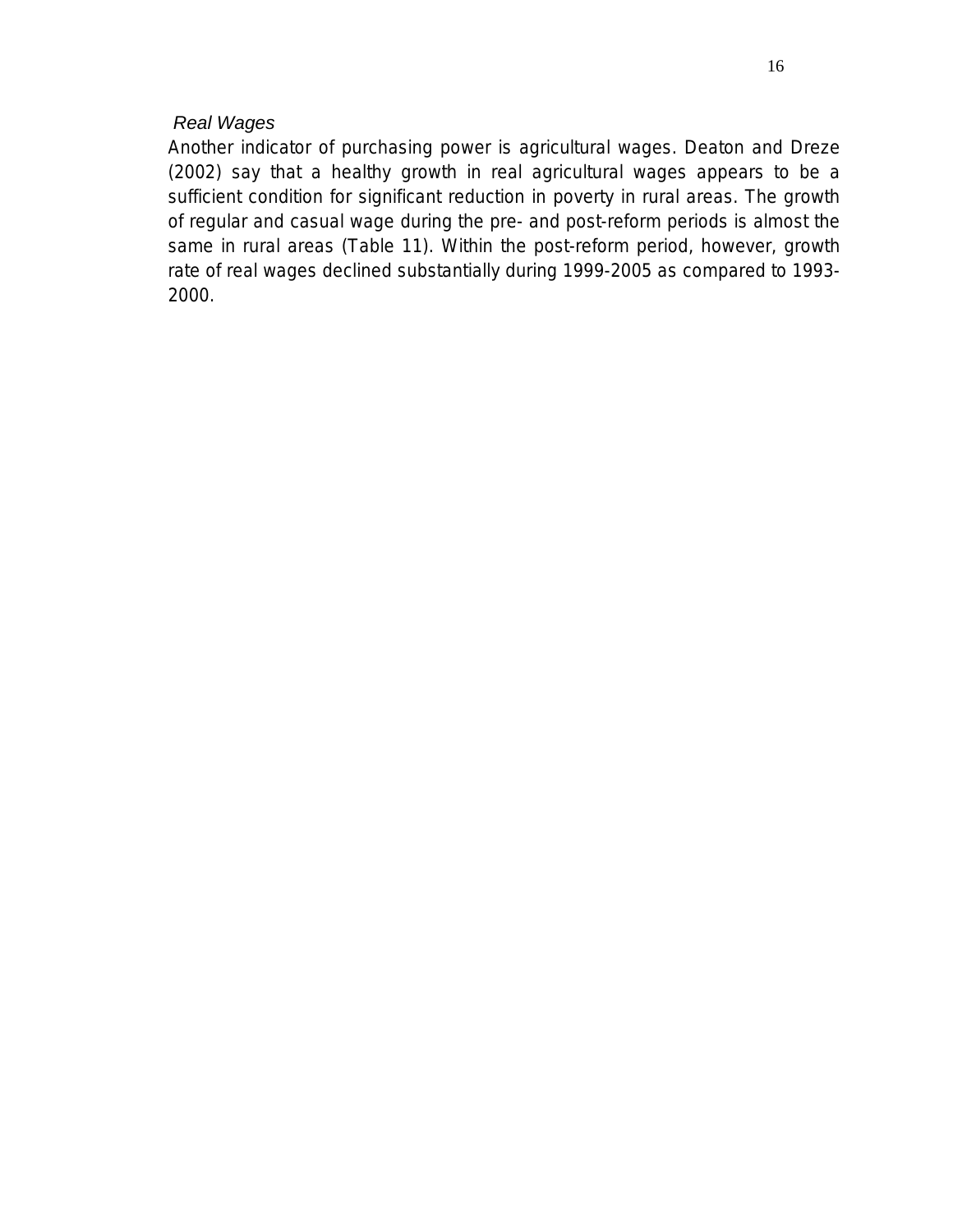| $\cdot\, \cdot\, \cdot\,$ |           |            |           |            |  |
|---------------------------|-----------|------------|-----------|------------|--|
|                           | Regular   |            | Casual    |            |  |
|                           | 1983 --93 | 1993--2004 | 1983 --93 | 1993--2004 |  |
| Rural                     | 3.34      | 3.35       | 2.85      | 2.78       |  |
| Urban                     | 2.48      | 2.38       | 2.48      | 3.17       |  |
| Gap                       | $-0.86$   | $-0.97$    | $-0.37$   | 0.39       |  |

Table 11: Growth of Regular and Casual Wage for Age Group 15-59 (Constant prices: 1993)

Source: Various NSS Rounds estimated by IHD

#### *Access to PDS*

Public distribution system (PDS) is one of the instruments for ensuring household level food security. Here we will confine the discussion to access of households to PDS and discuss the issues and reforms required in PDS in the next section. National Sample Survey Organization (NSSO) has been collecting information on purchases of rice, wheat, sugar, and kerosene from fair price shops. These data have been analysed to examine utilization of PDS

### *Share of PDS puechases in Consumption*

The proportion of consumables obtained from PDS to total consumption provides some idea about the role of PDS in catering to the needs of the population. PDS consumption constituted only 11 per cent of the total per capita consumption in rural India (Table 12). This share was higher for southern states, viz., Maharashtra, Himachal Pradesh, and Jammu and Kashmir, and lower for the eastern and northern states. The share for the poorest quintile was 17 per cent, and 6 per cent for the richest quintile. Here too, the share for the poorest quintile was higher for southern and western states, including Rajasthan, as compared to the eastern and northern states (Table 12).

The share of PDS consumption for urban India (7.7 per cent) was lower than that of rural India. This is true for most states. For example, in Karnataka, the PDS consumption share in rural areas was 47.5 per cent while it was 17.4 per cent in urban areas. Jammu and Kashmir was the only state in which the urban share was much higher than that of rural areas.

|                         | PDS Purchases as % to total consumption |       |       |       |       |       |
|-------------------------|-----------------------------------------|-------|-------|-------|-------|-------|
|                         | q1                                      | q2    | q3    | q4    | q5    | All   |
| Jammu & Kashmir         | 33.12                                   | 32.59 | 31.43 | 18.50 | 13.71 | 25.53 |
| <b>Himachal Pradesh</b> | 45.96                                   | 35.05 | 33.17 | 28.94 | 15.50 | 32.74 |
| Punjab                  | 0.27                                    | 0.29  | 0.05  | 0.40  | 0.01  | 0.21  |
| Haryana                 | 4.58                                    | 3.62  | 1.67  | 0.61  | 0.41  | 2.27  |
| Rajasthan               | 19.76                                   | 14.08 | 9.25  | 4.76  | 5.10  | 10.28 |
| <b>Uttar Pradesh</b>    | 6.18                                    | 3.48  | 2.53  | 2.35  | 1.46  | 3.27  |
| <b>Bihar</b>            | 2.16                                    | 0.89  | 1.19  | 0.58  | 0.61  | 1.09  |

Table 12. Per capita monthly PDS foodgrains purchases and their share in total Per capita monthly food grain onsumption in Rural areas by quintiles in 2004-05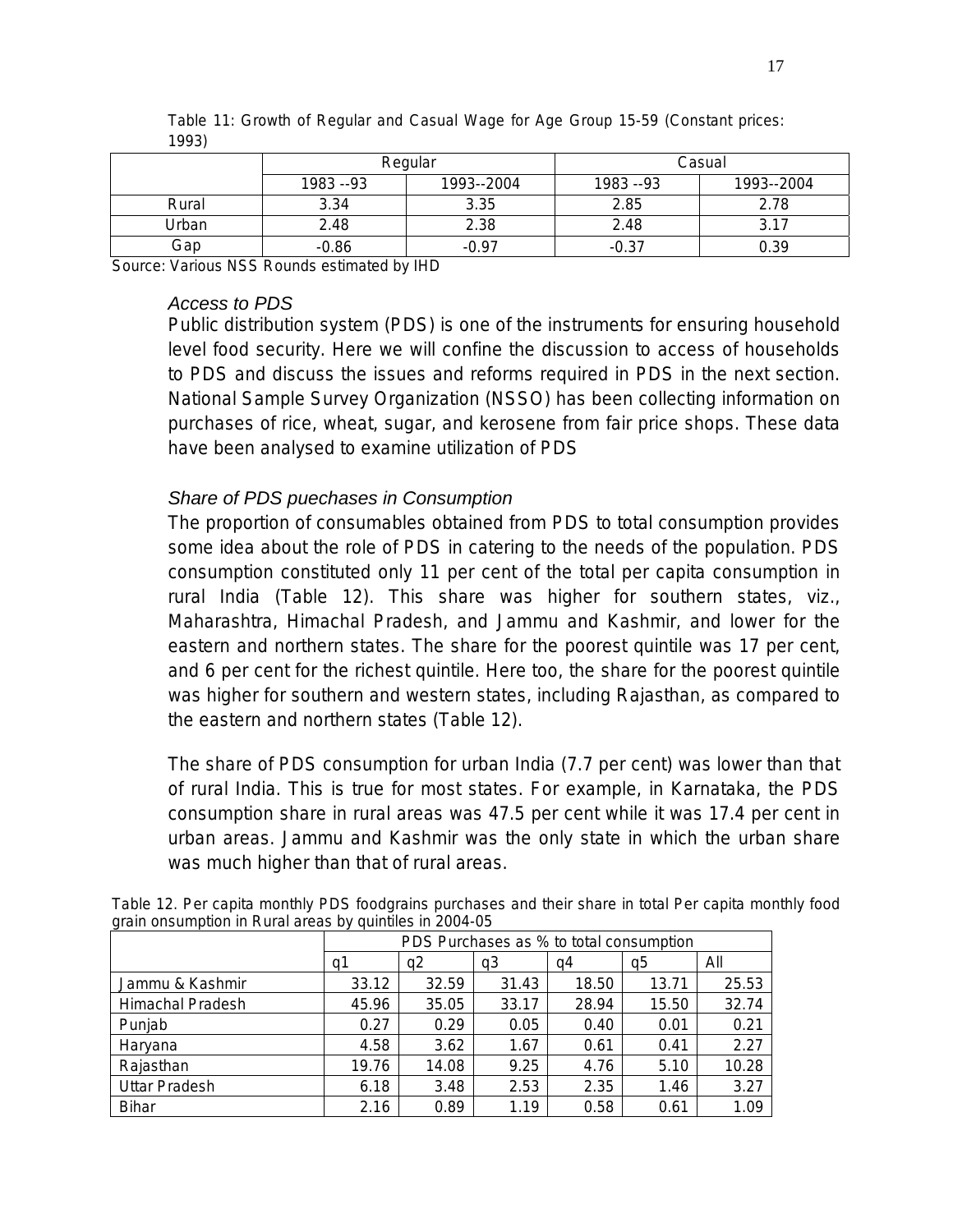| Assam                        | 7.60  | 5.13  | 2.65  | 1.38  | 1.86  | 3.74  |
|------------------------------|-------|-------|-------|-------|-------|-------|
| West Bengal                  | 6.06  | 3.51  | 3.03  | 2.24  | 1.49  | 3.29  |
| Orissa                       | 15.98 | 8.66  | 5.56  | 3.62  | 1.80  | 6.79  |
| Madhya Pradesh               | 22.57 | 12.76 | 12.65 | 8.80  | 4.95  | 12.45 |
| Gujrat                       | 25.46 | 18.08 | 14.81 | 10.88 | 3.15  | 14.32 |
| Maharastra                   | 39.46 | 29.83 | 23.30 | 17.77 | 10.41 | 23.90 |
| Andhra Pardesh               | 32.77 | 26.05 | 23.09 | 19.92 | 13.87 | 22.99 |
| Karnataka                    | 68.47 | 58.98 | 44.09 | 41.43 | 26.95 | 47.53 |
| Kerala                       | 40.73 | 23.71 | 17.85 | 11.87 | 7.51  | 20.63 |
| <b>Tamil Nadu</b>            | 50.24 | 44.26 | 42.23 | 38.01 | 26.72 | 40.36 |
| <b>Other States &amp;UTs</b> | 32.22 | 14.10 | 11.03 | 11.39 | 10.35 | 15.91 |
| Total                        | 17.04 | 12.37 | 10.52 | 8.51  | 5.59  | 10.85 |

Note: Bihar, MP and UP refer to pre-reorganized states; A household is said to access PDS if it reports making purchases from PDS

Source: Estimated from NSS Round Unit level data

#### **3.2. Performance on Nutrition Indicators**

There are two possible ways to assess the adequacy of food and nutrition and to detect the presence of inadequate intake among individuals and population groups<sup>5</sup>. These are: Nutritional Intake Assessment and Nutritional Status Assessment.

#### **Nutritional Intake Assessment**

#### *Calories, Protein and Fats*

The per capita calorie intake for rural population declined from 2240 kcal per day in 1983 to 2047 kcal per day in 2004-05 (Table 13). During the same period, per capita protein consumption declined from 63.5 grams to 55.8 grams per day in rural areas. Per capita fat consumption, however, has not declined over time.

Per capita calorie intake by quartiles in Table 14 shows that there was significant decline in the case of the top quartile while for the bottom quartile it has been stagnant. It may be noted that the per capita calorie consumption for the bottom decile was very low at 1485 kcal per day in 2004-05. This level is much below the norm of 2400 calories in rural areas<sup>6</sup>. However, there is a controversy over the minimum calorie consumption per consumer unit per diem. Sukhatme (1982) and Minhas (1991) have questioned the sanctity of calorie norms widely used by nutritionists and consider them to be exaggerated. However, even so, the

l

<sup>&</sup>lt;sup>5</sup> see Shetty (undated); Also see Dreze and Sen (1989) for a discussion on intake and outcomes on nutrition.

On calorie adequacy see Suryanarayana (1996)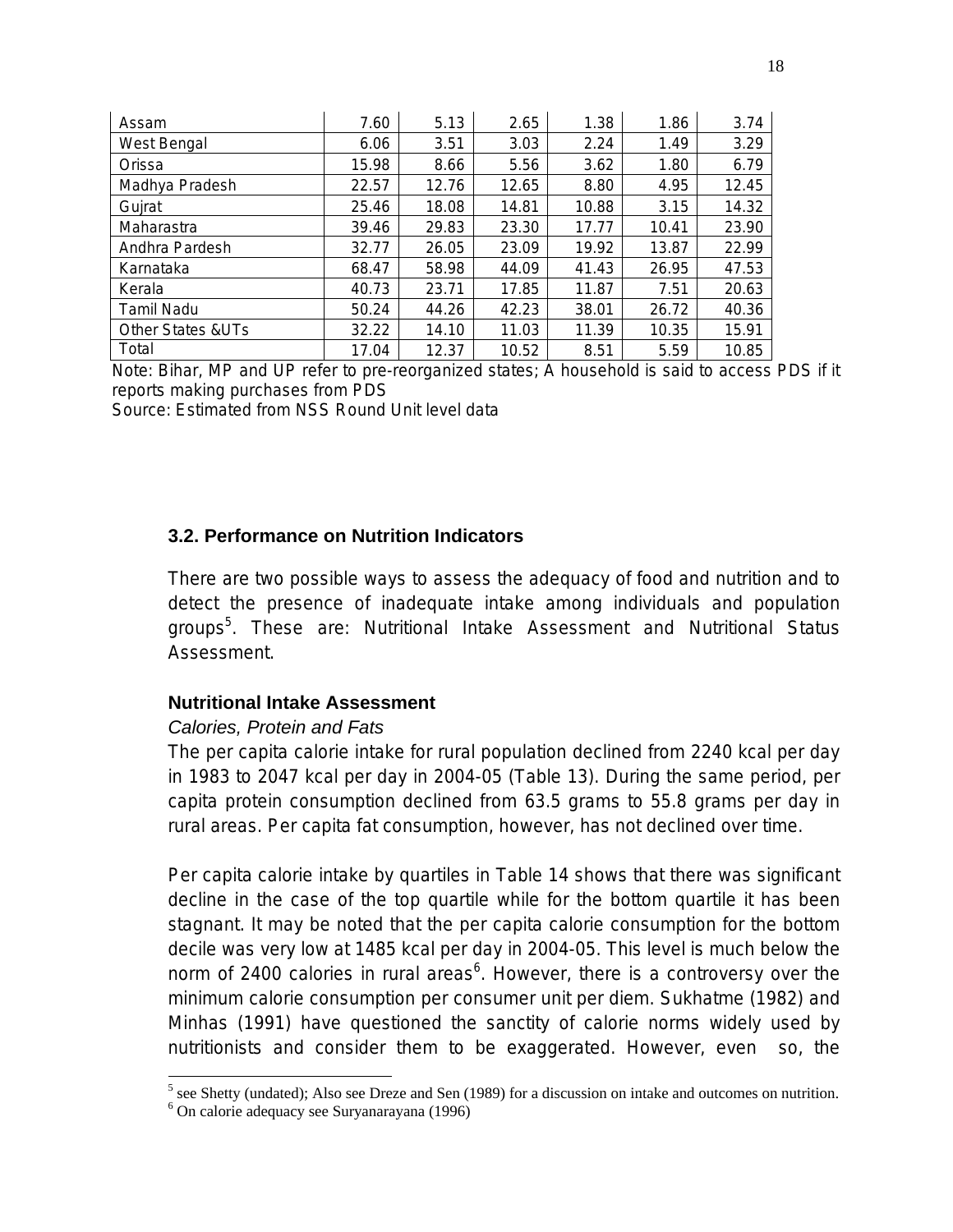present level of per capita calorie consumption for the bottom quartile is extremely low.

| Year    | Calories (kc) |       | Protein (gms) |       | Fats (gms) |       |
|---------|---------------|-------|---------------|-------|------------|-------|
|         | Rural         | Urban | Rural         | Urban | Rural      | Urban |
| 1983    | 2240          | 2070  | 63.5          | 58.1  | 27.1       | 37.1  |
| 1987-88 | 2233          | 2095  | 63.2          | 58.6  | 28.3       | 39.3  |
| 1993-94 | 2153          | 2073  | 60.3          | 57.7  | 31.1       | 41.9  |
| 1999-00 | 2148          | 2155  | 59.1          | 58.4  | 36.0       | 49.6  |
| 2000-01 | 2083          | 2027  | 56.8          | 55.3  | 34.6       | 46.1  |
| 2001-02 | 2018          | 1982  | 54.8          | 54.2  | 33.6       | 46.1  |
| 2002(2) | 2025          | 2014  | 55.4          | 54.9  | 34.7       | 47.0  |
| 2003    | 2106          | 2020  | 58.0          | 55.5  | 36.4       | 46.7  |
| 2004(1) | 2087          | 2036  | 56.9          | 55.9  | 35.5       | 46.8  |
| 2004-05 | 2047          | 2021  | 55.8          | 55.4  | 35.4       | 47.4  |

Table 13. Mean Per Capita Consumption of Calories, Protein and Fats (per day)

Source: Deaton and Dreze (2009)

Table 14. Total and Cereal Calorie Consumption by Decile and Quartile of Per Capita Expenditure, Rural India: 1983 to 2004-05

|                        | <b>Bottom Decile</b> | <b>Bottom</b> | Second                | <b>Third Quartile</b> | Top quartile |
|------------------------|----------------------|---------------|-----------------------|-----------------------|--------------|
|                        |                      | quartile      | Quartile              |                       |              |
|                        |                      |               | <b>Total Calories</b> |                       |              |
| 1983                   | 1359                 | 1580          | 2007                  | 2328                  | 3044         |
| 1987-88                | 1488                 | 1683          | 2056                  | 2334                  | 2863         |
| 1993-94                | 1490                 | 1659          | 2000                  | 2251                  | 2702         |
| 1999-00                | 1496                 | 1658          | 1978                  | 2250                  | 2707         |
| 2004-05                | 1485                 | 1624          | 1900                  | 2143                  | 2521         |
| <b>Cereal Calories</b> |                      |               |                       |                       |              |
| 1983                   | 1150                 | 1309          | 1589                  | 1738                  | 1974         |
| 1987-88                | 1221                 | 1359          | 1598                  | 1715                  | 1894         |
| 1993-94                | 1203                 | 1316          | 1504                  | 1591                  | 1690         |
| 1999-00                | 1197                 | 1289          | 1591                  | 1509                  | 1566         |
| 2004-05                | 1189                 | 1259          | 1690                  | 1430                  | 1471         |

Source: Deaton and Dreze (2009)

#### *Micro nutrient deficiencies*

Goitre due to iodine deficiency, blindness due to Vitamin A deficiency, dry and wet beriberi and pellagra were the major public health problems in preindependent India. Sustained dietary changes resulted in the elimination of beriberi and pellagra. However, there has not been any decline in the prevalence of anaemia due to iron and folic acid deficiency, while the decline in Vitamin A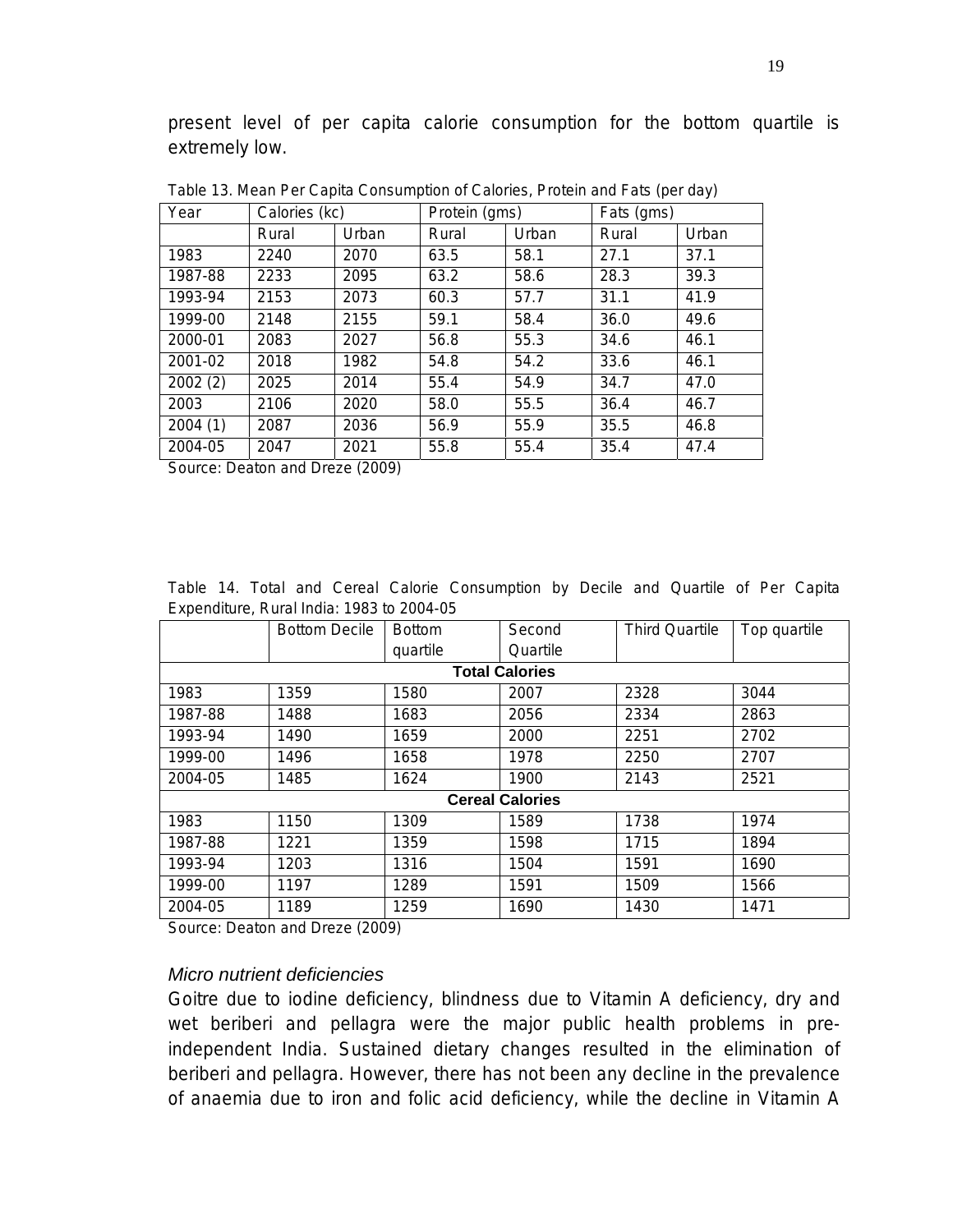deficiency and iodine deficiency disorders has been very slow. Diet surveys have shown that the intake of Vitamin A is significantly lower than the recommended dietary allowance in young children, adolescent girls and pregnant women. In these vulnerable sub-groups, multiple nutritional problems coexist including inadequate intake of both energy as well as micronutrients other than Vitamin A (GoI, 2003).

## *Nutrition Status Assessment of Children and Women*

We now examine performance based on nutrition status or the outcomes using the anthropometric evidence. The National Nutritional Monitoring Bureau (NNMB) provides the nutritional status of rural households in nine sample states. Children aged 1-5 years are classified into different nutritional grades based on weight for age. The NNMB data shows that the proportion of underweight children declined from 77 per cent in 1975-79 to 55 per cent in 2004-05.

NFHS data shows that the proportion of underweight children declined only marginally from 47 per cent in 1998-99 to 45.9 per cent in 2005-06, although stunting among children declined to a much greater extent (Table 15). International studies have shown that the rate of decline of child undernutrition tends to be around half the rate of growth of per capita GDP (Haddad *et al.*: 2003). As against this finding, the rate of decline in malnutrition is much lower than per capita income growth in India.

| Nutritional | 1992-93 | 1998-99 NFHS- | 2005-06 NFHS- |
|-------------|---------|---------------|---------------|
| Parameter   | NFHS-1  |               |               |
| Stunted     | 52.0    | 45.5          | 38.4          |
| Wasted      | 17.5    | 15.5          | 19.1          |
| Underweight | 53.4    | 47.0          | 45.9          |

Table 15. Trends in Child Malnutrition(0-3 years of age)

Source: GoI (2009)

There are significant differences in malnutrition at the rural and urban levels. The proportion of underweight children was 36 per cent higher in rural as compared to urban India (Table 16). Similarly, the proportion of stunted children was 32 per cent higher in rural areas as compared to urban areas.

| $19000$ TV. Maillandinon. I value and Orders 2000 00 |       |       |  |  |
|------------------------------------------------------|-------|-------|--|--|
| Nutritional                                          | Rural | Urban |  |  |
| Parameter                                            |       |       |  |  |
| Stunted                                              | 41    | 31    |  |  |
| Wasted                                               | 20    |       |  |  |
| Underweight                                          | 49    | 36    |  |  |
| $\sim$ $\sim$ $\sim$<br>$\sim$                       |       |       |  |  |

Table 16. Malnutrition: Rural and Urban: 2005-06

Source: GoI (2009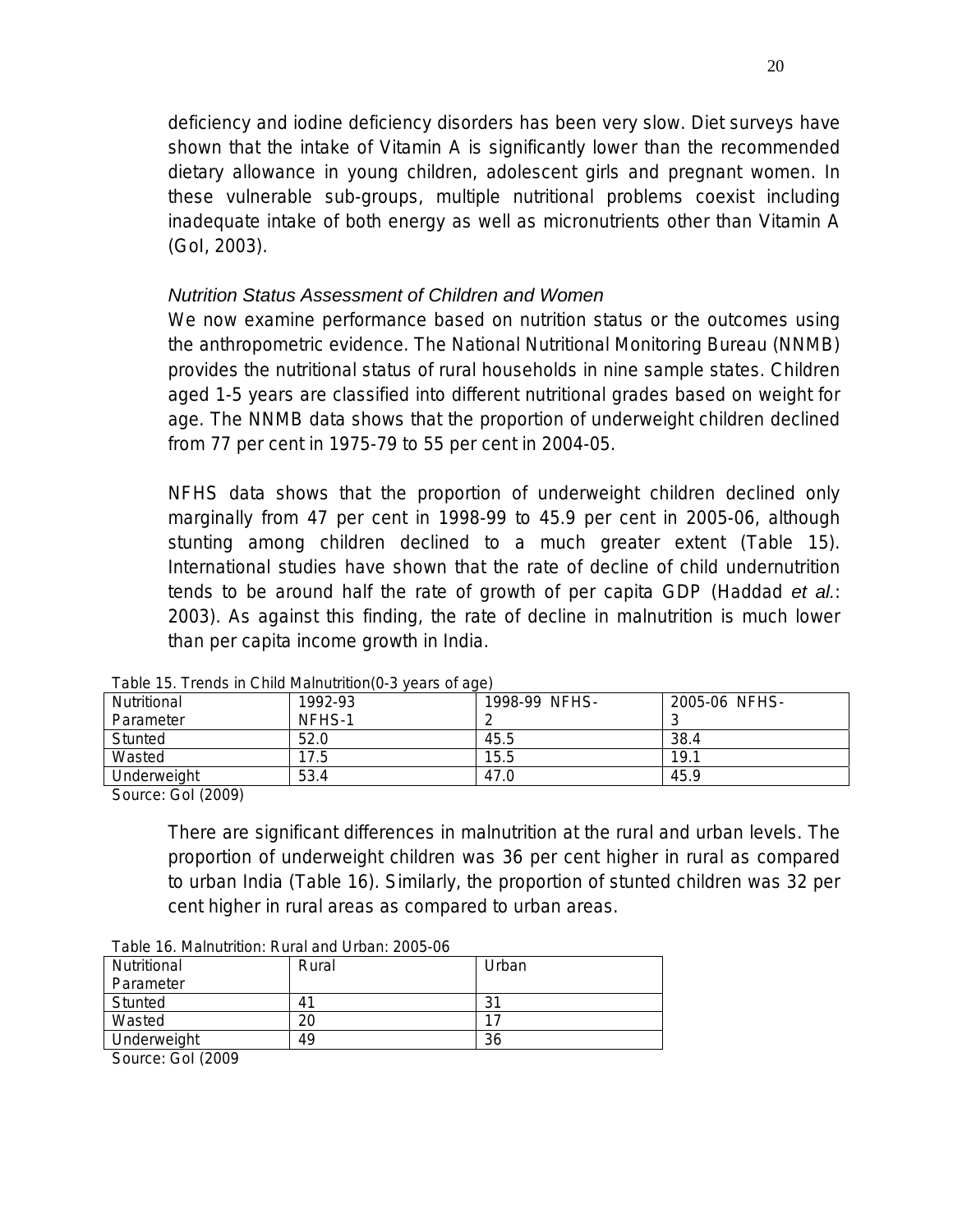At the state level, the incidence of malnutrition in M.P. was 60 per cent and nearly 60 per cent in Bihar and Jharkhand. It was more than 50 per cent in Chattisgarh. In states like Gujarat, Haryana, Karnataka, Orissa, Rajasthan, U.P., and West Bengal it was more than 40 per cent in 2005-06. Even in states like Tamil Nadu and Kerala, malnutrition levels are relatively high.

It may be noted that social disparities overwhelm regional disparities in the context of poverty and vulnerability and incidence of malnutrition. For example, the numbers in Table 17 show that SC/ST and Muslims suffer from poverty and vulnerability to a greater extent as compared to OBCs and other castes. The incidence of malnutrition (chronic energy deficiency) among women is the highest for SCs/STs, followed by OBCs and Muslims. The malnutirtion among women for OBCs is much lower than other castes. This is true of all the states in India.

| <b>State</b>         | Total     | SC/ST     | OBC        | Muslim     | <b>Others</b> |
|----------------------|-----------|-----------|------------|------------|---------------|
|                      | Populatio | Populatio | Population | Population |               |
|                      | n         | n         |            |            |               |
| 1                    | 2         | 3         | 4          | 5          | 6             |
| India                | 35.6      | 42.7      | 36.0       | 35.1       | 27.5          |
| Andhra Pradesh       | 33.5      | 38.4      | 37.0       | 27.6       | 22.2          |
| Assam                | 36.5      | 34.5      | 30.4       | 46.0       | 31.4          |
| Bihar                | 45.1      | 58.4      | 43.3       | 49.6       | 31.4          |
| Chhattisgarh         | 43.4      | 46.6      | 44.8       | 28.9       | 26.2          |
| Gujarat              | 36.3      | 48.0      | 40.5       | 37.0       | 22.9          |
| Haryana              | 31.3      | 36.4      | 33.1       | 49.0       | 26.6          |
| Jharkhand            | 43.0      | 44.6      | 45.3       | 47.3       | 26.5          |
| Karnataka            | 35.5      | 41.8      | 34.9       | 26.9       | 31.7          |
| Kerala               | 18.0      | 24.1      | 18.6       | 15.6       | 18.0          |
| Madhya Pradesh       | 41.7      | 48.7      | 42.2       | 37.4       | 27.7          |
| Maharashtra          | 36.2      | 43.6      | 36.1       | 23.8       | 34.5          |
| Orissa               | 41.4      | 50.6      | 39.6       | 63.5       | 30.7          |
| Punjab               | 18.9      | 26.7      | 18.0       | 22.5       | 14.4          |
| Rajasthan            | 36.7      | 44.1      | 33.3       | 36.1       | 32.3          |
| <b>Tamil Nadu</b>    | 28.4      | 36.1      | 26.8       | 20.7       | 8.3           |
| <b>Uttar Pradesh</b> | 36.4      | 43.6      | 35.4       | 36.4       | 28.3          |
| West Bengal          | 39.1      | 45.2      | 39.2       | 37.4       | 31.5          |

**Table 17: Incidence of Malnutrition Among Women (Chronic Energy Deficiency): 2005-06** 

Source: Compiled from Kannan (2008). The data is from NFHS-3 data

Indicators on anaemia for women and children based on NFHS III data shows that more than 50 per cent of women and nearly 80 per cent of children have anaemia. Considerable regional disparities can be noticed in these indicators. Anaemia among women was more than 60 per cent in six states, viz., Andhra Pradesh, Bihar, Assam, Jharkhand, Orissa, and West Bengal. Anaemia among children was more than 80 per cent in Bihar, Gujarat, Haryana, Karnataka, M.P., Chattisgarh, Punjab, Haryana, and U.P.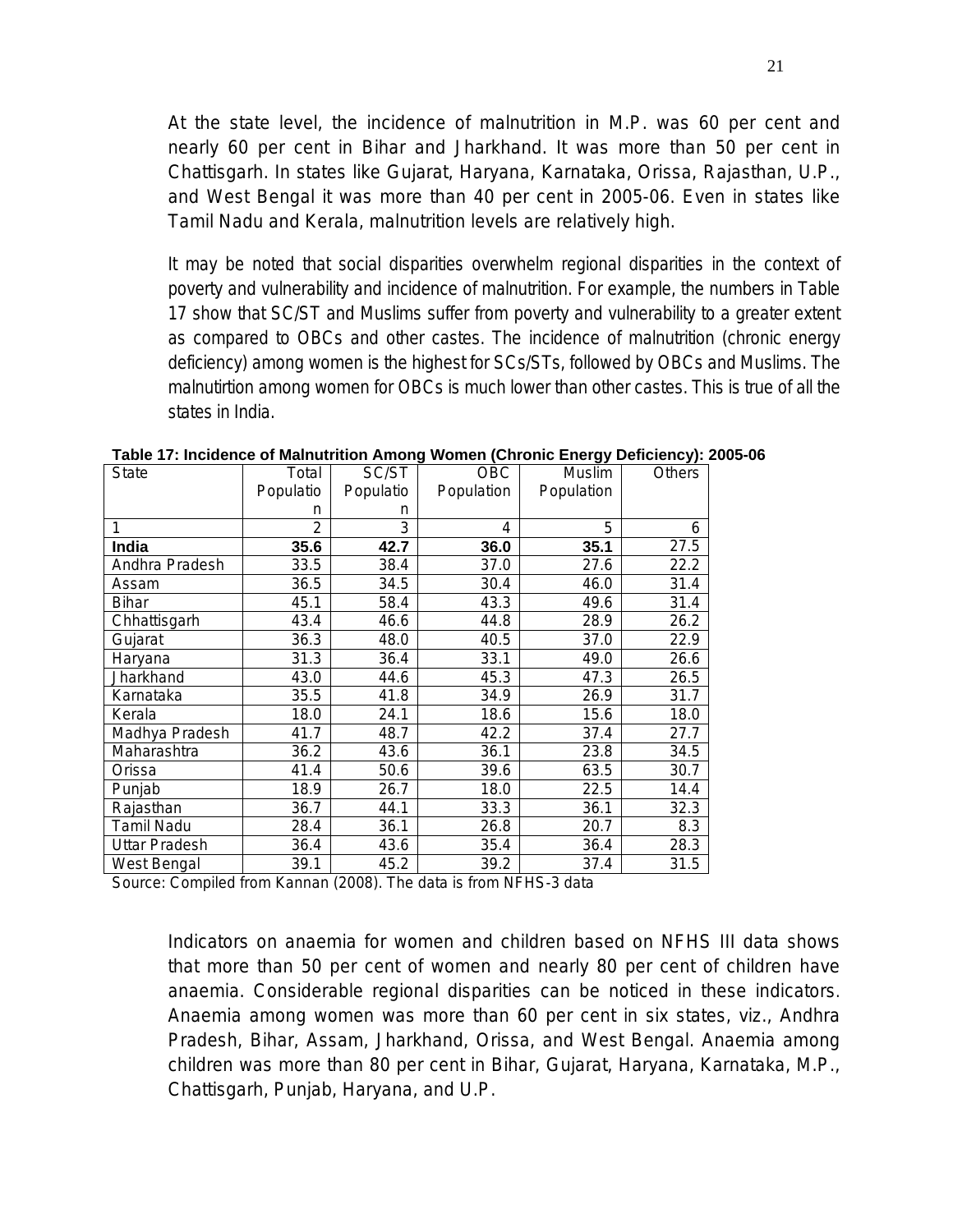The nutritional status of children is summarized in Box 1. It shows that three out of four Indian children are anemic and the proportion of children under 3 with anemia increased between 1998-99 and 2005-06. Only 23.4 per cent children are breastfed within the first hour of birth.

#### **Box 1.Nutritional Status of Children**

- Three out of four children in India are anemic
- Every second new born has reduced learning capacity due to iodine deficiency
- Children (0-3 years) underweight are 46% in NFHS-3, a marginal decrease from 47% in NFHS-2
- Children under 3 with anemia are 79% (NFHS-3), an increase from 74.2% in NFHS-2
- Only 23.4% are breastfed within the first hour of birth and 46% are exclusively breastfed for a month (NFHS-3)

Source: GoI, 2009

#### **4. ISSUES AND POLICIES ON ACCESS TO FOOD AND NUTRITION**

Access to food at the household level and nutrition are inter-related. As mentioned above, access to food depends on increase in purchasing power due to increase in employment and social protection programmes. On the other hand, factors determining the levels of malnutrition are far more varied than those of access to food. In this section we discuss the issues and policies that improve access to food and nutrition.

#### **4.1. Income, Women and Health**

#### **Income Growth and Poverty**

Low income growth is one of the reasons for low access to food and malnutrition. With increase in income and employment access to food can be improved. As mentioned above, the cross-section data across countries showed that the percentage decline in malnutrition is roughly half the rate at which GNP per capita grows. Thus, economic growth alone can not reduce malnutrition. For example, in India, GDP growth was 6 to 7 per cent per annum during 1992-93 to 2005-06 and 9 per cent in the last four years. However, child malnutrition declined from 52 per cent to 46 per cent at the rate of 0.5 percentage points per annum. In fact, the per cent of underweight children in India declined only one percentage point from 47 per cent in 1998-99 to 46 per cent in 2005-06 in spite of high economic growth. This dissociation between GDP growth and changes in the status of malnutrition is due to a distribution problem, as the wealth created is unequally shared.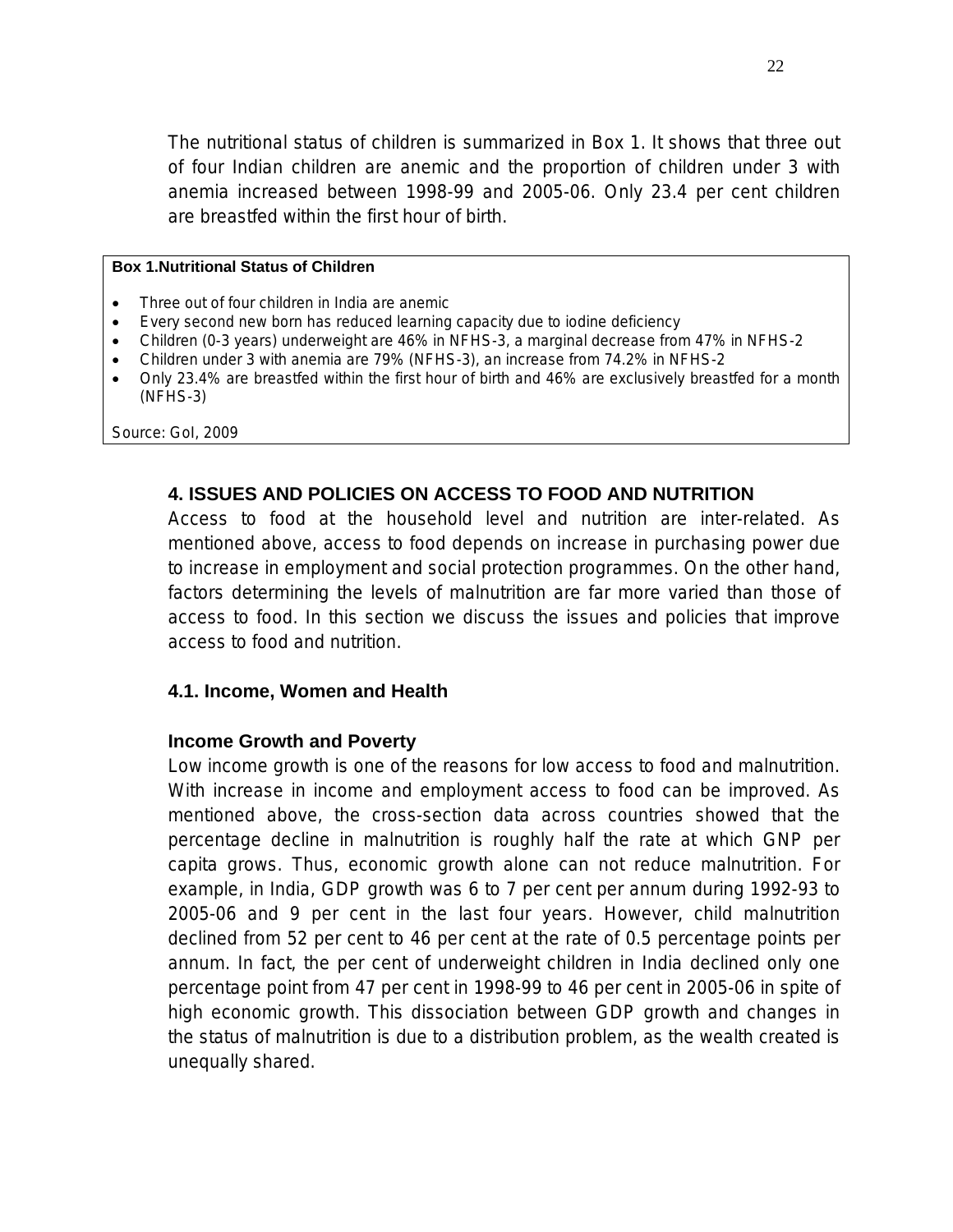Income poverty is another reason for lower access to food and malnutrition. Access to food can be improved with reduction in income poverty, but studies have shown that malnutrition exists even after eradication of poverty. For example, income poverty in India is 26 per cent while child malnutrition is 46 per cent. The data for India and South Asia show that malnutrition levels are surprisingly high even in rich income quintiles. Thus, reduction in malnutrition is going to be a bigger challenge than income growth and reduction in poverty.

This, however, does not mean that income growth cannot have an impact in terms of reducing malnutrition. As shown in Table 18, undernutrition for the lowest and highest wealth categories respectively was 56.6 per cent and 19.7 per cent in 2005-06. It shows that with increase in wealth (proxy for income) undernutrition can be reduced. One can say that income growth is necessary but not sufficient for reduction in malnutrition, as other factors are also important.

| <b>Wealth Category</b> | Weight for age (%) |
|------------------------|--------------------|
| Lowest                 | 56.6               |
| Second                 | 49.2               |
| Third                  | 41.4               |
| Fourth                 | 33.6               |
| Highest                | 19.7               |
| All Categories         | 42.5               |
| . . <u>. .</u>         |                    |

Table 18: Undernutrition by Wealth Categories: Proportion of Children Undernourished

Source: NFHS-3

#### **Factors Determining Malnutrition**

The three main drivers of undernutrition in developing countries are: (i) household food insecurity (the outcome of low food availability and access to food); (ii) poor maternal and child care practices; and (iii) inadequate access to drinking water, sanitation and health services. Gender inequality is another important factor that determines malnutrition levels. A distinction can be made between direct or immediate or indirect but substantive and institutional factors responsible for undernutrition. For example, food intake, micro nutrients, diet diversification, health, water, and sanitation are direct determinants while women's empowerment, agriculture, rural non-far sector etc. are indirect determinants of undernutrition. First, we discuss the direct determinants.

**Food Intake and Diet Diversification:** Food intake in terms of sufficient calories, proteins and micro nutrients is important for nutrition. The focus has to be on increasing the range of micronutrient-rich foods consumed. This requires implementation of programmes that improve the availability and consumption of,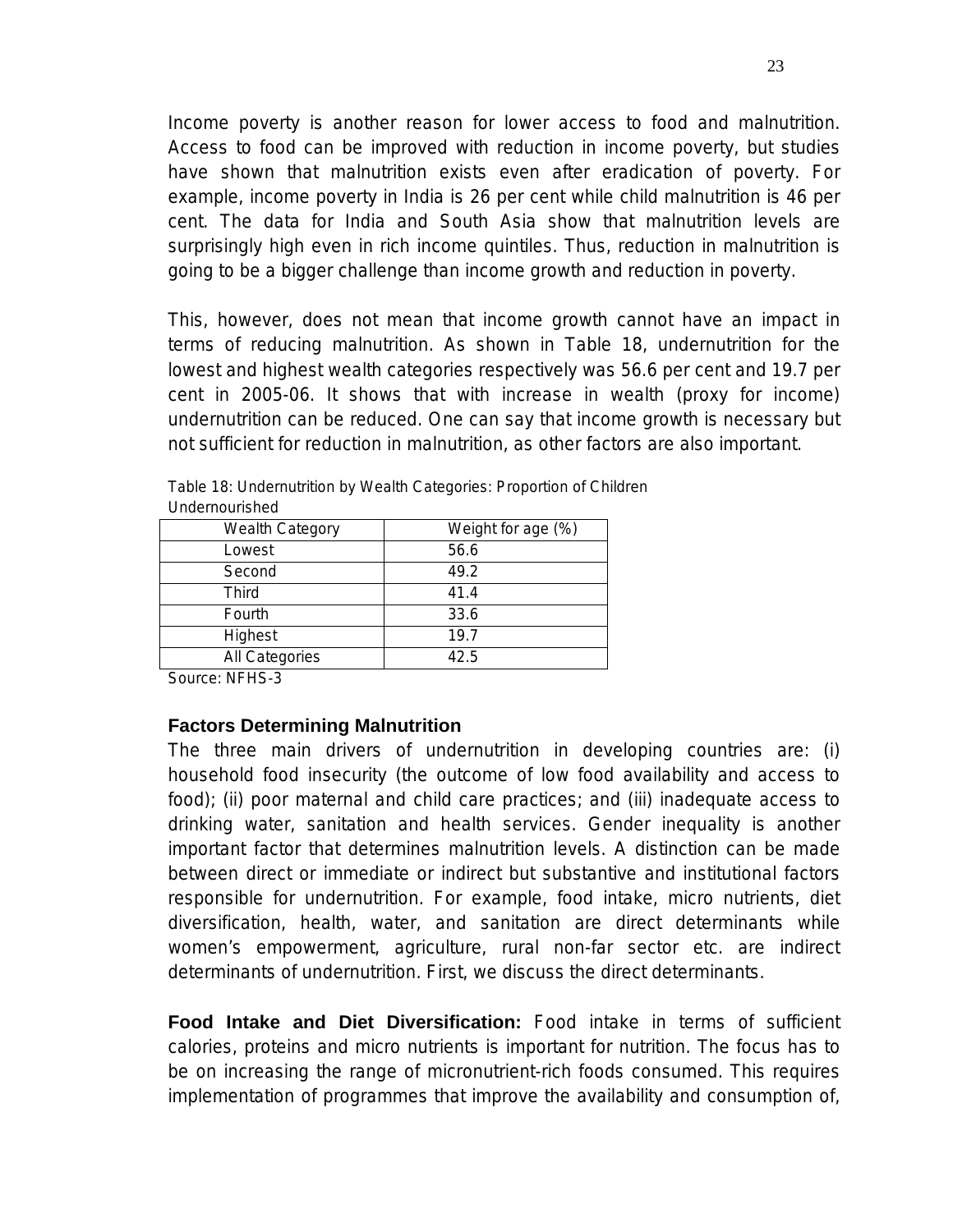and access to, different types of micronutrient-rich foods (such as animal products, fruits, and vegetables) in adequate quantities, especially among those who are at risk for or vulnerable to micronutrient malnutrition. Insufficient iron and zinc intake can cause long term problems.

**Health:** Similarly, public health services are poor in India. Health sector performance shows that there are basically six problems: (i) low levels of health indicators; (ii) slow progress in these indicators; (iii) significant regional, social, and gender disparities; (iv) poor quality delivery systems in health and; (v) privatization of health services.

Low standards of health, hygiene, sanitation, and safe drinking water play important roles here since sick children are not able to absorb essential nutrients**.** 

## **Women's Empowerment, Food Intake, Health and Impact on Children's Well Being**

Advancement in women's status and well being would have a positive spillover impact on children's well being. A comprehensive review on the linkages between women's empowerment and children's well being brought out clearly that there are four mechanisms for transmitting the effects of women's empowerment to children's well being (Jones *et al.*: 2007). They include maternal education, economic empowerment, intra-household decision making power, and community level empowerment. Education for mothers is positively associated with better education, health, and nutrition outcomes for the child. Women's economic empowerment, that is, greater access for women to financial resources, not only improves their status within the household, but also leads to more investment in their children. As a result of greater access to economic resources, women's empowerment may translate into better outcomes for children because empowered mothers are likely to advocate the interests of their children in intra-household bargaining and to be taken seriously by their male partners. Finally, greater individual and household level empowerment may spill over into the empowerment of women at the community level and a more active role for them in demanding or even providing better child related services (Jones *et al.*: 2007).

Women's agency (health, education and empowerment) and intra-household issues are important determinants of undernutrition in South Asia in general and India in particular. Two of the three differences between South Asia and Sub-Saharan Africa relate to women: (i) Low birth weight is the single largest predictor of undernutrition; (ii) women in South Asia tend to have lower status and less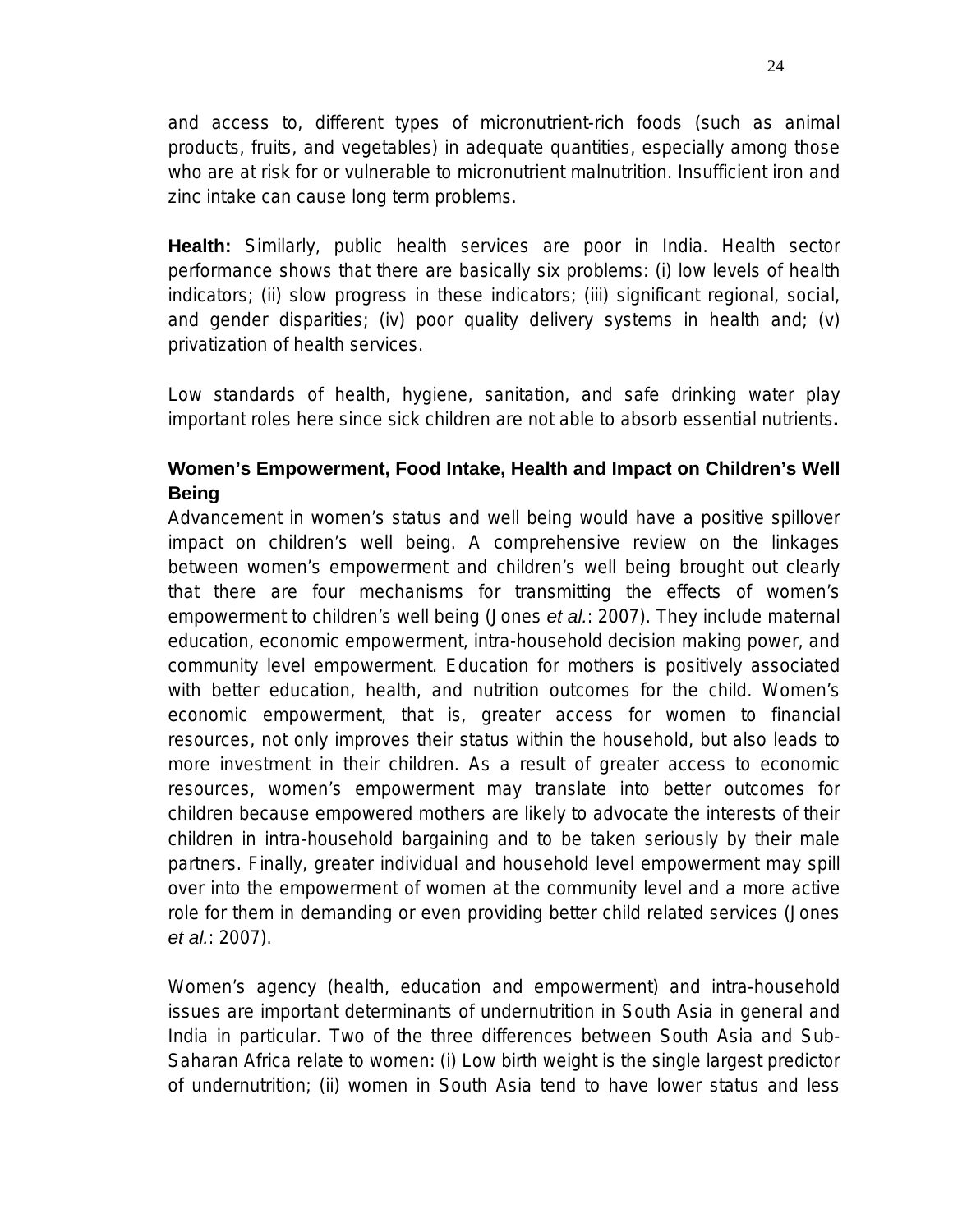decision-making power than women in Sub-Saharan Africa. This limits women's ability to access the resources needed for their own and their children's health and nutrition, which in turn is associated with low birth weight, as well as poor child feeding behaviors in the first twelve months of life

Children's malnutrition is determined by the caring capacity of mothers. Caring capacity and caring practices are overwhelmingly influenced by the status of women in the household and society. One important dimension of accessibility to food is intra-household disparity in consumption. It is widely believed that in India, food distribution in the household is not based on 'need'. The breadwinner gets sufficient food, the children get the next share, and women take the remains. In times of scarcity, the dietary intake of women and children are likely to be the most adversely affected. Among children, boys are given preference over girls (not everywhere) in distribution of food. NFHS data shows slightly higher malnutrition among girls as compared to boys. Generally there is not much difference. Amartya Sen and Sengupta studied the question of undernourishment in a few villages of West Bengal. Based on the weight-for-age indicator they found a bias in favour of boys over girls. Amartya Sen (2001) cautions about the interpretation of the causal process. The lower level of nourishment of girls may not relate directly to their food intake vis-à-vis boys, but from neglect of healthcare of girls compared to that of boys.

Adequate nutrition during pregnancy and the first six months of life are critical because of their impact on birth weight. Thus, the problems often start before, during, and after pregnancy as malnourished mothers are more likely to produce low birth weight babies. Poor nutritional status at birth is perpetuated by inadequate breastfeeding and supplementary feeding habits. Subsequently, children are not given sufficient quality food in the first two years, –particularly by mothers with low education.

The regional experience in India highlight differences in health provisioning, improvements in child care, and health status of women as factors that explain malnutrition differences across states (Kumar: 2007).

The high performing states in India have shown:

- (i) rise in women's nutrition status,
- (ii) increase in the proportion of children under the age of three breastfed within one hour of birth,
- (iii) rise in the percentage of children with diarrhoea who received ORS.
- (iv) Best practices in Tamil Nadu, Kerala and North Eastern States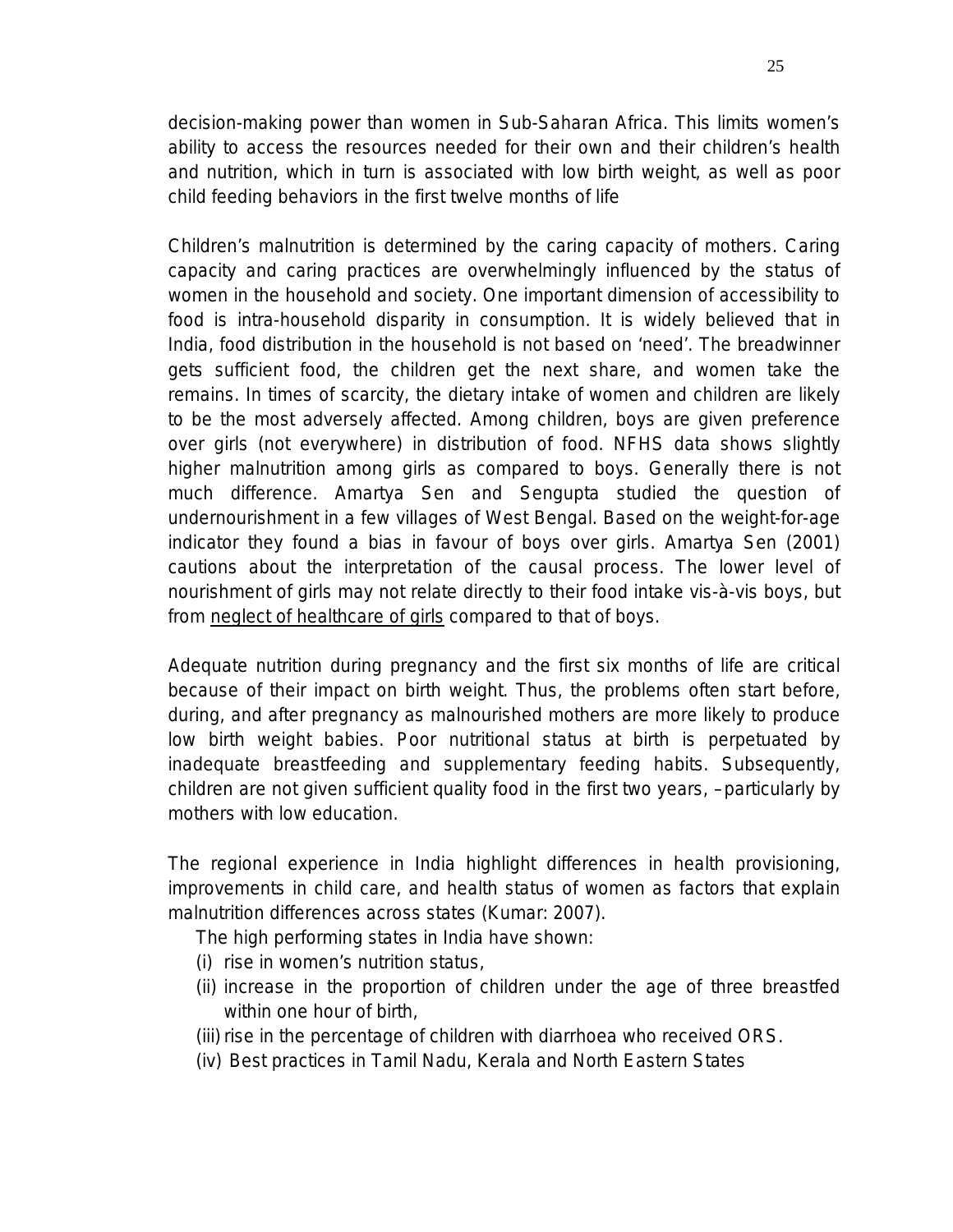To conclude, given the income growth, a significant part of the South Asian 'Enigma' as compared to Sub-Saharan Africa can be explained by women' agency.

**Synergy across Sectors:** A multidisciplinary approach is required in order to improve nutrition and health outcomes. For example, a package consisting of extended child and material immunization, antenatal care coverage, nutritional supplementation (including promotion of exclusive breast feeding), and homebased neo-natal services (including treatment of pneumonia) is likely to bring about significant reduction in both infant mortality and child malnutrition (Deolalikar: 2004). There is also need for synergy across sectors. Synergy between the processes directed at improving drinking water facilities, sanitation, and public hygiene, access to elementary education, nutrition, and poverty alleviation and the processes that improve access to public health and medical services are important for positive nutrition and health outcomes.

Indirect determinants of better nutrition and health are growth in agriculture and rural non-farm sector. These are particularly important for raising incomes and diet diversification.

**Agriculture:** Apart from providing better availability of food, agricultural growth and equity can increase access to food and nutrition. Some studies have shown that there is disconnect between agricultural growth and malnutrition. Here again the dissociation is due to low growth in states where malnutrition is high. For example, high agricultural growth in the eastern and central regions can reduce overall malnutrition to some extent. Involvement of women in raising home gardens, incorporating nutrition elements in crop production, etc. can reduce malnutrition.

**Rural Non-Farm Sector:** Poverty cannot be eradicated, with 55 per cent workers in the agricultural sector. There is thus need to promote the rural non-farm sector. India currently produces about 50 million tonnes of fruits and 90 million tonnes of vegetables. Only 2 per cent of these fruits and vegetables are processed, as against 23 per cent in China, 78 per cent in Phillippines, 83 per cent in Malaysia. Half the people engaged in agriculture are still illiterate and only 5 per cent have completed higher secondary education. Even in 2004-05, around 60 per cent of rural male workers and 85 per cent of rural female workers were either illiterate or had been educated only upto the primary level. In other words, education and skills are constraints in this context. India can learn from China with regard to rural transformation. China has experienced a structural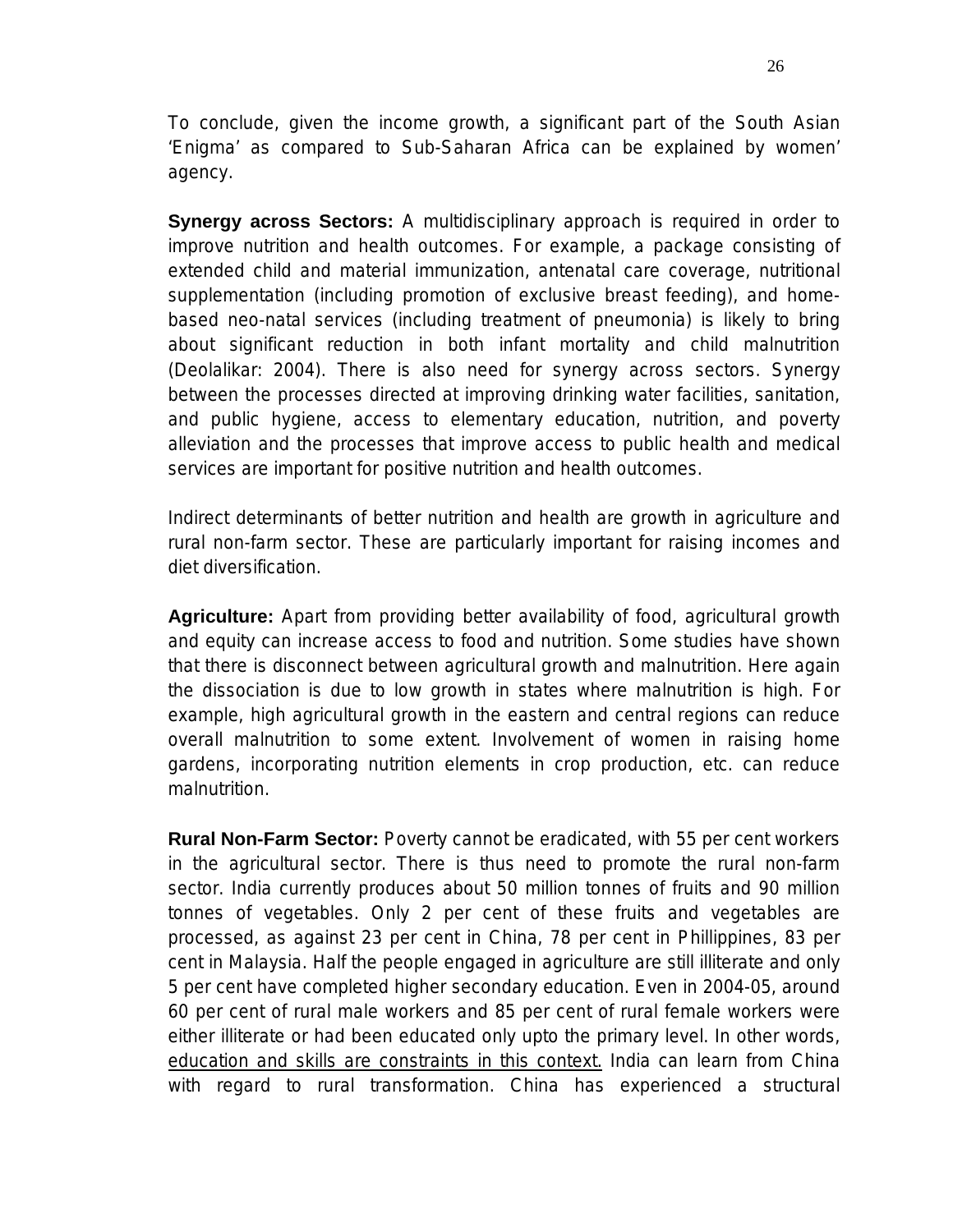transformation in the last three decades. The State's role has been decisive in building up the physical and social infrastructure (including land reforms). India should learn from China with regard to reforms in agricultural growth, rural nonfarm employment, public investment, and human development. The impact of growth on poverty reduction is quite significant (Rao: 2007). China started with agricultural reforms. High agricultural growth and diversification towards rural non-form sector in China are important factors responsible for rural poverty reduction (poverty is only 3 per cent). This was partly due to agricultural productivity.

## **4.2. Social Protection Measures**

Comprehensive social protection programmes are required to address the problems of access to food and malnutrition. The social protection measures are basically non-contributory targeted transfer programmes to the poor and vulnerable groups.

If we leave everything to market and growth, we cannot take care of risk and inequality. Certain redistributive policies can be good for growth. The presence of social protection measures can maintain an acceptable minimum floor for social cohesion and can prevent irreversible losses of human capital in hard times. The State has a role in terms of helping the poor in times of insecurity and in terms of ensuring minimum levels of provision to those unable to gain from the growth process. Government interventions are required to blend elements of both redistribution and insurance (World Bank 1990) in this regard.

India has many social protection programmes. The present major schemes for the poor in India fall into four broad categories: (i) food transfer like public distribution system (PDS) and supplementary nutrition (ii) wage employment (iii) self employment, and (iv) social security programmes for unorganized workers. We discuss below the working of the first two programmes.

## **(i) Public Distribution System (PDS) and Nutrition Programmes**

PDS and nutrition programmes can help in improving food security of households and nutrition.

## **TPDS**

The Public Distribution System (PDS) is one of the instruments for improving food security at the household level in India. The PDS ensures availability of essential commodities like rice, wheat, edible oils, and kerosene to the consumers through a network of outlets or fair price shops. These commodities are supplied at below market prices to consumers. With a network of more than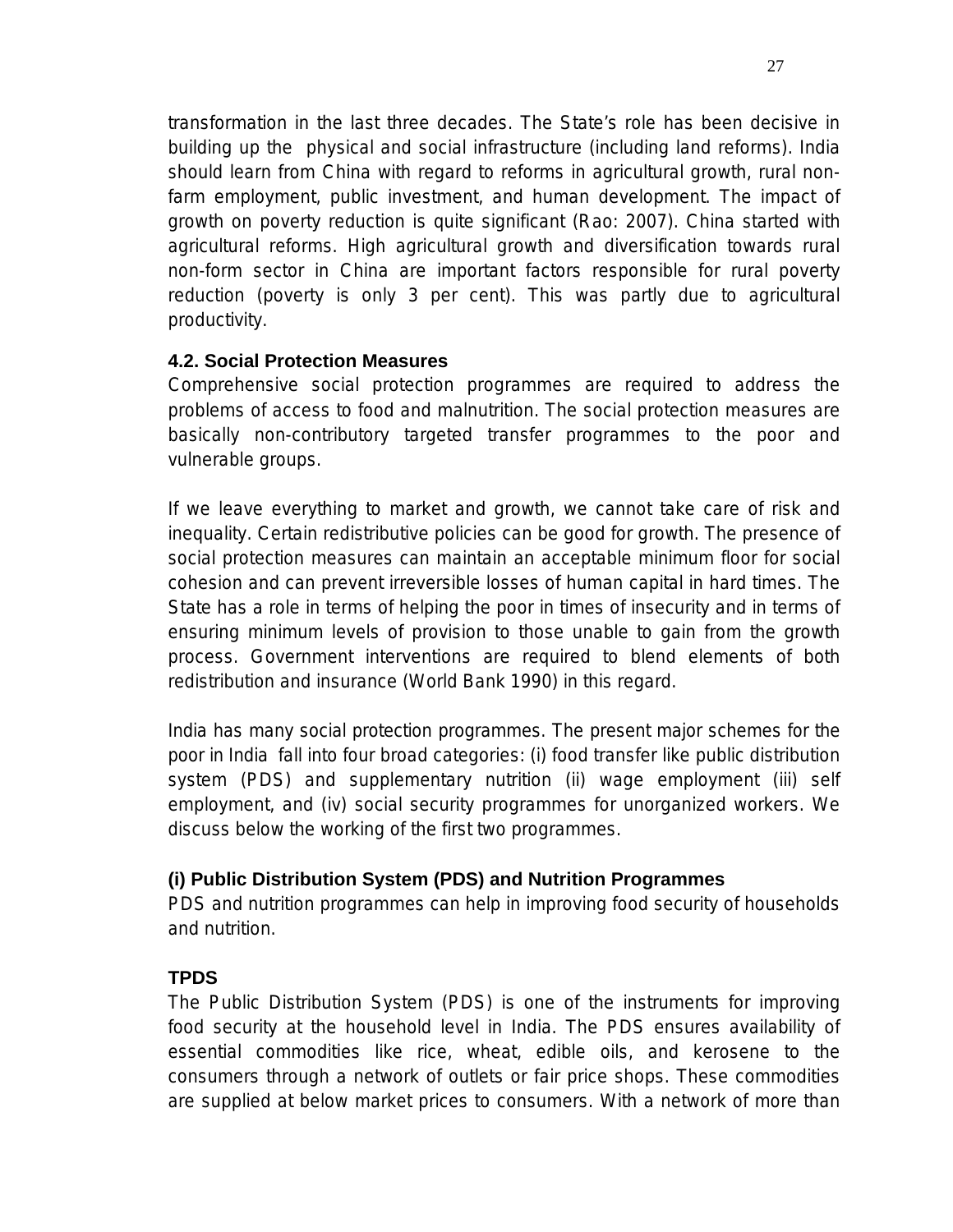462,000 fair price shops (FPS) distributing commodities worth more than Rs. 300 billion annually to about 160 million families, the PDS in India is perhaps the largest distribution network of its kind in the world. The PDS evolved as an important instrument of government policy for management of scarcity and for distribution of foodgrains at affordable prices. Supplemental in nature, the scheme is not intended to make available the entire requirements of foodgrains of the households.

The Targeted PDS (TPDS) was introduced in 1997 and under this scheme special cards were issued to families below poverty line (BPL) and foodgrains were distributed at a lower price for these families compared to those above the poverty line (known as APL families). The entire population was divided into three categories – BPL (Below Poverty Line), APL (Above Poverty Line ) and AAY – Antyodaya Anna Yojana (destitute). The BPL population are provided 35 kg of foodgrains per month at subsidized price . AAY, the destitute households (part of BPL households) are provided a monthly provision of 35 kg of foodgrains at specially subsidized rates (Rs. 2 per kg for wheat and Rs. 3 for rice). About 25 million (38 per cent of BPL) people have been covered under AAY. The central government allocates foodgrains to different states of India based on poverty ratios. According to the central government there are around 65 million poor households in the country. States in turn distribute foodgrains based on the BPL list. Targeting is done by states based on 13 non-income indicators to select BPL population. If we add together the households on the states' BPL lists, there are 100 million poor households. There is competitive populism to include more households in the BPL list.

Offtake of foodgrains (rice+wheat) under TPDS and the Welfare Scheme in 2007-08 are as follows: BPL – 15.1 million tonnes; APL – 9.0 million tonnes; AAY (Destitute) – 9.4 million tones; Total TPDS – 33.5 million tonnes; Welfare Scheme – 3.9 million tonnes; All (TPDS + Welfare Schemes) – 37.4 million tonnes.

TPDS is subsidized by the central government, and to some extent by state governments. The total subsidy for TPDS is distributed as follows: 18 per cent for APL, 46 per cent for BPL and 36 per cent for AAY households.

#### *Major Concerns about PDS*

The main problem with regard to PDS is its inability to reach to the target groups in most parts of the country. PDS foodgrain purchase constituted only 11 per cent of the total per capita monthly food grains consumption in 2004-05. There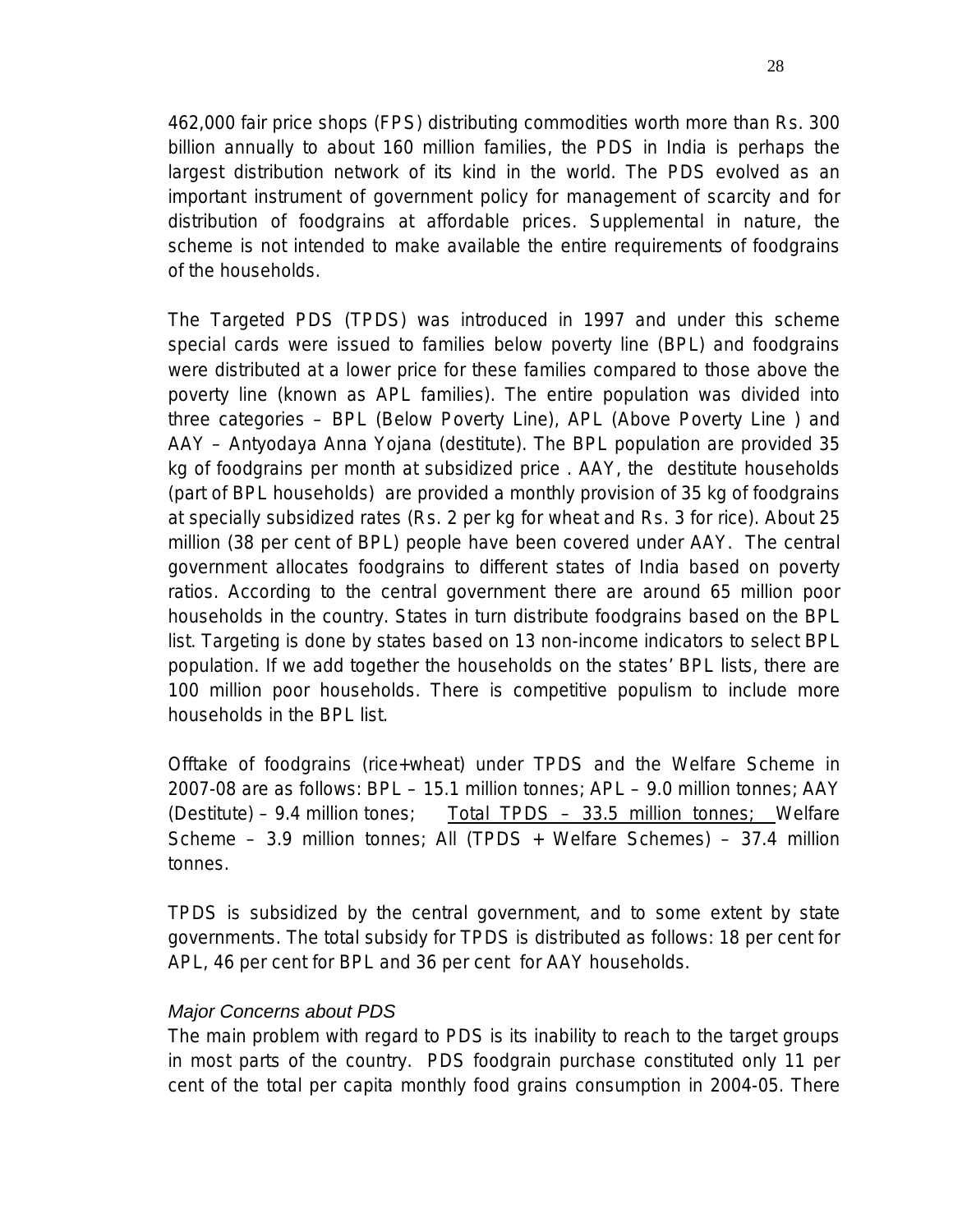was marked regional disparity and although the impact of PDS on southern and north-eastern states is much better, it has hardly any impact on some of the poorest states (Bihar, Assam, U.P.).

The main problems in TPDS are set out in two recent documents: (i) Report of the High Level Committee on Long -Term Grain Policy (GoI: 2002) and (ii) Performance Evaluation of Targeted Public Distribution System (TPDS) (Programme Evaluation Organisation, Planning Commission, 2005)<sup>7</sup>.

According to these documents, there are basically four problems in the present TPDS: (i) high exclusion errors; (ii) non-viability of fair price shops; (iii) not fulfilling the price stabilization objective; and (iv) leakages. The leakages vary enormously between states. In Bihar and Punjab, the total leakage exceeds 75 per cent while in Haryana and Uttar Pradesh it is between 50 and 75 per cent.

Some other problems are: low quality of foodgrains, infrequent supply of foodgrains, inefficiency of Food Corporation of India (FCI), political interference and corruption, no system of inspection of entitlements, and viability of Fair Price Shops (low margins, etc.).

There seem to be some improvements in the functioning of PDS. These are: higher procurement, higher off-take, larger coverage, improved distribution, and lower diversion. This is evident from some large-scale evaluation by National Council for Applied Economic Research (NCAER) surveys which are based on a large sample in several states. It shows better distribution among the poorest (90 per cent) and the poor (80 per cent) except Bihar and Assam. Although allocation efficiency of the TPDS has improved, the huge problem of identification is still very high. The issue of large scale errors of exclusion and inclusion is still prevalent. Therefore, successful implementation of PDS is a big challenge.

### *Reforming the Procurement and Distribution*

There is need for certain reforms in procurement and distribution for better functioning of TPDS. These are: (i) decentralization of procurement and distribution; (ii)involving panchayats (elected village representatives) in PDS; (iii) streamlining FCI and involvement of private sector farmers' cooperatives, SHGs, etc. in procurement and distribution; (iv) viability of FPSs, giving them higher margin, making monitoring compulsory; (v) computerization of records for cross-checking, opening of grievance cells, and strengthening the role of

l

 $7$  For problems in PDS and targeting see Swaminathan (2000)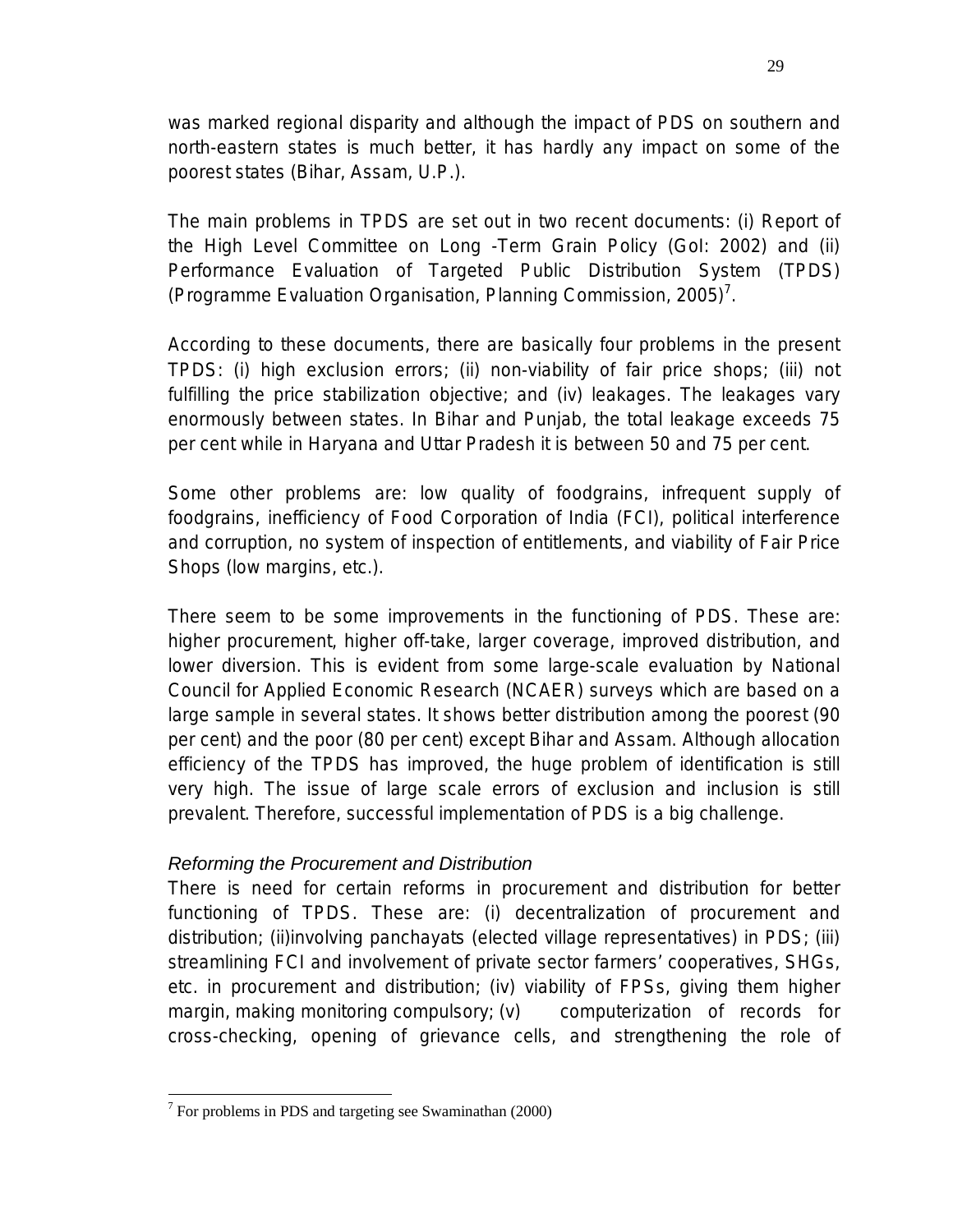Panchayats and NGOs; (vi) devising an appropriate criterion for selection and strict enforcement of the criterion; and (vii) punishment system for the defaulters.

There are suggestions afoot for introducing food coupons in the system. States like Andhra, Rajasthan, and recently Bihar, introduced food coupons and considerable improvements have been reported as a result. This measure has helped in reducing the number of bogus ration cards and has been effective in checking PDS grains being diverted into the open market. The basic problem in PDS is lack of public accountability.

The Sixth Commissioner's report on PDS provides several recommendations to address the problems in TPDS. On large exclusion errors, the report says that those are excluded groups because of misidentification, and should get universal coverage under AAY/BPL. In other words it should be the responsibility of the state governments to proactively identify all of these categories and cover them all under AAY/BPL cards. The Report also gives recommendations on accountability and transparency.

#### **Nutrition Programmes:**

ICDS: The Integrated Child Development Services (ICDS), launched in 1975, aims at the holistic development of children up to six years of age with a special focus on children upto two years, besides expectant and nursing mothers. This is done through a package of six services: health check-ups, immunization, referral services, supplementary feeding, non-formal pre-school education, and advice on health and nutrition. In spite of its expansion in the last three decades, the impact on child nutrition and protecting the rights of the children is quite limited.

The ICDS, which has been in existence for over three decades, was intended to address the problem of child and maternal malnutrition, but has clearly had limited impact. Child malnutrition has barely declined at all in a decade and a half, anaemia among women and children has actually risen and a third of all adult women were undernourished at the end of 1990s and also in 2005–06. The scheme has also had limited coverage. Therefore, the answers are increasing coverage to ensure rapid universalization; changing the design; and planning the implementation in sufficient detail that the objectives are not vitiated by the design of implementation (GoI, 2008).

First, the ICDS has to be universalized. Second, the current scheme does not focus on children between 0 and 3 years. However, malnutrition sets in *in utero* and is likely to intensify during the 0–3 year period, if not addressed. In fact, this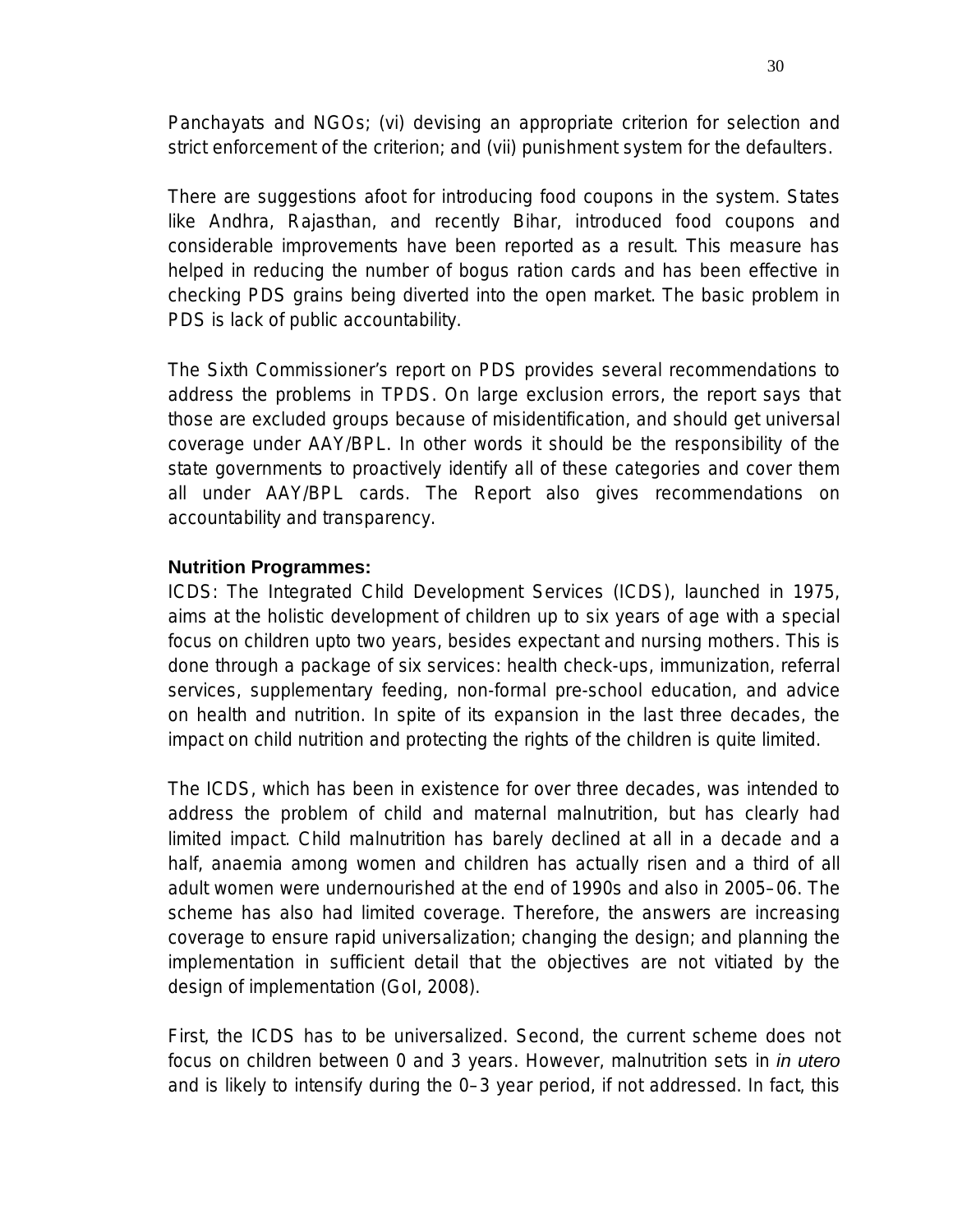window of opportunity never returns in the lifetime of the child. A child malnourished during 0–3 years will be marred physically and mentally for life. The design of the scheme has to address this problem frontally.

The mother's malnutrition has knock-on effects on the child's malnutrition. Exclusive breastfeeding for six months is necessary to avoid unnecessary infections to the baby, develop the baby's immunity, and ensure growth. The baby must begin to receive solid, mushy food at 6 months (i.e. together with breastfeeds) to continue to grow in the way nature intended her to grow. The ICDS scheme accordingly needs to be restructured in a manner that addresses some of the weaknesses that have emerged and renders it suitable for universalization. The programme must effectively integrate the different elements that affect nutrition and reflect the different needs of children in different age groups (GoI, 2008).

Apart from the above, preliminary findings of FOCUS (Focus on children under Six) Survey conducted in May-June 2004) in six states brings out some of the problems and regional disparities in the working of ICDS (Dreze: 2006). This study shows that Tamil Nadu scores over the northern states in infrastructure, quality of pre-school education, immunization rates, mothers' perceptions and, quality of anganwadi workers (Table 19).

|                                                                   |            | rable 19. Companson of Quality of ICDS in Tamil Nadu with Northern States |  |  |  |  |
|-------------------------------------------------------------------|------------|---------------------------------------------------------------------------|--|--|--|--|
|                                                                   | Tamil      | <b>Northern</b>                                                           |  |  |  |  |
|                                                                   | Nadu       | <b>States</b>                                                             |  |  |  |  |
| Proportion (per cent) of Anganwadis that have:                    |            |                                                                           |  |  |  |  |
| Own building                                                      | 88         | 18                                                                        |  |  |  |  |
| Kitchen                                                           | 85         | 30                                                                        |  |  |  |  |
| Storage facilities                                                | 88         | 58                                                                        |  |  |  |  |
| Medical kit                                                       | 81         | 22                                                                        |  |  |  |  |
| Toilet                                                            | 44         | 17                                                                        |  |  |  |  |
| Average opening hours of the anganwadi in a day (according to     | 6 and half | 3 and half                                                                |  |  |  |  |
| mothers)                                                          |            |                                                                           |  |  |  |  |
| Proportion (per cent) of children who attend 'regularly'          |            |                                                                           |  |  |  |  |
| Age 0-3                                                           | 59         | 20                                                                        |  |  |  |  |
| Age 3-6                                                           | 87         | 56                                                                        |  |  |  |  |
| Proportion (per cent) of mothers who report that:                 |            |                                                                           |  |  |  |  |
| Pre school education activities are taking place at the anganwadi | 89         | 48                                                                        |  |  |  |  |
| The motivation of anganwadi worker is high                        | 67         | 39                                                                        |  |  |  |  |
| The anganwadi worker ever visited them at home                    | 58         | 22                                                                        |  |  |  |  |
| Proportion of women who had at least one prenatal health check up | 100        | 55                                                                        |  |  |  |  |
| before their last pregnancy                                       |            |                                                                           |  |  |  |  |

Table 19. Comparison of Quality of ICDS in Tamil Nadu with Northern States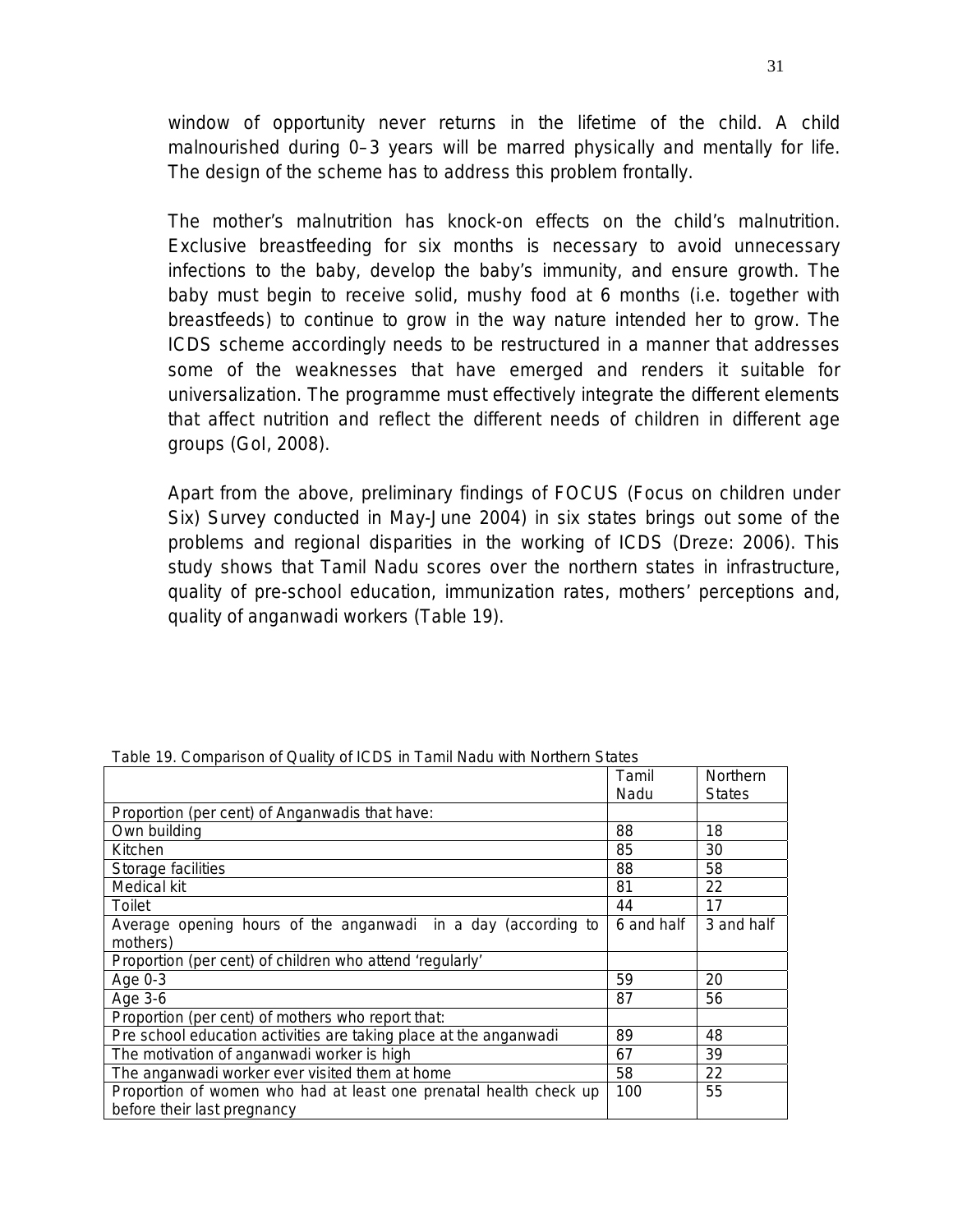| Proportion (per cent) of children who are 'fully immunised'           |  | -41 |
|-----------------------------------------------------------------------|--|-----|
| Average number of months that have passed since anganwadi worker   6  |  | 30  |
| attended a training programme                                         |  |     |
| Proportion (per cent) of anganwadi workers who have not been paid   0 |  | 22  |
| during the last three months                                          |  |     |

Notes: a: Chattisgarh, Himachal Pradesh, Rajasthan and Uttar Pradesh; b: among those enrolled at the local anganwadi; responses from mothers; c: among those who delivered a baby during the preceding 12 months; d: based on assessment of investigators 9they were trained for this purpose) Source: Dreze (2006) based on FOCUS Survey, 2004.

Saxena (2008) provides several recommendations for improvement of ICDS. According to this study, ICDS is reaching only 12.5 per cent of children in the age group 6 months to 6 years. The 11<sup>th</sup> Five Year Plan document aims at halving the incidence of malnutrition by the end of the Eleventh Plan and reduce anaemia among pregnant women and children to under 10 per cent. To achieve these objectives, ICDS has to be restructured with higher allocations of funds and effective implementation.

## **Mid-day Meal Scheme:**

The mid-day meal scheme (MDMS) has been revised and universalized at the primary level from 1 September 2004. Recently, the MDMS has been extended to Upper Primary School from 1 October 2007. MDMS was supposed to cover about 18 crore children by 2008–09.

There are problems with MDMS with regard to financial allocations and the quality of the scheme. The Sixth Report of the Commissioner appointed by the Supreme Court also points out inadequate infrastructure for mid-day meals. Of the sixteen states that sent data to the Commissioner in this regard, thirteen stated that less than 45 per cent schools have a separate kitchen.

The 11<sup>th</sup> Five Year Plan has given the following action points for improving the performance of MDMS: (i) MDM to be managed by the local community and PRIs/NGOs, and not contractor-driven: civic quality and safety to be prime considerations; (ii) sensitize teachers and others involved in nutrition, hygiene, cleanliness, and safety norms to rectify observed deficiencies; (iii) involve nutrition experts in planning low cost nutrition menu and for periodic testing of samples of prepared food; (iv) promote locally grown nutritionally rich food items through kitchen gardens in school, etc.; (v) revive the School Health Programme; disseminate and replicate best practices adopted by states; (vi) provide drinking facilities in all schools on an urgent basis; (vii) display status regarding supplies, funds, norms, weekly menu, and coverage in schools to ensure transparency; (viii) central assistance to cooking cost should be based on the actual number of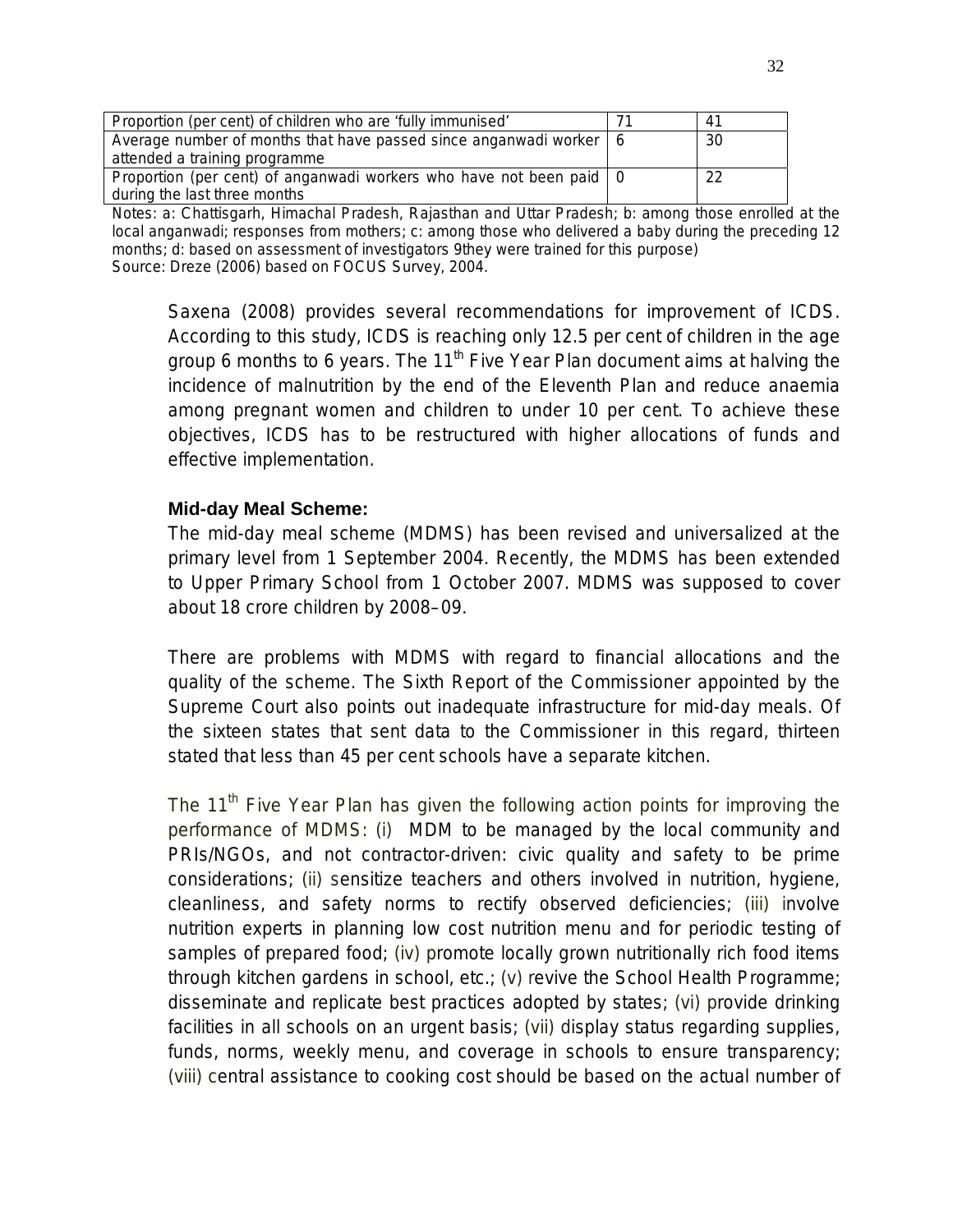beneficiary children and not on enrolment; (ix) Promote social audit; (x) Online monitoring (GoI, 2008b).

**Other Child-specific Measures**: ICDS and mid-day meals are child-specific programmes. One of the household responses to shocks is that children have less time to study, or spend less time in school, or drop-out of school. The short term measure can be to increase funding to school feeding programmes so that the quantity and quality of food that children get is not compromised (Plan: 2008). The long term measure is to provide incentives to children to continue in school. School feeding programmes, financial incentives for children in school, quality of education, etc. are some of the long term measures. Of course, social protection programmes for households can raise household income and reduce child labour. Increased pressure on women due to employment may affect the children adversely. The government has to ensure continued funding to existing public provision of childcare services. Support can be given for increasing women's employment by providing community or public child care facilities. Care responsibilities can be incorporated in the design and implementation of policies and programmes. Another coping mechanism of households is reduction in spending on basic services like health and education. This would affect the children adversely. Health care should be given more finances and incentives have to be provided for schooling.

## **(ii) NREGA**

By now it is well recognized that rural works programmes (RWPs) have become important instruments in the strategies for alleviating poverty and hunger in many developing countries.

Enacting the National Employment Guarantee Act is one of the key electoral promises of the ruling coalition at the Centre under the Common Minimum Programme (CMP). The Bill was passed by the Parliament in August 2005 and became the National Rural Employment Guarantee Act, 2005 (NREGA). This is a step towards legal enforcement of the Right to Work, as an aspect of the fundamental right to live with dignity. NREGA was notified in September, 2005 with the aim to enhance livelihood security in rural areas by providing at least 100 days of guaranteed wage employment in a financial year to every household. The primary objective is employment creation. The auxiliary objective is regenerating a natural resource base and creating productive assets. The third, a process objective, is to strengthen grass root democracy by infusing transparency and accountability in governance. It is the first time that a rights-based approach for employment has been introduced throughout India. This is the largest ever public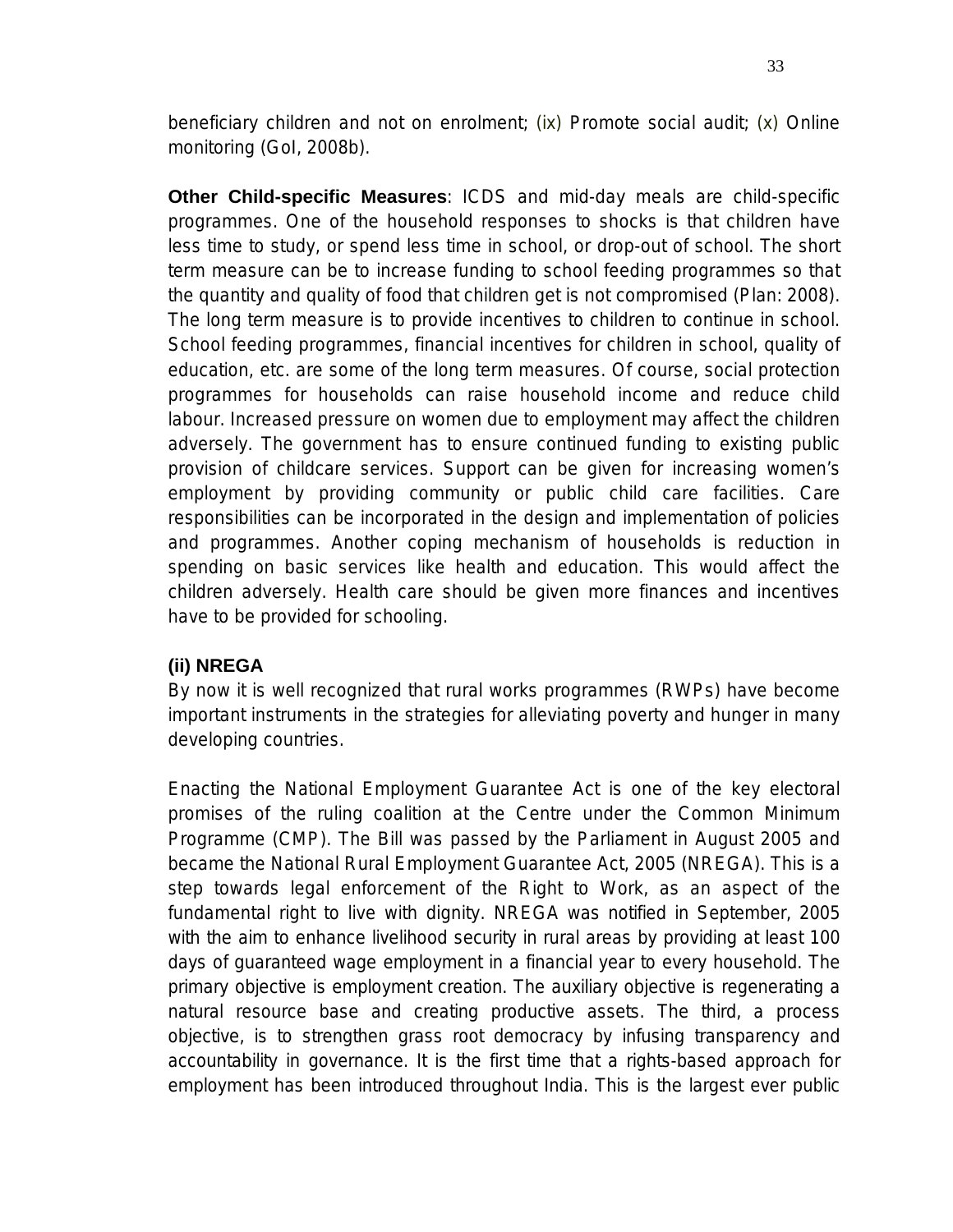employment programme visualized in human history. One of the most important requisites for this programme is transparency and accountability. Gram Sabhas conduct social audits of all works taken up within Gram Panchayat. Social audit includes scrutinizing and verifying the authenticity of all records and procedures of the programme and expenditure. Social audit of all works in the Gram Panchayat area is conducted by the Gram Sabha. The performance of the Naional Rural Employment Guarantee Scheme (NREGS) is uneven. The problems and challenges in areas where it is unable to deliver are the following: (i) awareness problems among workers; (ii) implementation and administration problems; (iii) monitoring and evaluation problems; and (iv) lack of professionals and capacity building at various levels, particularly at the panchayat level.

However, most evaluations -- official and non-official -- show that implementation in the case of NREGS has been more effective than for any of its predecessor schemes. In particular, the leakages have been reduced significantly in many places. A significant increase in the agricultural wage is clearly indicative of the scheme's success. In some places migration has reduced, providing much needed relief during the financial crisis, with the urban poor returning to rural areas. The  $11<sup>th</sup>$  Five Year Plan indicates that NREGS is going to be one of the important programmes for poverty reduction in India. NREGS has the potential to not only transform livelihoods of the poor, but also to revolutionize rural governance.

NREGS provides a great opportunity to generate employment and create productive assets. If these can be linked to overall development, there will be less need for such schemes in future. If implemented effectively, NREGS will be the biggest social security programme for unorganized workers.

Despite inefficiencies, the contribution of social protection programmes to the observed reduction in rural poverty and as insurance for risk has been significant, even though their potential is much greater. There are several lessons in social protection to be learnt from the Indian experience. These lessons will be useful for effective implementation of these programmes.

### **5. RIGHT TO FOOD AND NATIONAL FOOD SECURITY ACT**

The Presidential address to Parliament in 2009 indicates that implementation of the National Food Security Act will provide a statutory basis for a framework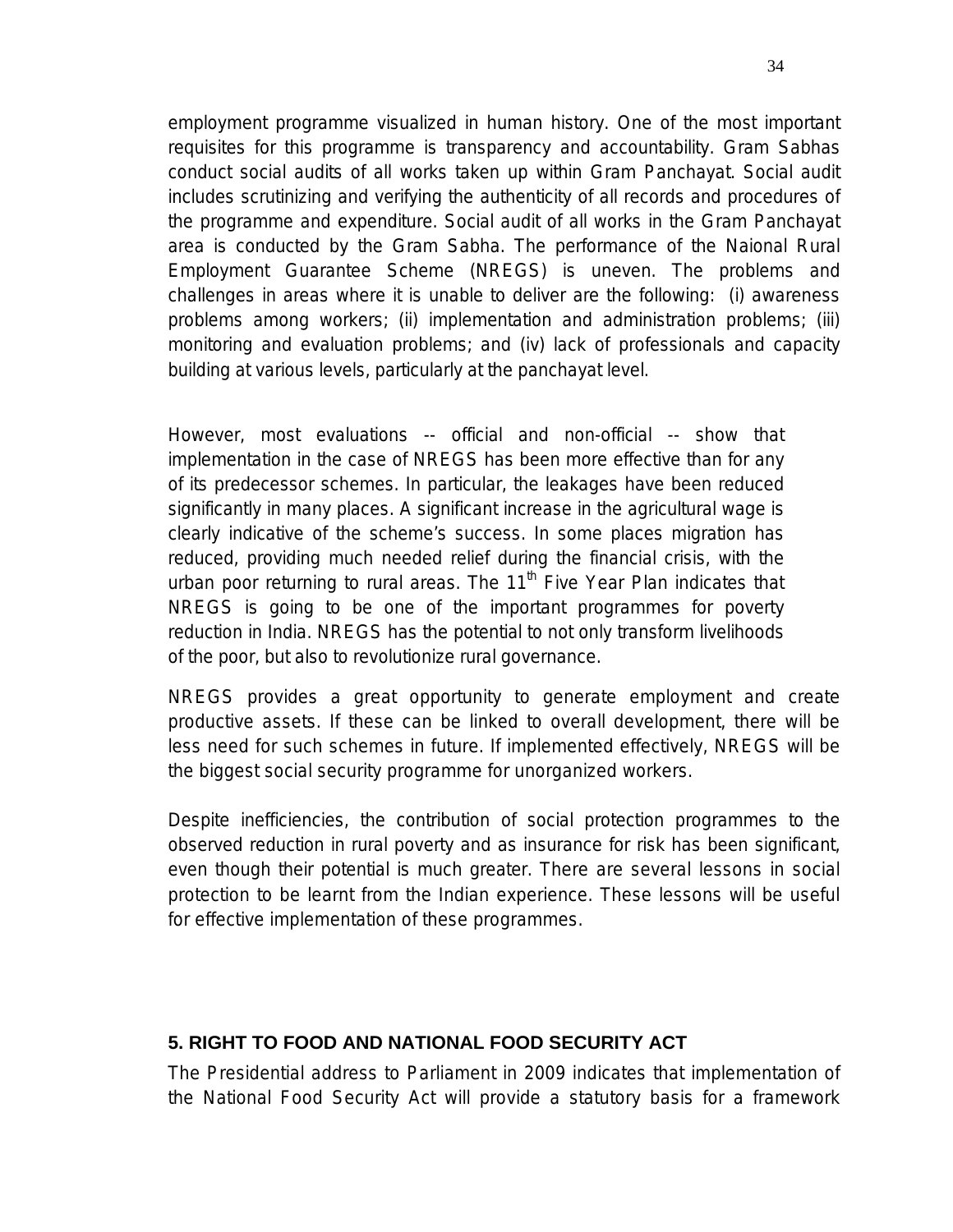which assures food security for all. According to this proposed law, every family below the poverty line in rural as well as urban areas will be entitled by law, to 25 kilograms of rice or wheat per month at Rs. 3 per kilogram. It is felt that the statutory guarantee to food with fixed entitlements to the poor would be an important step in the direction of ensuring food and nutritional security of the country. Although the ongoing 'targeted public distribution system' (TPDS) is supposed to provide subsidized foodgrains to the BPL population, the legislative measure may lead to better accountability by making the PDS system more responsive in reaching out to the targeted population. Since the announcement of the proposed food security law, several people have raised a number of policy level and operational issues that need to be addressed while extending food guarantee to the citizens through a statutory mandate.

### **Issues Under the Proposed Right to Food**

*Issues under PDS:* There has been a serious debate on the question: should the PDS be targeted or universal? The advantage of universal PDS is that targeting errors can be minimized, particularly the exclusion error (exclusion of poor). Also, a right generally implies applicability to the entire population of the nation.

The second issue is, who should be covered under BPL and get ration cards? According to Planning Commission estimates, there are 6.52 crore households below the poverty line (based on 1993-94 poverty estimates and population estimates for 2000 from the Registrar General of India (RGI)). However, actual cards issued by states number around 10.68 crore (in some states, nearly the entire population has been issued BPL cards!). The demand of states is that all the 10.68 crore card holders should be included in the BPL list under the Right to Food Act. This would have serious financial implications in terms of food subsidy. The N. C. Saxena committee on BPL population thinks that 50 per cent of the nation's population should be covered under BPL.

*Need for Comprehensive Food Entitlement Act*: The proposed national food security law is too narrow. The Right to Food campaign demands a comprehensive 'Food Entitlements Act' that goes beyond the narrow promise of supplying foodgrains to BPL population.

"Aside from an overarching obligation to protect everyone from hunger, as well as to promote sustainable and equitable food production, essential provisions of the proposed Act include: a universal public distribution system (providing at least 35 kgs of grain per family); special food entitlements for destitute households (including an expanded Antyodaya Programme); consolidation of all entitlements created by recent Supreme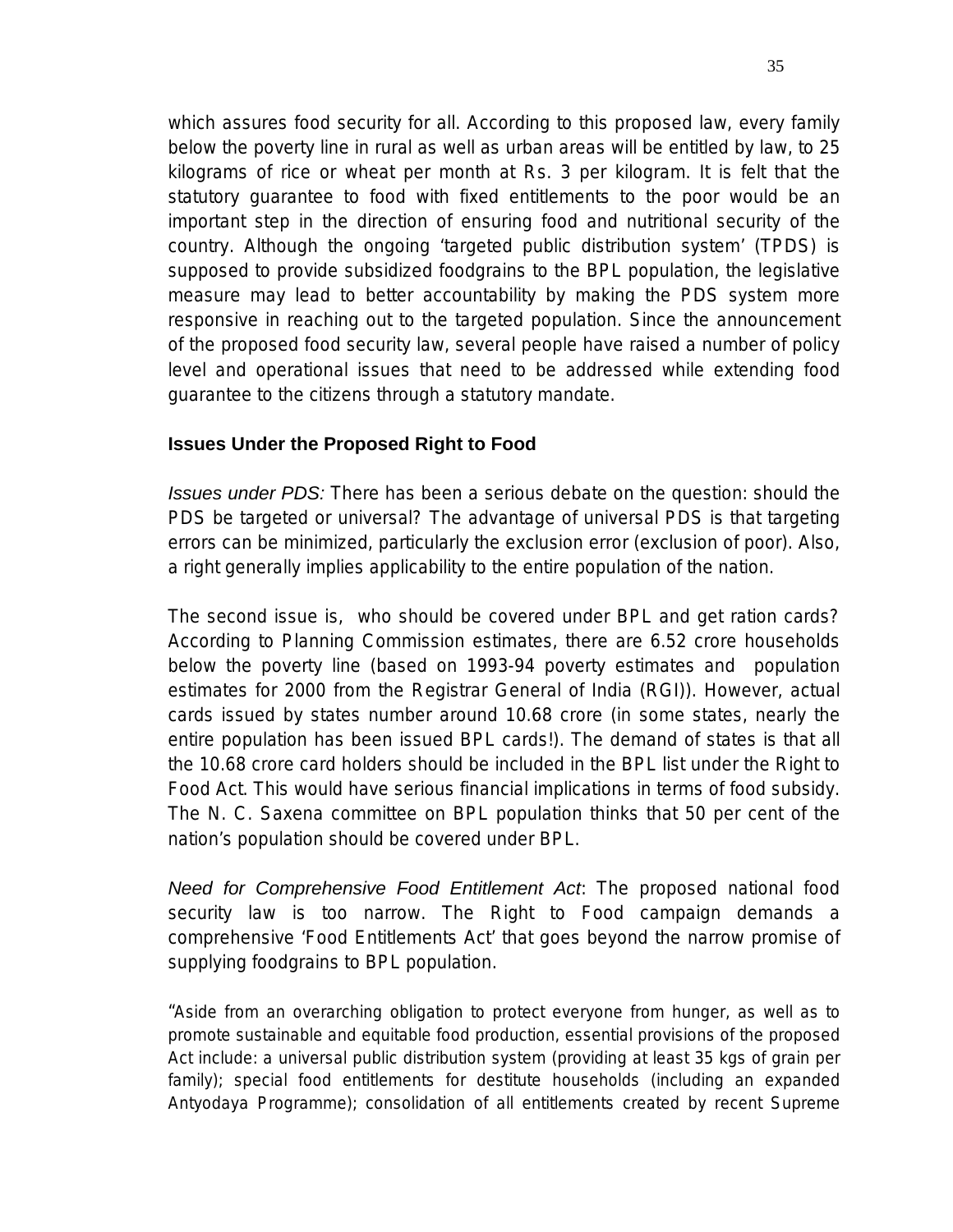Court Orders (e.g. cooked mid-day meals in primary schools and universalization of ICDS); support for effective breastfeeding (including maternity entitlements and crèches); safeguards against the invasion of corporate interests in food policy; and elimination of all social discrimination in food related matters. Further, the Act must include strong accountability and grievance redressal provisions, including mandatory penalties for any violation of the Act and compensation for those whose entitlements have been denied"

(Right to Food Campaign: Right to Food Act, 2009, p.1)) $^8$ 

The Right to Food Campaign argues that "any statute enacted ought to, at the very minimum, protect existing legal entitlements created by the Supreme Court orders passed in PUCL Versus UOI currently pending in the Supreme Court, and preferably go beyond". According to the draft prepared by this campaign, the Food Entitlements Act, 2009 should be:

"an Act to ensure dignified economic and social access to adequate food and other requirements of good nutrition for all residents of the country, at all times, in pursuance of their fundamental right to be free from hunger, malnutrition and other deprivations associated with the lack of food."

(p.5 of 'Food Entitlements Act, 2009 of Right to Food Campaign)<sup>9</sup>.

The general view is that at the very least the RTF Act has to build on four major types of interventions: (i) nutrition schemes for children; (ii)the PDS; (iii) social assistance for vulnerable groups (e.g., pensions, Antyodaya Anna Yojana); and (iv) other interventions (Khera: 2009).

Our view is that the present National Food Security Act proposed by the government is a narrow one. The alternative draft "Food Entitlements Act, 2009" prepared by the Right to Food Campaign needs to be discussed and the government needs to consider the comprehensive nature of the food insecurity and malnutrition problems prevalent in the country.

Basically, we argue that Right to Food in terms of providing food and nutritional security to all is a much broader concept than the proposed National Food Security Act of providing 25 kilograms of foodgrains at Rs.3. Many things have to be included in order to have genuine 'Right to Food. India is signatory to many international treaties and the Indian Constitution also indirectly refers to the Right to Food, which is obligatory for the government to fulfill<sup>10</sup>. As Dreze (2004)

 8 See http//www.righttofoodindia.org/

<sup>&</sup>lt;sup>9</sup> Ibid

 $10$  More on right to food see Dev (2003, 2008) and Gaiha (2003)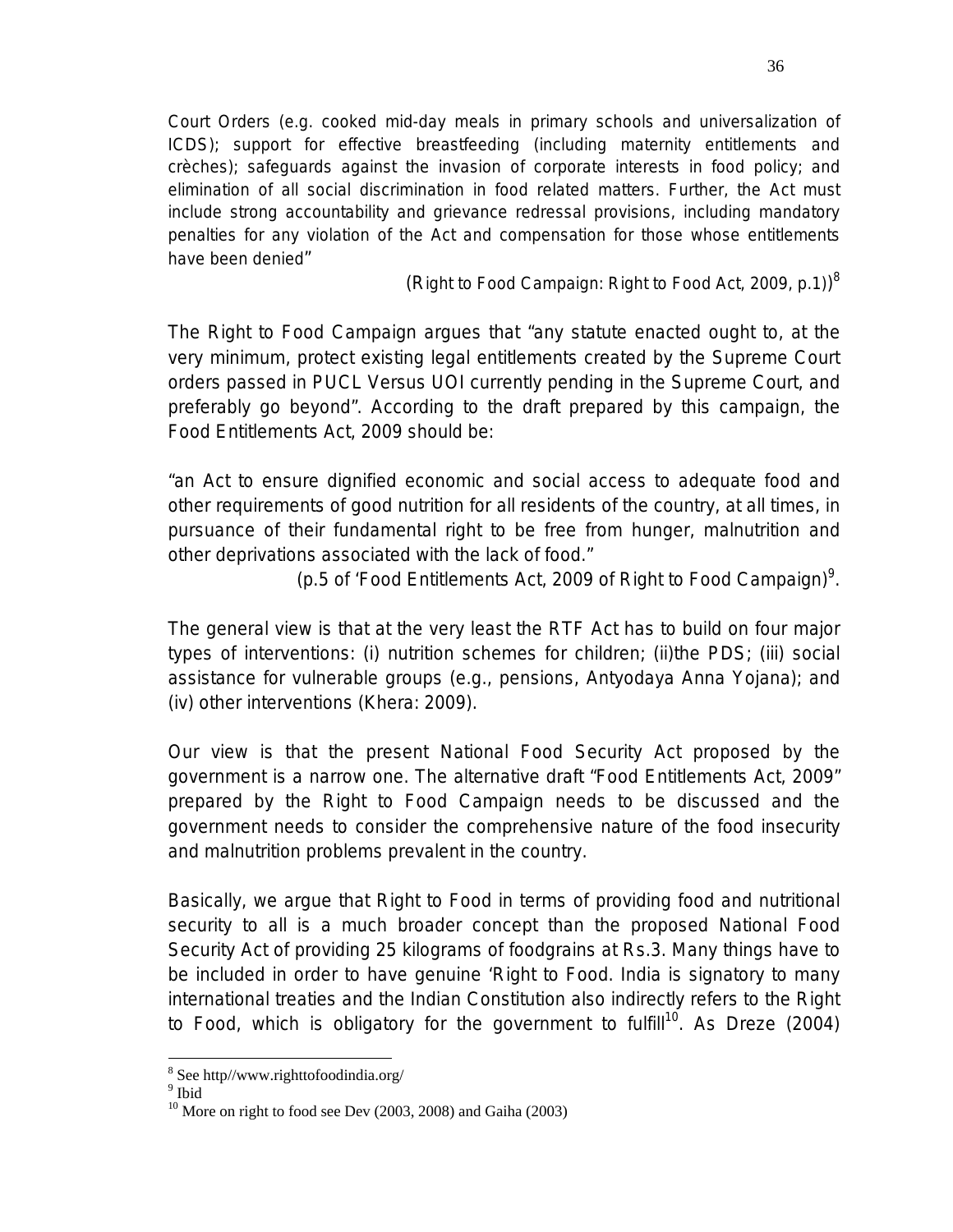mentions, Right to Food can be seen from three perspectives: the Indian Constitution, international declarations, and moral and social right. The core content of the Right to Food refers to availability, accessibility, adequacy, and sustainability.

## **Cash or Conditional Cash Transfers**

India does not have cash or conditional cash transfers (CCTs) in the form of social assistance like some other countries, although NREGA is a kind of CCT. Kapur *et al.* (2008) argue for introduction of cash transfers in place of some social protection programmes in India. To begin with, they offer four candidates in principle, viz., (i) PDS for food and fuel, (ii) fertilizer subsidies, (iii) rural housing, that is, Indira Awas Yojana (IAY), and (iv) self-employment, that is, Swarnajayanti Gram Swarozgar Yojana (SGSY). Together, they account for Rs. 73,144 crore in the 2008 Budget and provide several arguments in favour of direct cash transfers, such as choice to the poor, relief from financial constraints, less administrative costs and less burden on administration, reduction in inequality in subsidies, and reduction in patronage and corruption (Kapur *et al.*: 2008). There is a need to have some type of CCTs, particularly for women and children, to improve food security. At the international level there are many examples of CCTs. Cash transfers are preferred to food or other in-kind transfers as cash increases the purchasing power of the households. Conditional cash transfers that have worked well include the Food-forEducation Programme in Bangladesh, Mexico's PROGRESA Programme and the Bolsa Escola in Brazil. Those who oppose cash transfers or CCTs argue that if there are problems in the quantity and quality of hospitals and schools, CCTs would be less useful. The problem in India is that one has to strengthen the public health and education. Shah (2008) argues that direct cash transfers are not magic bullets and reduction in poverty requires much more than solutions such as direct transfers.

### **Entry Points for Intervention**

International organizations like Oxfam can make interventions to help the government in improving food and nutrition security. The interventions can be in the following areas:

- (i) Poverty and food insecurity is greater in rainfed and dry land areas. Small farms can be helped in increasing productivity by having access to extension services and better water management. Sustainable agriculture should be the focus of interventions.
- (ii) Local knowledge and local seeds can be used for biodiversity. Organic farming can also be encouraged to protect the environment and generate higher incomes for small farmers.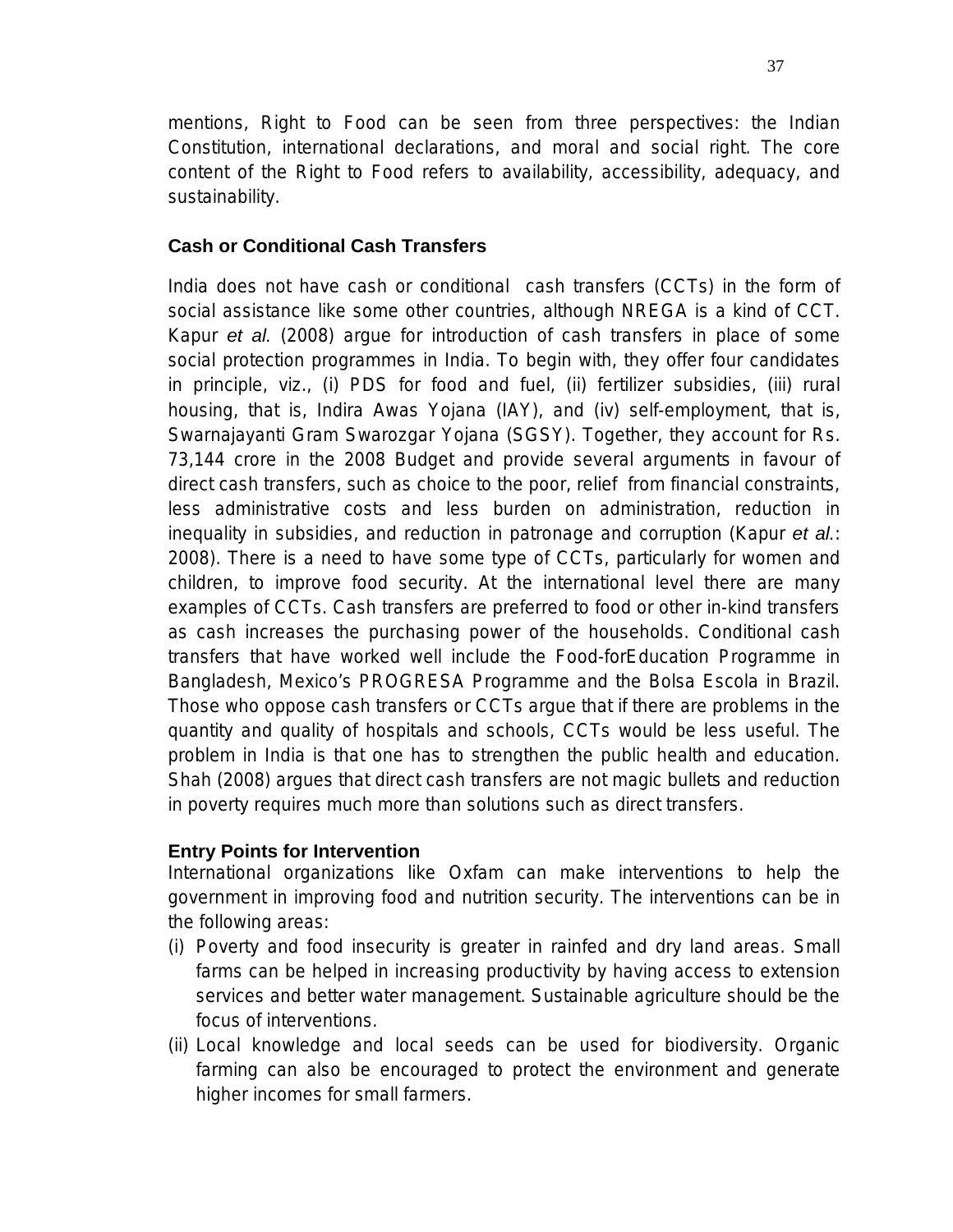- (iii) Urban agriculture can improve food security in urban areas. Homegrown food can also be encouraged as it would contribute to food security and nutrition as well as freeing incomes for non-food expenses such as health and education.
- (iv) New and innovative solutions for water management and improving soil fertility.
- (v) Focus on tribal areas for sustainable agriculture.
- (vi) Focus on areas likely to be affected by climate change.
- (vii) Group approach to realize economies of scale in buying inputs and marketing outputs. One important problem in India is marketing of agricultural production. For example, tomatoes may be sold by farmers at Re.1 per kilogram but consumers buy them at Rs.20 per kilogram. A group approach can help farmers in getting the right price.
- (viii) Using information technology for agricultural production and marketing. For example, providing mobile phones to the poor and marginal farmers can help in marketing.
- (ix) Purchasing locally grown food from low income and small holder farmers to benefit their families and communities.
- (x) The problem of malnutrition is the highest in rainfed and high land areas. Higher agricultural productivity and diversification of agriculture can help in raising incomes. Interventions in some of the programmes like ICDS and midday meal schemes can improve nutrition in marginal and tribal areas.
- (xi) In order to improve delivery systems in food based programmes there is a need to strengthen programmes like ICDS with the covnvergence of several departments. International agencies can help in this convergence as a pilot project to improve the delivery systems.
- (xii) Micro nutrient programme is another area of intervention. For example, Vitamin A tablets alone have prevented many deaths. Vitamin A and food fortification like salt iodization are an integral part of food security programmes.

### **6. CONCLUSION**

In this paper we have examined the performance, challenges, and policies in food security in terms of availability, access, and absorption or nutrition. It may be noted that all three are inter-related. For example, availability and access to food can increase nutrition among the households.

Food availability is a necessary condition for food security. India is more or less self sufficient in cereals but deficit in pulses and oil seeds. Due to changes in consumption patterns, demand for fruits, vegetables, dairy, meat, poultry, and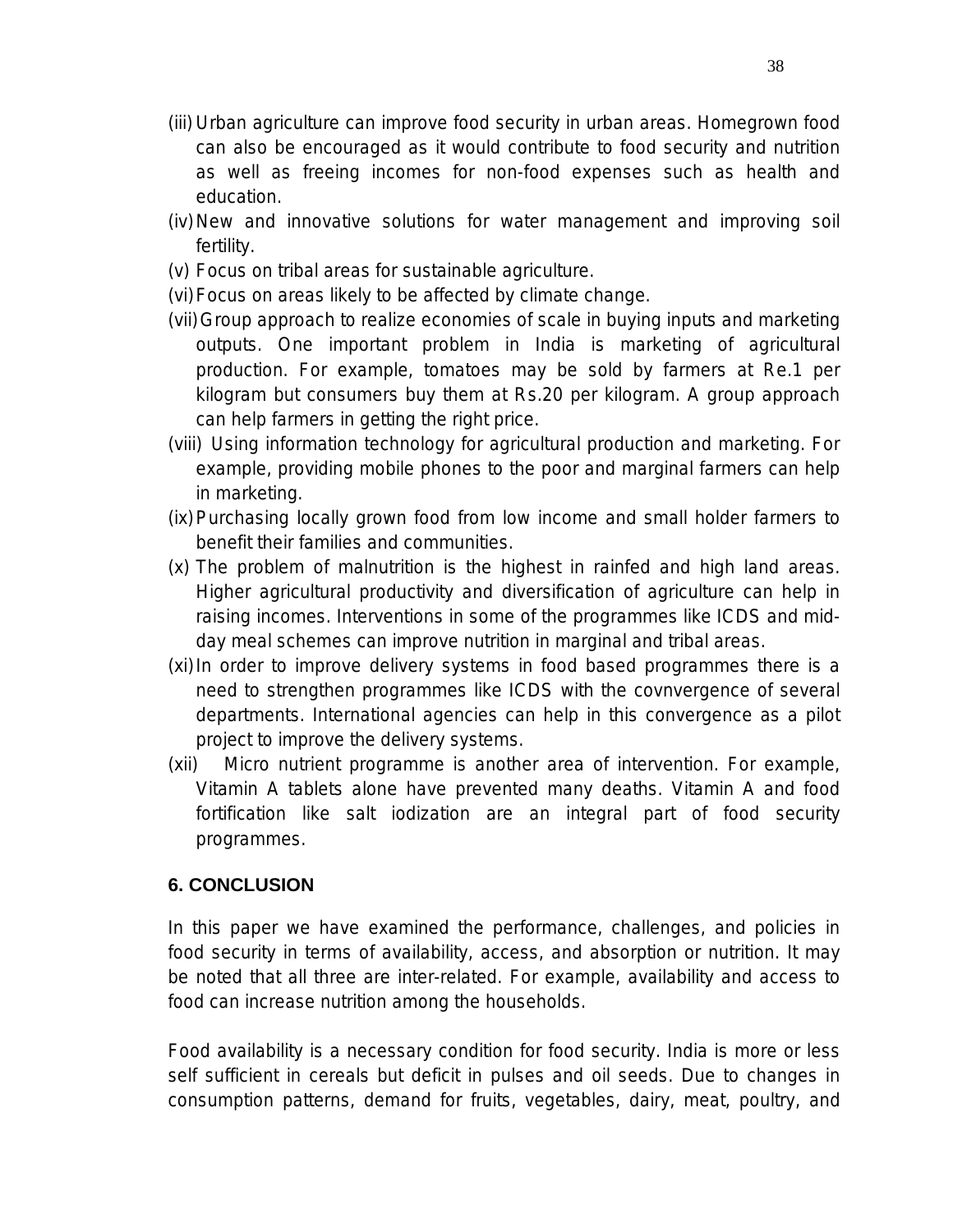fishery products has been increasing. There is a need to increase crop diversification and improve allied activities.

It may be noted that the slowdown in agriculture growth could be attributed to structural factors on the supply side, such as public investment, credit, technology, land and water management, etc., rather than globalization and trade reforms *per se*. There are six deficits in Indian agriculture. These are: (i) investment, credit, and infrastructure deficit; (ii) land and water management deficit; (iii) research and extension (technology) deficit; (iv) market deficit; (v) diversification deficit; and (vi) institutions deficit. Reforms are needed to reduce these deficits in order to achieve the following goals of agriculture: (i) 4 per cent growth in agriculture; (ii) equity in terms of higher growth in lagging regions, small and marginal farmers, and women; and (iii) sustainability.

Access to food can be increased through employment due to growth in labour intensive sectors and/or through social protection programmes. The problem of malnutrition is much broader than that of access to food. The South Asian Enigma (malnutrition levels in South Asia are higher than in Africa) is well known. India has malnutrition levels almost double those of many countries in Africa. This needs a multi-disciplinary approach covering diet diversification including micronutrients, women's empowerment, education, health, safe drinking water, sanitation, and hygiene.

India has government programmes such as TPDS including AAY, nutrition programmes like mid-day meals, ICDS, etc. to improve food and nutrition security. NREGS and self-employment programmes can also increase access to food and nutrition. Social protection programmes in India have helped in improving incomes as well as I providing protection to the population, especially to the poor, from shocks in the economy. However, there are lots of gaps and inefficiencies in the social protection programmes.

Under National Food Security Law, the government wants to provide 25 kilograms of rice and wheat at Rs.3/kg to BPL families. This is too narrow an approach for Right to Food. The Right to F Campaign has specified several other points, apart from universal PDS, to be includedunder the Food Entitlements Act.

Nutrition improvement should combine a rights-based approach and nutrition education. It may be noted that one can speak about rights language but they can be distinguished from legal rights, since rights approach does not mean only legal rights. For example, for implementation of measures such as breast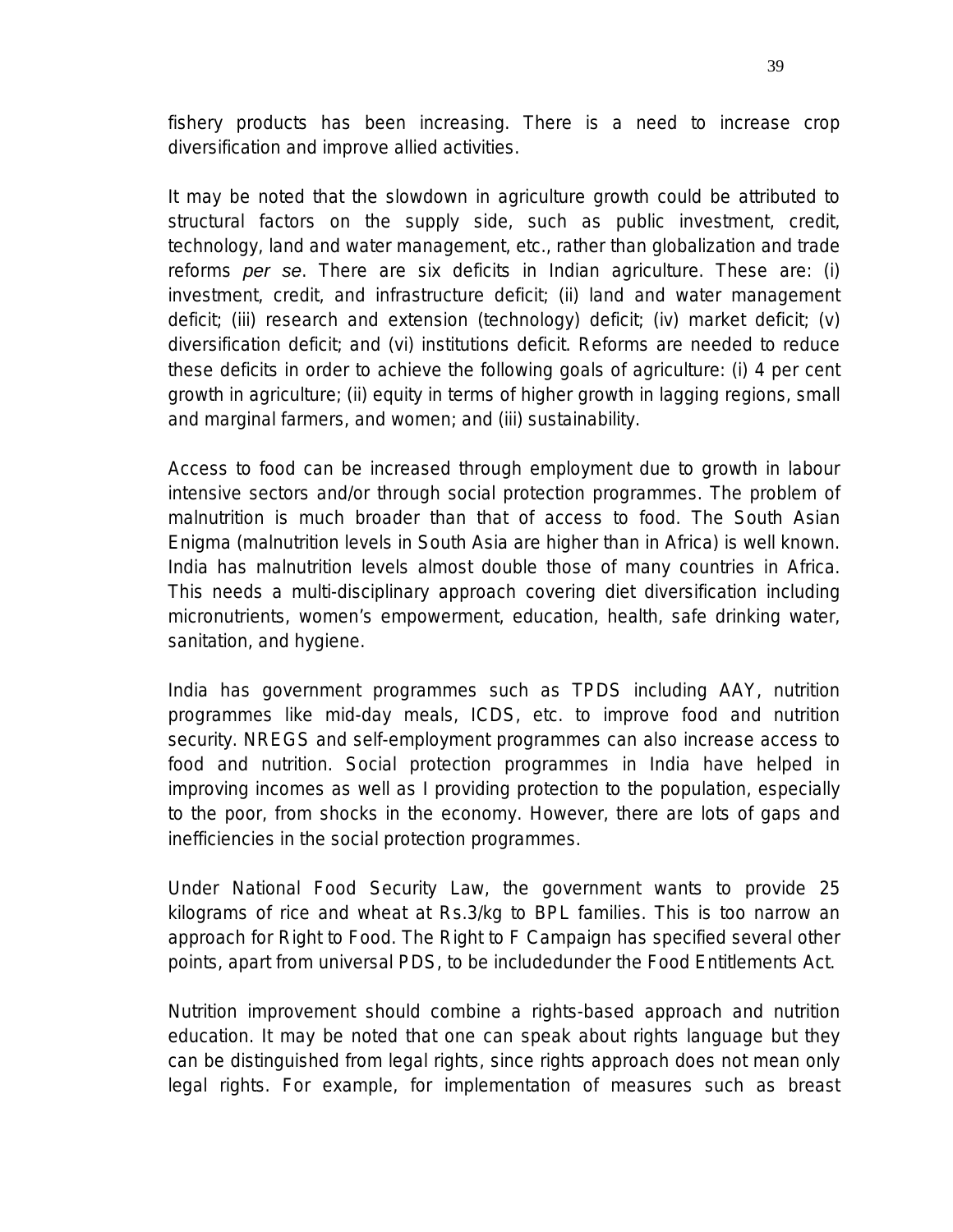feeding, intra-household distribution, diversification of diet, etc. nutrition education is more important than legal rights. All human rights need not necessarily be legal rights.

India has many policies and programmes. However, food insecurity and malnutrition continue to be high. The problem is with both design and implementation of the programmes. The focus of reforms can now be shifted to more efficient delivery systems of public services. It has been recognized that better governance is very important for effective functioning of food-based programmes. Social mobilization, community participation and decentralized approach are necessary in this context. It may, however, to be noted that governance has to be contextualized in relation to the socio-economic environment. Appropriate institutions are needed for better implementation of policies and programmes. For example, rural institutions in areas like land, water, marketing of agricultural and non-agricultural products, credit, technology, and infrastructure are needed for better governance. Similarly, people-centric programmes and institutions are needed for better implemention of social protection schemes. A self-help group approach for livelihoods is relatively successful. For example, small and marginal farmers can get better services if they are organized through collectives like self-help groups or cooperatives. Finally, the 'rights approach' plays an important role in improving implementation of development programmes.

#### **References**

Bhalla, G.S., P. Hazell, and J. Kerr (2001), "Prospects for India's Cereal Supply and Demand to 2020, Food, Agriculture and the Environment", Discussion paper 29, International Food Policy Research Institute (IFPRI), Washington, D.C.

Chopra, Surabhi (2009), "Holding the State Accountable for Hunger", *Economic and Political* 

*Weekly*, August 15, Vol.44, No.33

Dercon, Stephan (2008), Children and the Food Price Crisis", Young Lives Policy Brief 5, Department of International Development, Queen Elizabeth House, University of Oxford.

Dev, S.Mahendra (2003), "Right to Food in India" Working Paper no. 50, Centre for

Economic and Social Studies, Hyderabad

Dev, S.Mahendra, K.Subbarao, S.Galab and C.Ravi (2006) "Safety Net Programs in India:

Outreach and Effectiveness: Village Level Perspectives in Three States", background paper prepared for a study on social protection by the World Bank

Dev, S.Mahendra (2008), *Inclusive Growth in India: Agriculture, Poverty and Human Development*, Oxford University Press, Delhi

Dev, S.Mahendra, K.P.Kannan and Nira Ramachandran (2003), *Towards a Food Secure India*,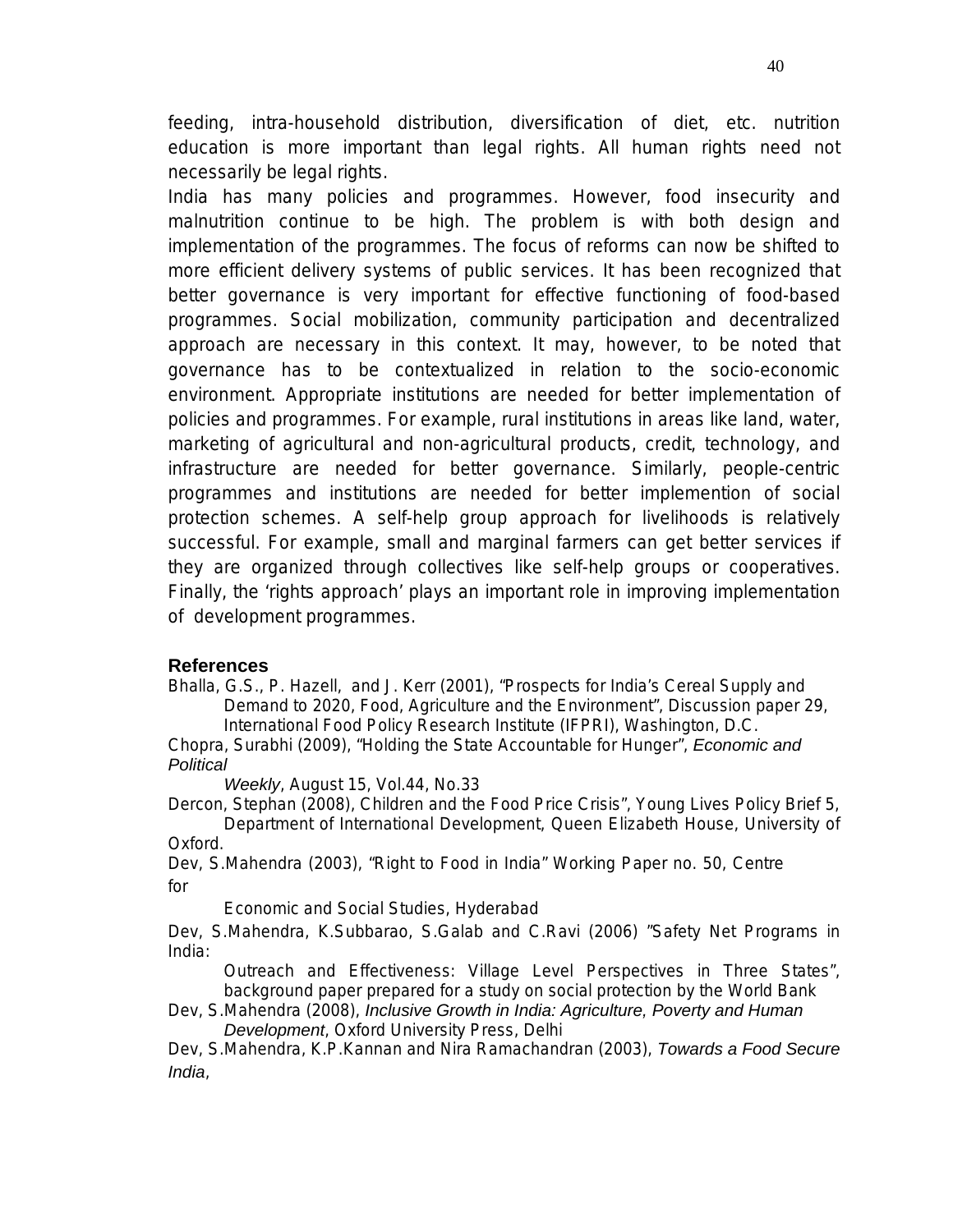Institute for Human Development and Centre for Economic and Social Studies., New Delhi

Dreze, J. (2004), "Democracy and Right to Food", *Economic and Political Weekly*, April 24, Vol. 39

Dreze, Jean (2006), 'Universalisation with Quality: ICDS in a Rights Perspective', *Economic* 

 *and Political weekly,* Vol XLI, No.34, Aug 26-September 1.

Dreze, Jean and A. Sen (1989), *Hunger and Public Action,* Clarendon Press, Oxford

Dyson, Tim and A.Hanchate (2000), "India's Demographic and Food Prospects: State Level

Analysis", *Economic and Political Weekly*, November 11, Vol.35

Menon, Purnima, Anil Deolalikar and Anjor Bhaskar (2008), "The India State Hunger Index: Comparisons of Hunger Across States", IFPRI, October 14, New Delhi

Gaiha, R. (2003), "Does Right to Food Matter?", *Economic and Political Weekly*, October4, 2003Vol.38, no.40*,* 

GoI (2002), "Report of the High Level Committee on Long Term Grain Policy", Department of Food and Public Distribution System, Government of India GoI (2007), Economic Survey 2006-07, Ministry of Finance, New Delhi

GoI (2007a), "Report of Steering Committee on Agriculture for the XIth Plan", Planning Commission, Government of India

Gol (2008), "Draft 11<sup>th</sup> Five Year Plan", Planning Commission, Government of India

Gulati, Ashok (2009), "Emerging Trends in Indian Agriculture: What can we Learn from These?" Second Prof. Dayanath Jha Memorial Lecture, National Centre for Agricultural Economics and Policy Research, New Delhi

Joshi P. K. and A. Gulati (2003), *From Plate to Plough: Agricultural Diversification in India,* Paper presented at the Dragon and Elephant: A Comparative Study of Economic and Agricultural Reforms in China and India, New Delhi, India, March 25-26

Jones, Nikola, Madhuri Mukherjee and S.Galab (2007), "Ripple Effects or Deliberate Intentions?

Assessing Linkages between Women's Empowerment and Childhood Poverty", UNICEF/Young Lives Social Policy Paper 002, May 2007

Kannan, K.P. (2008), "Dualism, Informality and Social Inequality: An Informal Economy Perspective of the Challenge of Inclusive Development in India", Presidential Address, 50<sup>th</sup> Annual Conference of the Indian Society of Labour Economics, December 13-15, 2008, Giri Institute of Development Studies, Lucknow

Khera, Reetika (2009), "Right to Food Act: Beyond Cheap Promises", *Economic and Political* 

*Weekly,* July 18, Vo.42, No.29

Minhas, B.S. (1991), "On Estimating the Inadequacy of Energy Intakes: Revealed Food Consumption Behaviour versus Nutritional Norms", *The Journal of Development Studies*, vol.28, no.1.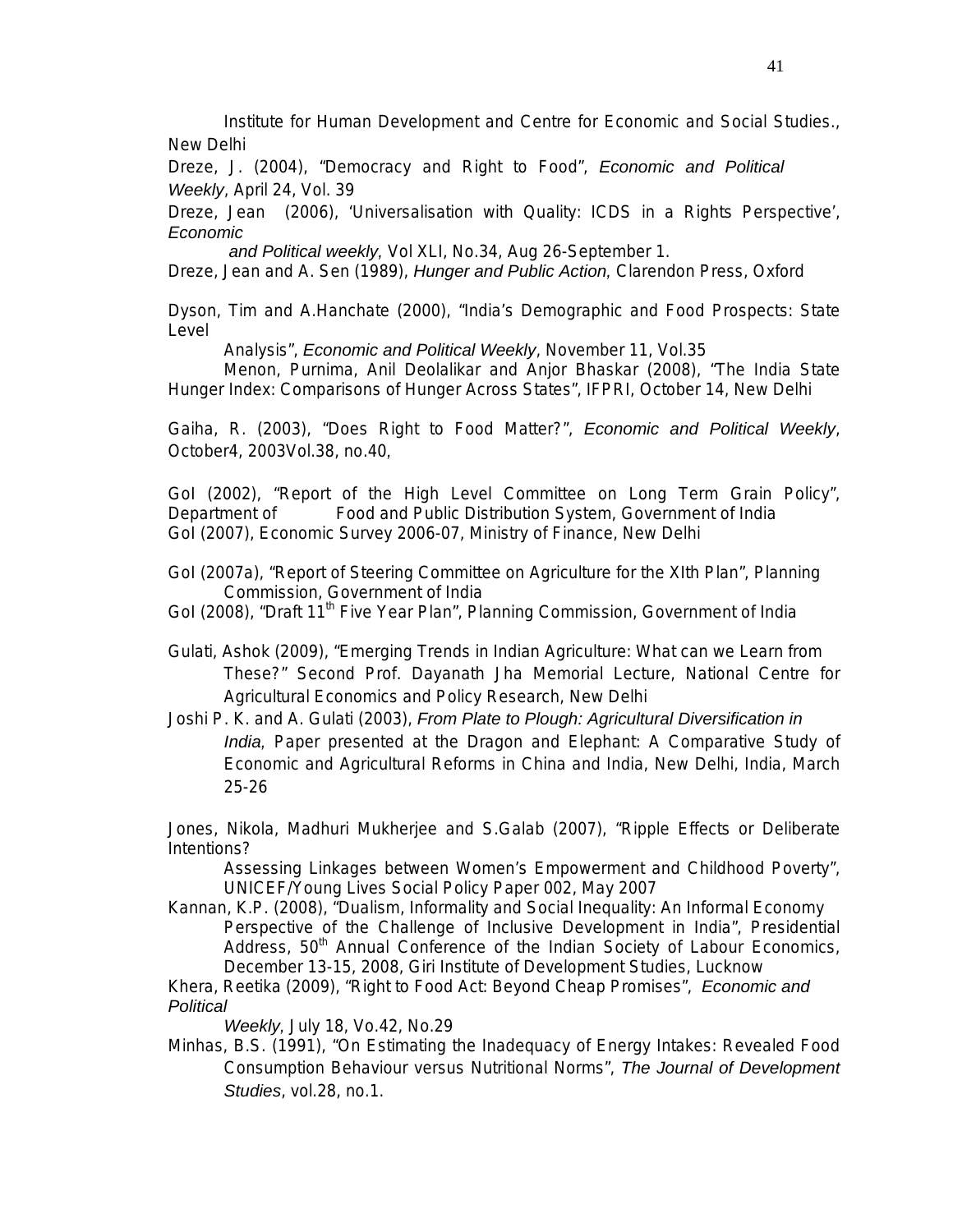Radhakrishna, R (2002), "Food and Nutrition Security", in K.Parikh and R Radhakrishna (eds), *India Development Report 2002*, Oxford University Press., New Delhi

Radhakrishna R., and Shovan Ray (2005) (ed.) *Handbook of Poverty in India: Perspectives,* 

 *Policies and Programs,* Oxford University Press., New Delhi

Rao, C.H.H. (2005), *Agriculture, Food Security, Poverty and Environment*, Oxford **University** 

Press, New Delhi.

Ravallion, M. (2003), "The Debate on Globalization, Poverty & Inequality: Why

Measurement Matters", World Bank Policy Research Working Paper 3038*.* 

 Saxena, N.C. (2008), "Hunger, Undernutrition and Food Security in India", unpublishedmimeo, New Delhi

- Sen, Amartya (2001), "Many Faces of Gender Equality", *Front Line, 27 October 9 November, Vol. 18, Issue 22*
- Sen, Amartya and S. Sengupta (1983), "Malnutrition of Rural Indian Children and the Sex Bias", *Economic and Political Weekly*, Vol. 19, No.24
- Shetty, P. (undated), "Measures of Nutritional Status from Anthropometric Survey Data", Nutritional Planning Assessment and Evaluation Service, Food and Nutrition Division, FAO, Rome, Italy

Subbarao, K. (2003), "Systematic Shocks and Social Protection: Role and Effectiveness of Public

Workfare Programs", Human Development Discussion Paper, World Bank, Processed.

Sukhatme, P.V. (1982), "Poverty and Malnutrition" in P.V. Sukhatme (ed.), *Newer Concepts in* 

*Nutrition and their Implications for Policy*, Maharashtra Association for the Cultivation of Science, Pune

Swaminathan, M. (2000), *Weakening Welfare: The Public Distribution of Food in India*, Left **Word** 

Books, New Delhi